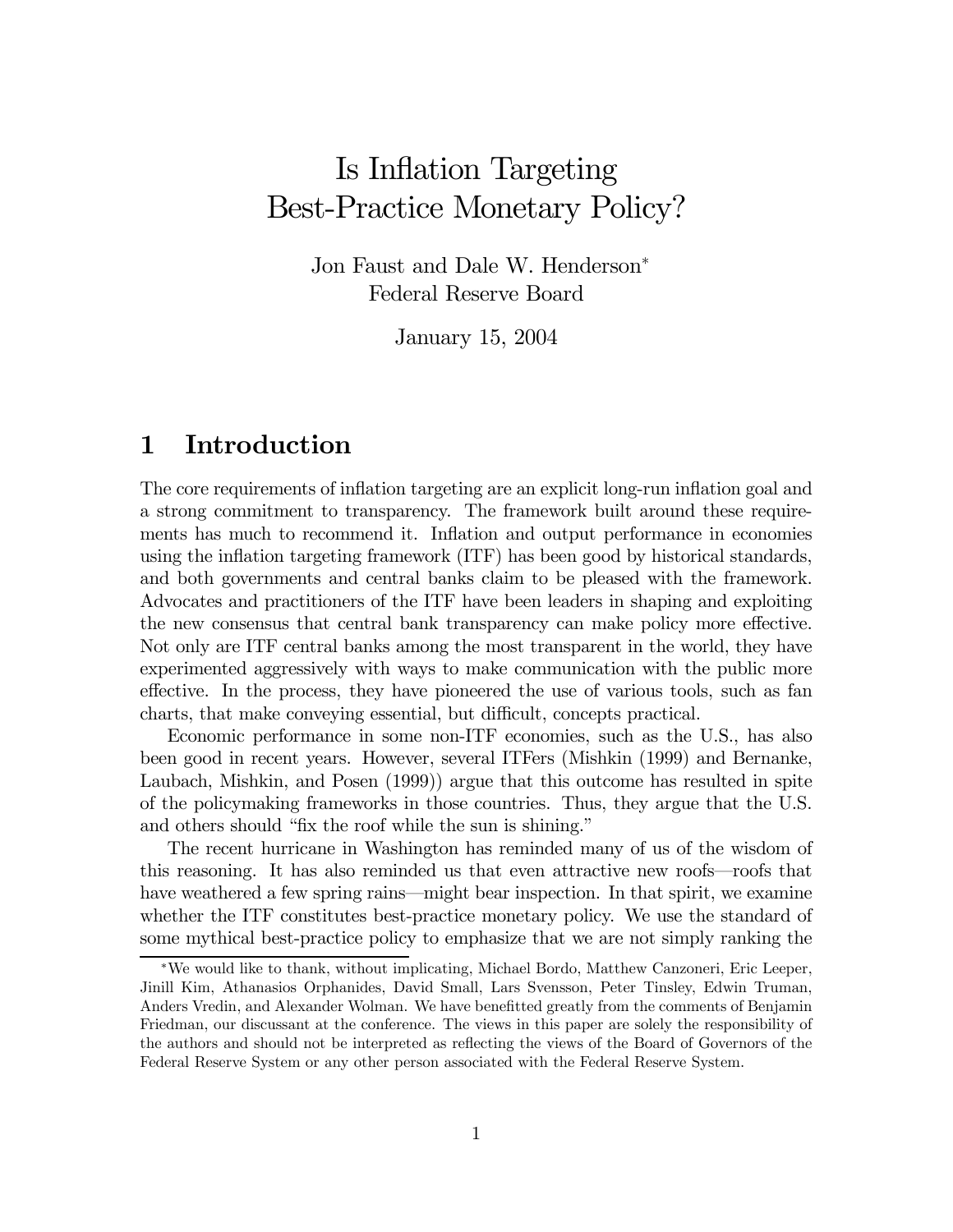ITF relative to some set of *ad hoc* alternatives, such as the current practices at central banks around the world.

Of course, the ITF community is now large and varied. We focus mainly on the industrialized countries. One might say that we consider the role of the ITF in a low inflation steady-state and do not address the important question of how it might help in reaching such a steady-state. In much of the paper we seek to highlight some generic issues. In doing so, we do not mean to suggest that there are not important differences among the practices of ITF: our points will apply in varying degrees to ITF and other central banks.<sup>1</sup>

Our main message can be summarized succinctly. Common wisdom and conventional models suggest that best-practice policy can be summarized in terms of two goals: first, get mean inflation right; second, get the variance of inflation right. The ITF is of great help in achieving the first goal; whether it helps in achieving the second is more problematic. The argument goes as follows. Everyone now agrees that mean inflation should be modest. The ITF may be seen as a constructive attempt to cement the current consensus on this point. Unfortunately, agreement regarding the mean inflation rate has few practical implications at any finite horizon. Many of the most contentious debates over the conduct of policy in the post-war era are not about the mean but about the variance of inflation. That is, under what conditions should the central bank *allow or promote* movements of inflation around the mean in order to promote other goals such as real and financial stability? We argue that the ITF does not constitute best practice in resolving this question. This claim is not new; it has also been made by both critics and supporters of the ITF, including Kohn (2003), and Benjamin Friedman (2003), and Svensson (1999).

Of course, the ITF emerged near the end of a period of high inflation in the industrialized economies, when the most important challenge for policy was getting the mean right.<sup>2</sup> As a period of generally low and stable inflation has emerged, more attention has been focused on the potential role of other goals in policy, and greater emphasis in both the academic literature and in ITF practice has been placed on the role of other goals. Our main critical point is not simply that there is more left to do. Rather, we argue that various features of the  $ITF—e.g.,$  the way the preeminence of the inflation goal is stated–obscure rather than facilitate the communication of best-practice policy.

Although we talk a great deal about the second goal of policy, getting the variance right, we emphasize that getting the mean right may be the goal of greatest importance. Arguably, the largest mistakes in the post-War era have been associated with failures to achieve this goal. Further, as a profession we are more certain about our advice regarding the mean of inflation and more confident that central banks can

<sup>&</sup>lt;sup>1</sup>There are excellent taxonomies of the approaches used by different ITF central banks. See, e.g., Bernanke, Laubach, Mishkin, and Posen (1999), Debelle (2003), and Truman (2003).

<sup>2</sup>Truman (2003) emphasizes the important distinction between actual or potential inflation targeters which have essentially achieved their desired mean inflation rates and those which have not He provides a thorough analysis of experience with inflation targeting and argues that mutual understanding among the major central banks would be significantly increased if they all adopted inflation targeting.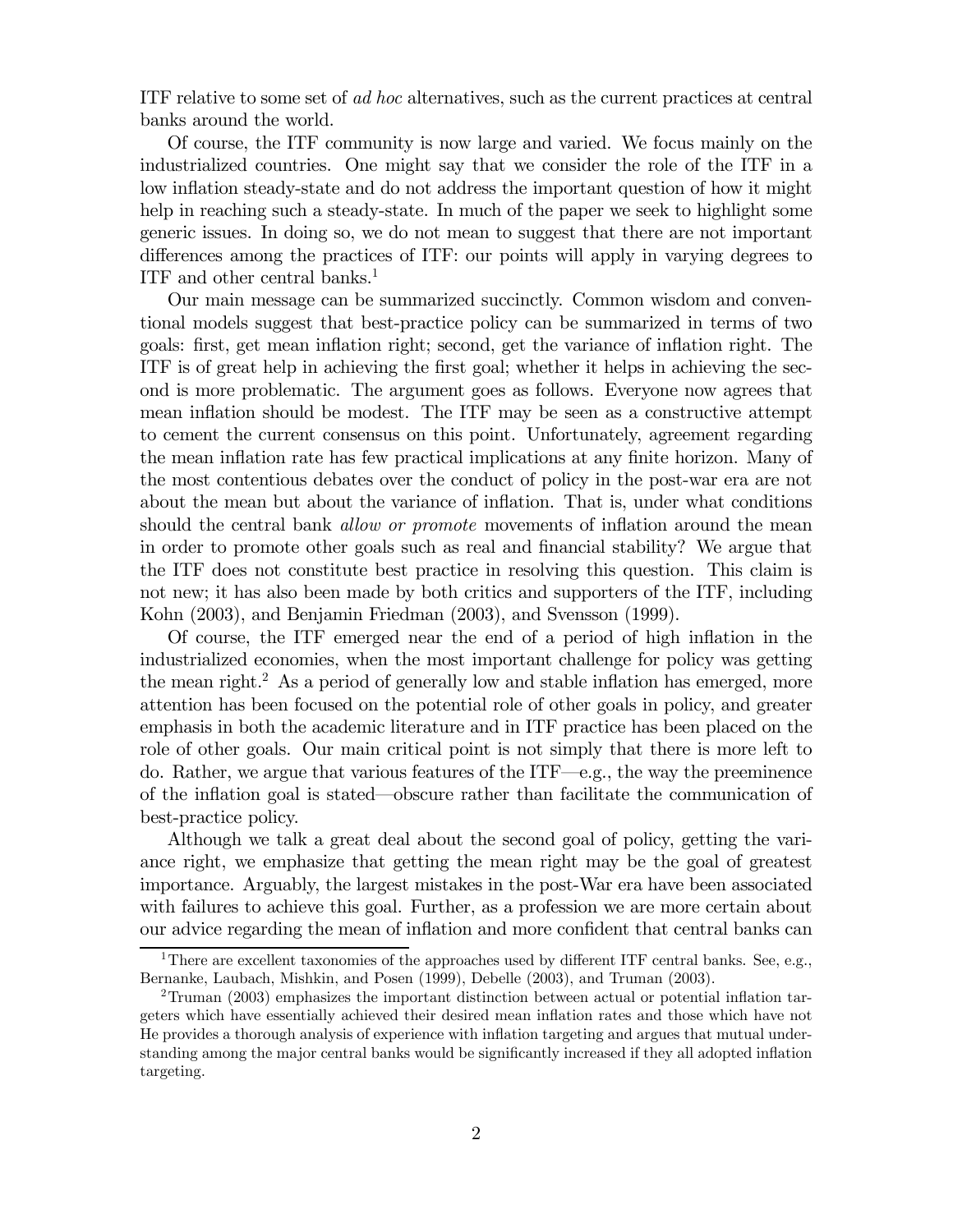get it right. At a minimum, the best-practice policy framework should stress the goal that we are more clear about and that we are more confident central banks can achieve.

Finally, we raise many issues that are in principle subject to empirical investigation and, therefore, may one day be resolved. We focus on issues not currently amenable to clear empirical resolution. We do raise some questions for future empirical assessment.

In the next two sections we characterize the ITF in more detail and discuss some claims about the economy that underlie the approach. Our characterization, and our thinking more generally, rely heavily on such seminal work as Bernanke and Mishkin (1997), Bernanke, Laubach, Mishkin, and Posen (1999) and several contributions by Svensson including Svensson (1997a). Then follow three sections dealing at a fairly abstract level with macroeconomic and political economy aspects of the ITF. In the final two sections, we return to reality, discussing some complicating factors issues missing from the earlier analysis and then making some constructive suggestions.<sup>3</sup>

# 2 What is the inflation targeting framework?

#### 2.1 Central elements

One summary view of the inflation targeting framework is provided by Bernanke, Laubach, Mishkin, and Posen (1999), hereafter BLMP:

Inflation targeting is a framework for monetary policy characterized by the public announcement of official quantitative targets (or ranges) for the inflation rate over one or more horizons, and by explicit acknowledgment that low and stable inflation is monetary policy's primary long-term goal. Among other important features of inflation targeting are *vigorous efforts* to communicate with the public about the plans and objectives of the monetary authorities, and, in many cases, mechanisms that strengthen the central bank's accountability for attaining those objectives. (p. 4, italics added)

We have italicized what we believe to be central elements. At the most general level these elements can be summarized as follows: set an explicit, long-run inflation goal, give that goal a certain preeminence, and communicate vigorously about the conduct of policy relative to that goal. What may not be clear from the passage above is that ITF advocates also recommend taking into account goals other than inflation–e.g., real and financial stability–and call for thorough communication about these goals. All major ITF banks have such goals.

We will regularly refer to two *core* requirements of the ITF:  $(1)$  set a long-run inflation goal, and  $(2)$  strive vigorously for transparency regarding all goals and aspects of policy.

<sup>3</sup>Gavin (2003) also makes useful suggestions for improving the ITF framework.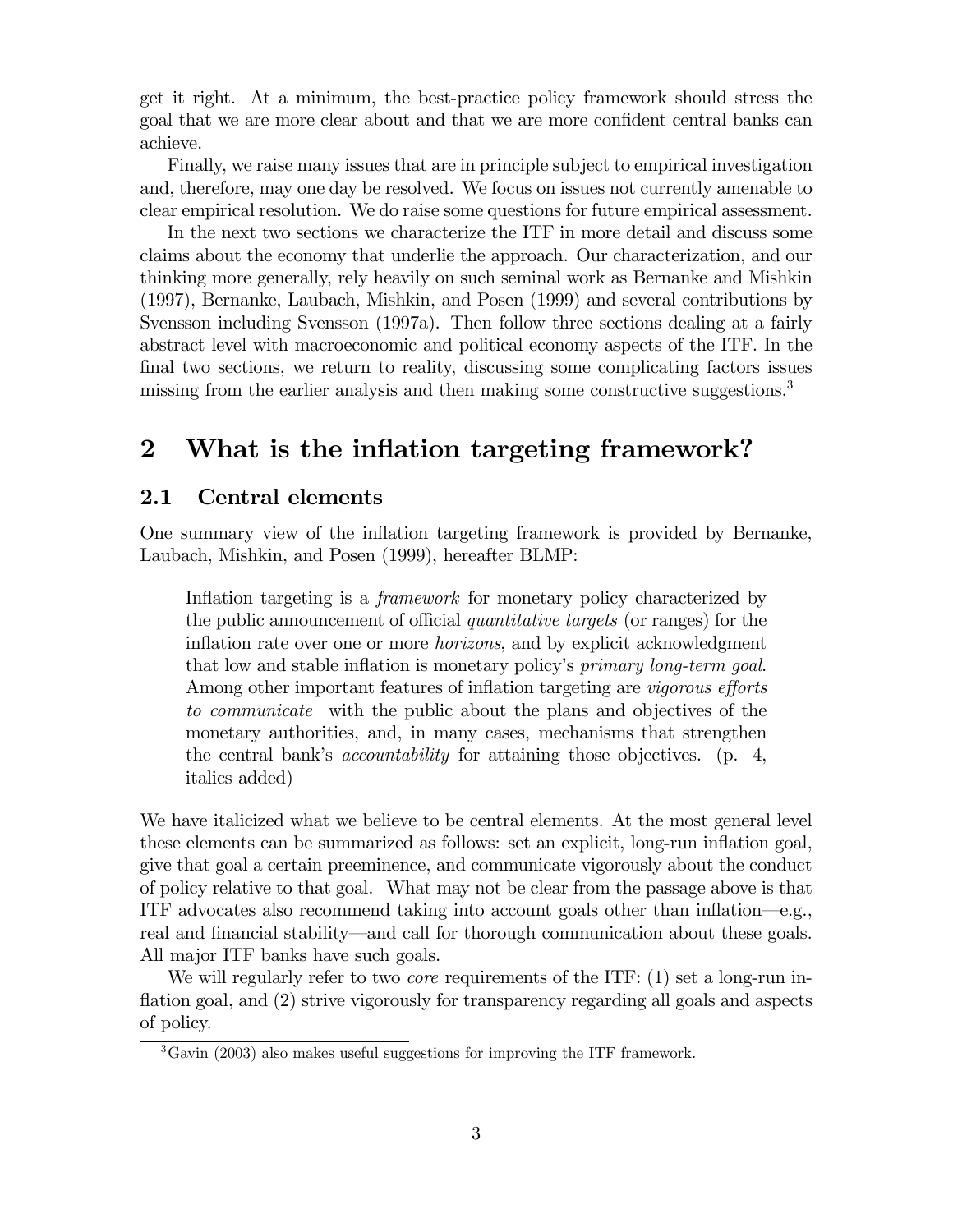These might be viewed as innocuous. A long-run inflation target need have few finite-horizon implications. As Keynes (1923), (p.80) famously put it in discussing earlier monetary reforms,

But this long run is a misleading guide to current affairs. In the long run we are all dead.

The remaining core requirement is transparency. While how best to achieve transparency is a difficult question, that transparency is important seems uncontroversial; rather, it seems to be the new orthodoxy.

Based on these core requirements alone, it would be difficult to understand why the ITF has generated such strong sentiment for and against.

Going beyond the core requirements, advocates portray the *full-blown* ITF as a framework of "constrained discretion" and claim that it has great advantages over "purely discretionary" policy as practiced, say, at the Federal Reserve. In this paper, we attempt to identify which requirements of the ITF, beyond the core, give rise to such claims and then discuss whether these features should unambiguously be included among the requirements for best practice.

## 2.2 Rules vs. discretion

One definitional question that arises immediately is whether the ITF is best viewed as a 'rule' or the exercise of 'discretion.' Proponents such as BLMP and Svensson appear to differ on this matter, so it is important for us to make our view clear at the outset.

BLMP contend that the ITF is "not a rule in the classical sense" (p. 22); that is, it is not a forcing rule–a constraint on behavior that cannot be circumvented. They note that, "an inflation-targeting framework will not *directly* prevent counterproductive attempts of a central bank to apply short-run stimulus. In this respect, inflation targeting is inferior to an ironclad rule..."  $(p.24)$ .

In contrast, Svensson (1999) argues that the ITF is a rule. We think that there is no contradiction here: Svensson is simply using a different definition. He mentions the standard definition, but provides an alternative under which advice to the central bank about how to use its discretion is a rule.<sup>4</sup> For purposes of this discussion, the important point is that a Svensson-type rule does not represent even an approximation to a forcing rule. Any consequences of ignoring Svensson-type rules are contingent on the reaction of the public. Thus, in our view the ITF is a typical example of discretion in the classical sense, and we treat it as such in what follows.

<sup>4</sup> In simple models, there are a multitude of formally equivalent ways to recommend that the central bank optimize, for example, "satisfy your first-order conditions." Svensson (1999) examines several interesting exact and approximate ways to recommend optimization in the linear-quadratic framework.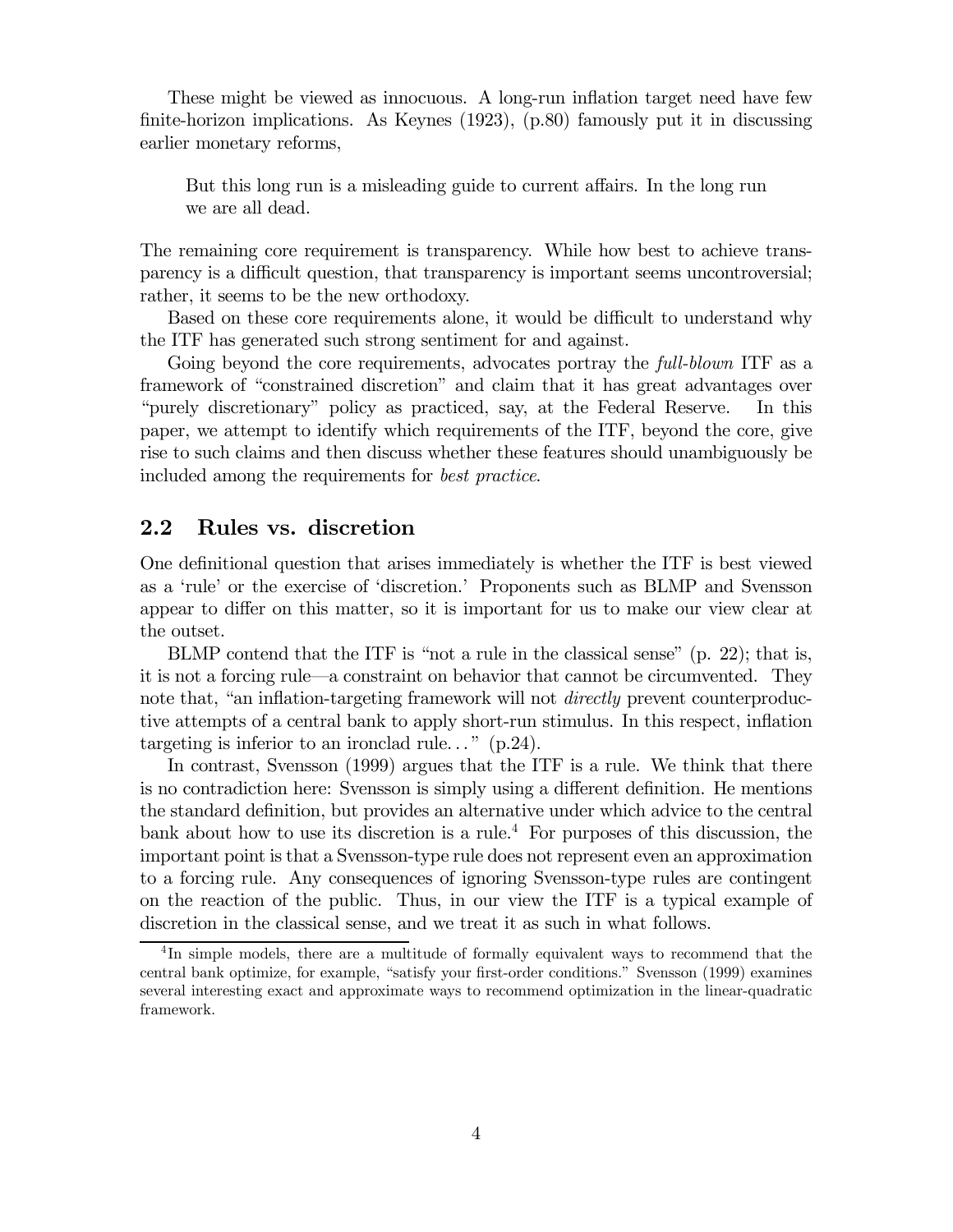## 2.3 What the "discretion" view implies for analyzing the ITF

Much standard policy advice comes in the form of concrete suggestions about how to pursue the goals of policy. Such advice often is either codified in the form of a reaction function or can reasonably be so codified for the purposes of study. In these cases, one can take some set of interesting macro models and run horse races among the implied reaction functions. One can also solve for the optimal rule and measure the inefficiency of the proposed rules relative to the optimum. Based on the results from several models, one can make statements about robustness and so on.

Many critics of the ITF have adopted a rules interpretation, but BLMP argue that these exercises completely miss the point  $(p.21)$ .<sup>5</sup> BLMP argue along the lines we have been discussing: the ITF does not place any constraints on the central bank that force it to deviate from the social optimum. Thus, it is not sensible to compare ITF outcomes to the optimum—the ITF can attain the optimum.<sup>6</sup>

It may seem like cheating to propose a framework and then simply to stipulate that it delivers optimal policy in model-based horse races. What role does this leave for policy research? We can distinguish two strands of the policy literature which might be called institutional design and day-to-day implementation. If a forcing rule for central bank behavior is feasible and optimal, these two collapse to one: implement the forcing rule. If judgement must be exercised by the policymaker, these two interact but can be clearly distinguished. Research on institutional design seeks to define the optimal framework within which judgement will be exercised. Research on day-to-day implementation seeks to generate insights that will help policymakers exercise their judgement. The horse-race exercises may shed little direct light on the question of institutional design, but may be of great value in informing the ITF policymaking board regarding how best to use its discretion.

## 3 Conventional macroeconomics and the ITF

The reasoning supporting the ITF rests on several features of common ground in the macroeconomics profession and the policy community. Ultimately, some confusions about the ITF seem to arise because there are ITFers on both sides of a familiar dispute. In this section, we survey both the common ground and the disputed ground.

<sup>&</sup>lt;sup>5</sup>Examples are Friedman and Kuttner (1996), Jensen (2002), and Kim and Henderson (2002)

<sup>&</sup>lt;sup>6</sup>This statement is correct, so long as the social optimum is consistent with hitting a long-run inflation objective, as it is in virtually all horse-race models. There remains an issue about exactly which optimum is reached, but this involves issues that are generally left out of horse-race models. There are many different optima: various commitment and discretion solutions. As we discuss below, it is the aspects that the horse-race exercises leave out (communication policy, etc.) that are supposed to insure that the ITF yields the *right* optimum.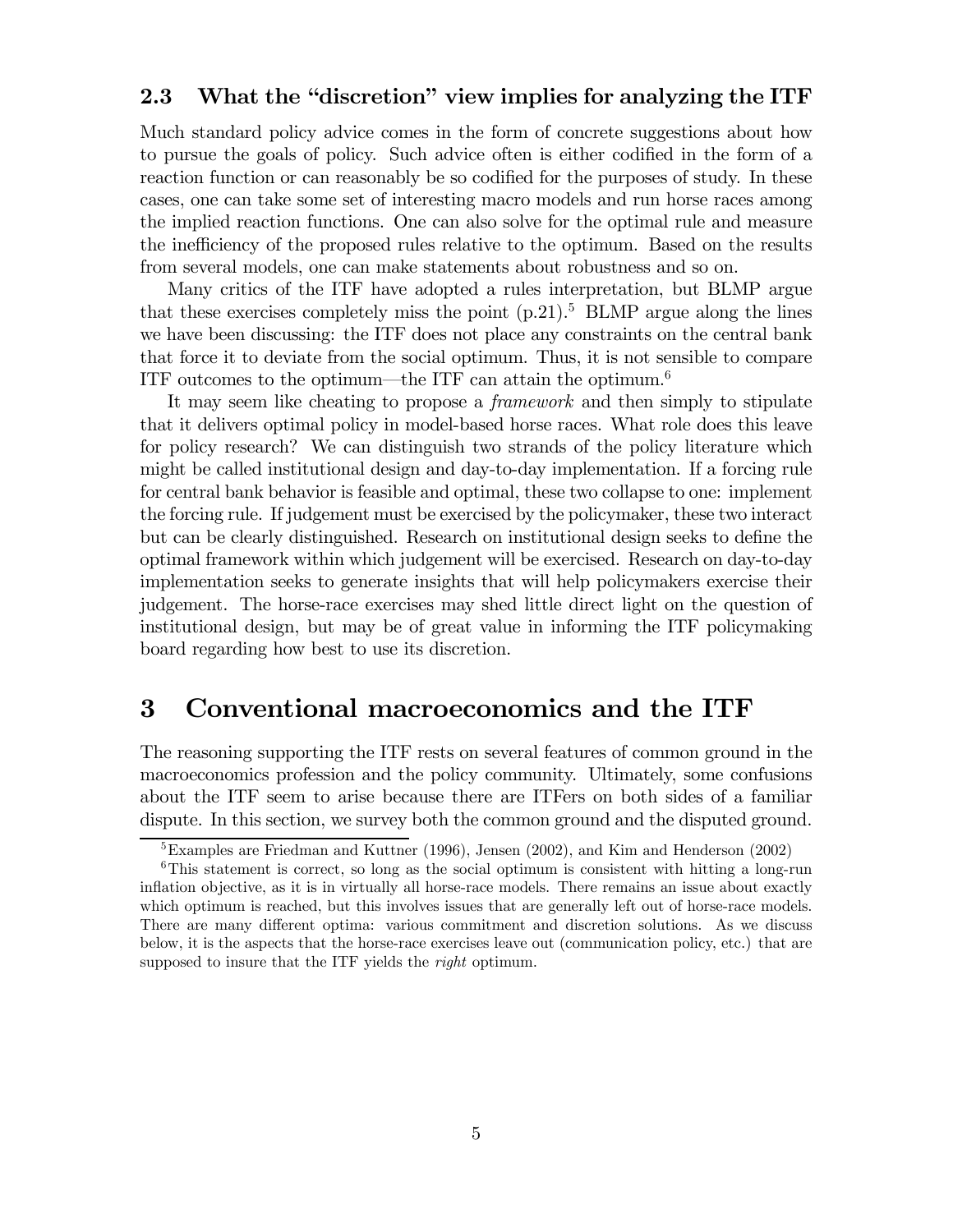## 3.1 Macro common ground

#### 3.1.1 Best-practice monetary policy would deliver low, stable inflation.

Inflation should be stationary, perhaps with infrequent, small mean shifts. Its mean should be low, certainly above zero and below 5 percent. Its variability should be sufficiently small that annual inflation is within one or two percentage points of the mean most of the time. Many technical issues may arise in giving this claim greater precision, but some version of it is now nearly universally accepted. This claim rests on three more basic claims.

First, there is no long-run Phillips curve trade-off of the traditional variety. Failure to recognize this 'fact' was surely behind some mistakes of the past, and Friedman (1968) and Phelps (1968) deserve great credit for pointing this out.7

Second, marginal positive expected inflation above some low rate is welfare-reducing. The profession can now list a multitude of channels through which expected inflation can affect welfare by reducing growth or in other ways. Widespread acceptance of the second claim rests neither on an appeal to a particular channel nor on incontrovertible econometric estimates of the costs of inflation. Nonetheless, in this paper we take for granted the common position that, above fairly low levels, raising mean inflation is bad.

Third, marginal decreases in expected inflation below some low, positive level are welfare-reducing. The recent experience of Japan and the return of low inflation in many countries has led economists to explore a number of channels through which deflation could be harmful. We will not focus much on deflation, but it is important to emphasize that inflation costs are two-sided.

#### 3.1.2 There is a conventional short-run Phillips curve trade-off

There may be many short-run trade-offs, but for concreteness we focus on the one that is most familiar to and relevant for many economists: the short-run Phillips curve relation. We will take it as given that real activity is not always at the most efficient level and define the output gap as actual output minus efficient output. Policy actions that increase the gap are associated with a rise in inflation relative to steady-state inflation. As the next point makes clear, we do not mean to imply that best-practice policy can successfully exploit this trade-off.

#### 3.1.3 The economy is complicated

Economic complications may include policy lags, changing relationships, the potential for self-fulfilling equilibria, and other nonlinearities. Finally, describing the state of the economy may require a high-dimensional state variable.

<sup>7</sup>This first claim is sometimes stated as the claim that expected inflation does not affect real variables in the long run. When stated this way, the myriad ways that expected inflation leads to welfare losses are presented as exceptions. Recently, considerable attention has been focused on the possibility that expected inflation might affect output because wages and prices are set in staggered contracts that are not fully indexed. See, for example, Wolman (2001).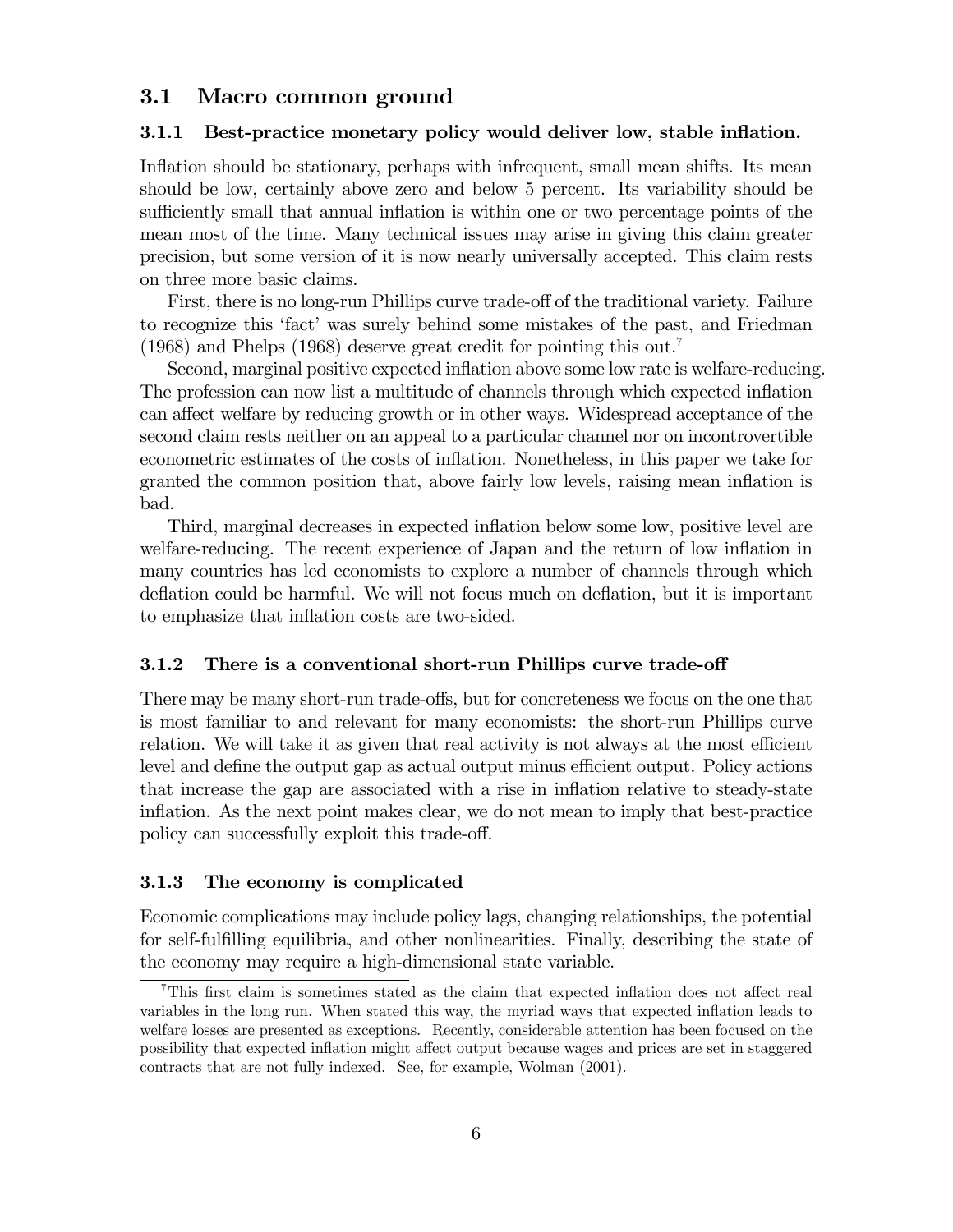For a brief period, some leading members of the profession believed we were reaching the point where our understanding of economic dynamics allowed considerable range for beneficial intervention in business cycle dynamics. Friedman argued against this view, claiming that policy acted with long, variable, and unpredictable lags.8 Building on Friedman, Lucas famously added the Lucas Critique to the list of complications.9 The general view that the economy is very complex is now widely accepted by academics and policymakers (e.g., Greenspan (2003)).

#### 3.1.4 Due to political economy problems, institutional design matters

There are various time consistency, game theoretic, and institutional problems that might cause the government to set policy away from the social optimum.<sup>10</sup> We lump all these under the title of political economy problems. The profession still disagrees about the importance of, e.g., time consistency problems over the post-War era. But even those who feel that time consistency was not a big issue probably agree that institutional design is important. Some version of the claim that governments may have an incentive to exploit inflation surprises has been a common belief since the first time a government debased a currency.

## 3.2 Long-disputed ground

Whether monetary policy can beneficially exploit the short-run trade-off between inflation and the output gap is a long-standing dispute that is still at the center of monetary policy discussions.

#### 3.2.1 No exploitable trade-offs

Friedman, and later Lucas, forcefully argue that given the inherent complexity of the economy and our regrettably limited knowledge of it, the ambitions of monetary policy should be limited to achieving nominal stability. Their arguments are based on the view that monetary policy has strong short-run real effects but that there is no way monetary policy can beneficially exploit them. They both suggest that a cautious response in the form of a k-percent rule for money growth is the best way to achieve nominal stability.

Some ITFers hold the no exploitable trade-offs view (NET), and might well be called neo-Friedmanites. The NET view follows Friedman and Lucas in asserting that any trade-offs that exist cannot be successfully exploited so that best practice can only hope to achieve nominal stability. However, they argue that inflation stabilization is the best way to achieve nominal stability.<sup>11</sup> They are at least as pessimistic

 $8$ See Friedman (1948) and (1959).

 $^{9}$ See Lucas (1976) and (1980).

 $10$ Kydland and Prescott (1977) and Barro and Gordon (1983) initiated a large literature on time consistency. There are many good treatments of the political economy issues, e.g., Alesina and Rosenthal (1996) and Persson and Tabellini (2002).

 $11$ One might also imagine a neo-Friedmanite view centered on other notions of nominal stability, such as nominal income stability. Given the topic of the paper, we do not develop this idea.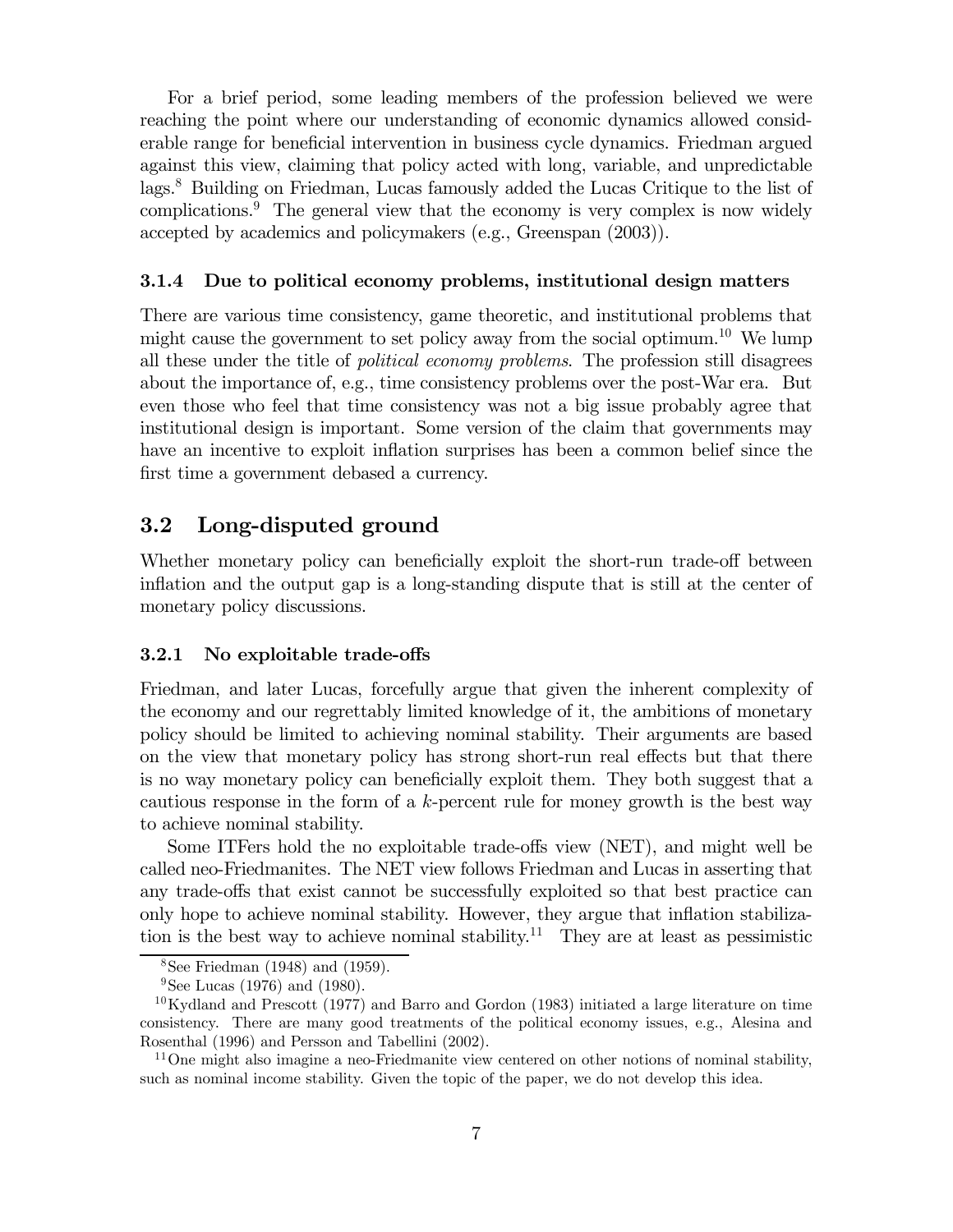as Lucas and Friedman about complications in the economy. They argue that achieving inflation stability requires judgment and looking at a wide range of information variables (a "look-at-everything strategy") and may require frequent changes in the instruments of policy.

Orphanides (2003a) provides support for the NET view and discusses its roots in Friedman. Ernst Welteke (2003), president of the Bundesbank and member of the ECB governing council has also clearly stated the NET view. Mishkin (2002) and BLMP both state the case for the NET view clearly, but as we explain below, they belong in another camp.

What we will call the *singular economy* view is an alternative route to the NET position. In this view the economy is stochastically singular in a helpful way: stabilizing inflation automatically achieves any other goals of policy. For example, Rotemberg and Woodford (1997), King and Wolman (1999), and Goodfriend and King (2001) produce simple models that exhibit a happy coincidence of the goals of stabilizing inflation and the output gap. $12$ 

Thus, either a vexing complexity or a fortuitous simplicity of the economy can get one to the view that there are no exploitable trade-offs.

#### 3.2.2 Limited Exploitable Trade-offs

Fine-tuning the real and nominal economy is overly ambitious. In the limited exploitable trade-offs view (LET), there is some beneficially exploitable short-run tradeoff between real activity and inflation, and best-practice policy exploits it. LETers, like NETers, contend that best practice cannot be implemented using a rigid rule or by following a formal model. Studying optimal policy in formal models serves mainly to inform our collective wisdom, and this wisdom should be applied deftly in practice.

Many, if not most, advocates of the IFT are LETers. For example, Svensson and Woodford belong in the LET camp: in numerous papers (e.g. Svensson 1997a, 1999 and Svensson and Woodford (2003)) they describe the ITF as involving optimal exploitation of the short-run trade off. BLMP also belong in this camp. Despite the claim of President Welteke of the Bundesbank cited above, we suspect that most central banks are in the LET camp, but this empirical claim need not detain us.

#### 3.2.3 Comments

In both views, no rigid rule is appropriate, and policy must be based on a review of a wide variety of information. Neither camp takes an a priori stance on whether best-practice policy is "activist" in the sense of requiring frequent adjustment of

 $12$ In these models, only the price of the single composite good is affected by staggered contracts. There are at least two standard modifications that imply trade-offs. The first is adding a cost shock to the price-setting equation for the single good as in, for example, Kiley (1998), McCallum and Nelson (1999), and Clarida, Gali, and Gertler (1999). This modification is incorporated into the simple model presented below. The second modification is to assume that the wage of composite labor (or the price of a second composite good) is affected by staggered contracts, as for example in Erceg, Henderson, and Levin (2000).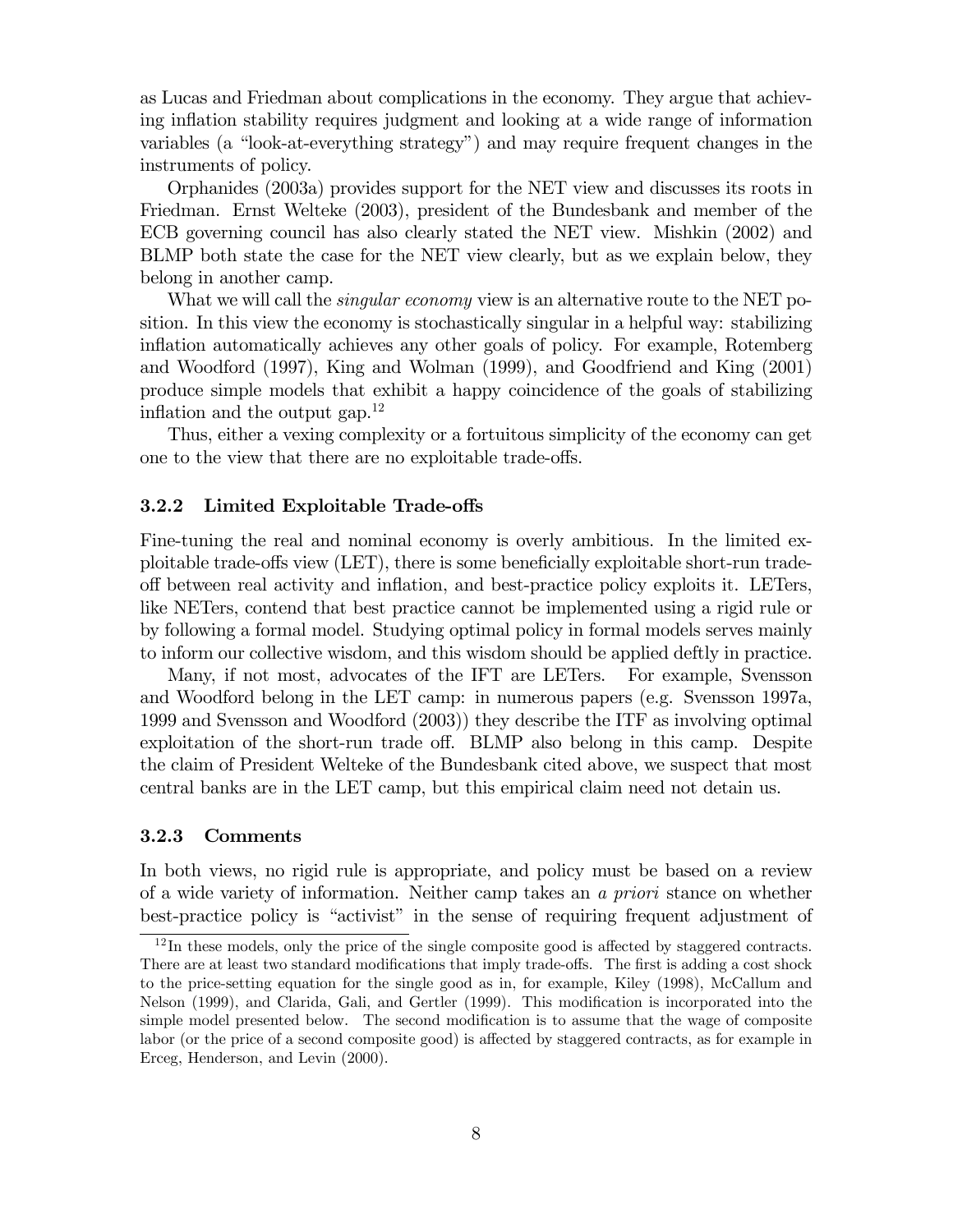instruments. Only in the LET camp is policy "activist" in the sense of attempting to manage the business cycle.

Because NETers argue that policy should only aim for inflation stability, they are open to the criticism that they are inflation nutters–which we take to mean that inflation is the only thing in the loss function. This criticism is misplaced: NETers are not nutters. The NETer argues from standard preferences that achieving nominal stability is the best we can hope for.

While the NET and LET views are distinct, in practice it is sometimes difficult to tell which view various parties take. Several problems emerge. First, some LETers believe that the degree of exploitability is quite low; thus, the views need not be that far apart.

Second, virtually everyone agrees that demand shocks push us toward the *singular* economy perspective. That is, in many standard models, demand shocks temporarily increase the output gap and raise inflation. Thus, smoothing inflation and the gap suggest roughly the same response. While limiting attention to demand shocks does not lead to exact singularity in most models, it certainly reduces the importance of the difference between the NET and LET views.

Supply shocks provide an interesting litmus test for deciding whether one is in the NET or LET camp. Consider a sharp increase in commodity prices. In many standard models this shock tends to push inflation up and push output below the efficient level.<sup>13</sup> Even if one leaves commodity prices out of the inflation measure, there will be indirect upward pressure on inflation. BLMP conclude that (p.35) "a supply shock that is great enough or that arises from some unanticipated source may justify missing or changing a previously announced inflation target." In our view, this conclusion puts BLMP squarely in the LET camp. Mishkin (2002) makes similar arguments.

One might hope that empirical evidence would resolve this debate. The problem is that the distinction regards trade-offs along the efficient policy frontier. Informally, the LET view suggests that at the optimum the only way to reduce inflation variance is to raise gap variance. The NET view is that in the face of our profound ignorance, our best guess is that any deviation from the policy of smoothing inflation will increase both inflation and output variance. That is, policy injects variance into the economy with no expected benefit. Both sides agree that many of the significant policy changes we find in the data are movements toward the efficient frontier. Such moves may result in improvements in all aspects of performance.

In the remainder of the paper, we consider economies that have all the features of macro common ground and that are consistent with the LET view. Thus, much of our analysis will be of limited relevance for NETers.

<sup>&</sup>lt;sup>13</sup> Included are models with explicit microeconomic foundations, such as the one used by Aoki (2001).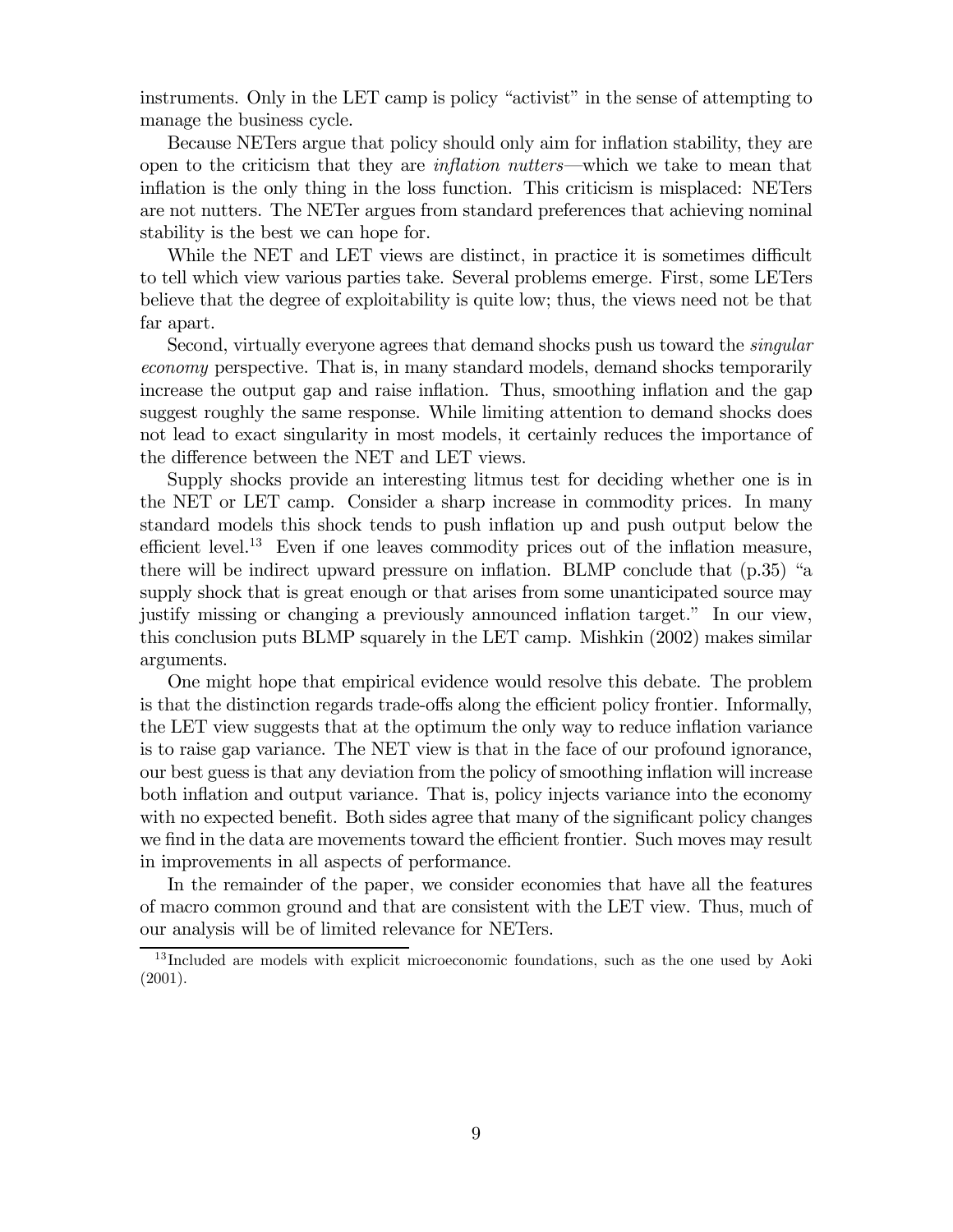# 4 Does the communication policy of the ITF maximize public understanding?

In this section, we begin our assessment of the ITF with the simplest case. We set aside political economy problems and maintain the view that nothing in the ITF constrains the central bank from implementing the social optimum. Thus, there is no question of whether the ITF delivers good policy. That issue aside, the only remaining question is whether the communication policy of the ITF constitutes a good implementation of transparency. Our core requirements of the ITF give no details about how transparency is to be achieved, so this section also begins our filling in of the details of the ITF. We begin by presenting some arguments in favor of transparency, or as we put it, maximizing public understanding.

## 4.1 Why maximize public understanding?

In the recent past, few central banks would have placed heavy emphasis on maximizing public understanding. Moreover, there is no general presumption that increasing common knowledge in society improves welfare. The transparency literature is rife with examples where this is not the case, e.g., Faust and Svensson  $(2001)$ . Indeed, much of the transparency literature can be viewed as a study of when it is and is not optimal for the central bank to surprise the public deliberately. This conventional transparency literature essentially leaves out three arguments in favor of clear communication that are stressed by ITF advocates and many other commentators.

First, as Greenspan (2002) , p. 6, states "Openness is an obligation of a central bank in a free and democratic society." A great many conservative and liberal economists have supported this view. Deliberately surprising the public, even for its own good, is not the proper role of a central bank, in this view.

The second reason for clarity is that, as Lucas makes clear, what constitutes optimal policy is inextricably linked with public expectations about policy. The effects of a given policy action are not even defined without a treatment of policy expectations. More recently, discussions of the liquidity trap have reminded us of this point. The liquidity trap case drives the point home because, under certain assumptions, expanding the monetary base in a liquidity trap has no direct effects on the economy.14 Any effects result from changes in expectations.

Even away from the liquidity trap, Lucas argues that both the agent's problem and the central bank's problem in practice are intractable unless the public understands what the central bank is doing. An assumption about public understanding of the future course of policy is a precondition for coherent analysis of current policy.<sup>15</sup>

Accepting the role of expectations in the economy does not imply that central bank communication is important. Instead, Friedman and Lucas both argued for very simple policies that would largely obviate the need for communication. It is

<sup>14</sup>For one discussion of the liquidity trap situation and references to many more, see Clouse, Henderson, Orphanides, Small, and Tinsley (2003).

<sup>&</sup>lt;sup>15</sup>A recent confirmation that central bank talk matters is provided by Kohn and Sack (2003).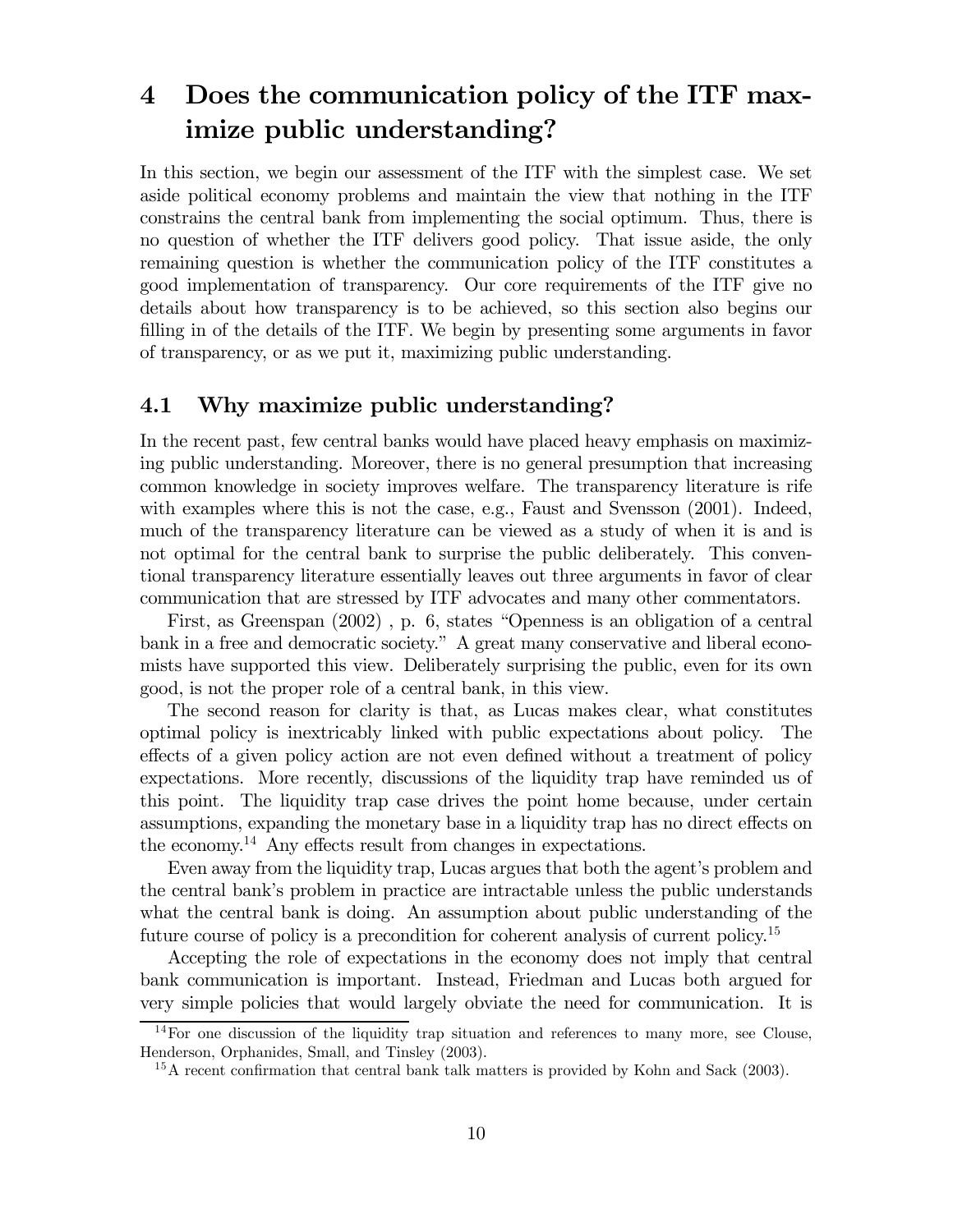when we accept the view that best practice cannot at this time be codified in a simply communicable way that continuing central bank explanation of actions becomes essential.

The third argument in favor of clear communication is that it may alter incentives in a beneficial way. Many variations of this idea have been studied in the political economy literature. We argue that ITF advocates have a new channel in mind. This section focuses mainly on more direct benefits of clear communication; incentive effects are dealt with in section 6.

It is useful to note that none of these three reasons for clear communication has received much emphasis in the transparency literature. These may be the most important reasons for transparency in practice, however.

## 4.2 Our approach and model

Analyzing communication policy is complicated by the interaction between how policy is conducted and how it is communicated. If communication policy actually matters, then there is an interaction between what one should do and what one should say. Here we cut this knot by constructing an example in which we can unambiguously determine what one should do. In particular, we examine a simple model solved imposing the standard rational expectations assumption that all agents fully understand the model and policy. We give the central bank the commitment technology to solve any political economy problems. In this case, the socially optimal policy is unambiguous.

We then assess whether the ITF communication policy provides the most effective way to describe the conduct of policy. If we added an uninformed agent to the economy, would the ITF communication policy be the best approach to bringing that agent up to speed?

The model we employ has many standard features and models like it have been used by supporters of the ITF, for example, Svensson (1997a). While it is exceedingly simple, it embodies the common ground described above. In our view, adding the complexity of reality would only tend to magnify the importance of the points we emphasize.

The model starts with the policymaker's loss function, which is the standard expected discounted sum of period losses conditional on available information:

$$
\mathcal{L}_t = \frac{1}{2} \mathcal{E}_t \left( \sum_{j=0}^{\infty} \beta^j \ell_{t+j} \right), \qquad \ell_t = (\pi_t - \pi^*)^2 + \lambda \left( y_t - y^P - \kappa \right)^2 \tag{1}
$$

where  $\mathcal{E}_t$  is the operator giving expectations conditional on time t information,  $\ell_t$  is the period loss at time t, and  $0 < \beta < 1$  is the policymaker's discount factor. The symbols  $y_t$  and  $\pi_t$  represent the logarithms of output and gross inflation, respectively;  $\pi^*$  is the bliss value for inflation;  $y^P$  is flexible price output, which we refer to as potential output; and  $y^* = y^P + \kappa$  is the bliss level of output. We set  $\kappa \neq 0$  as in the time consistency literature to allow for the fact that the central bank may aim for output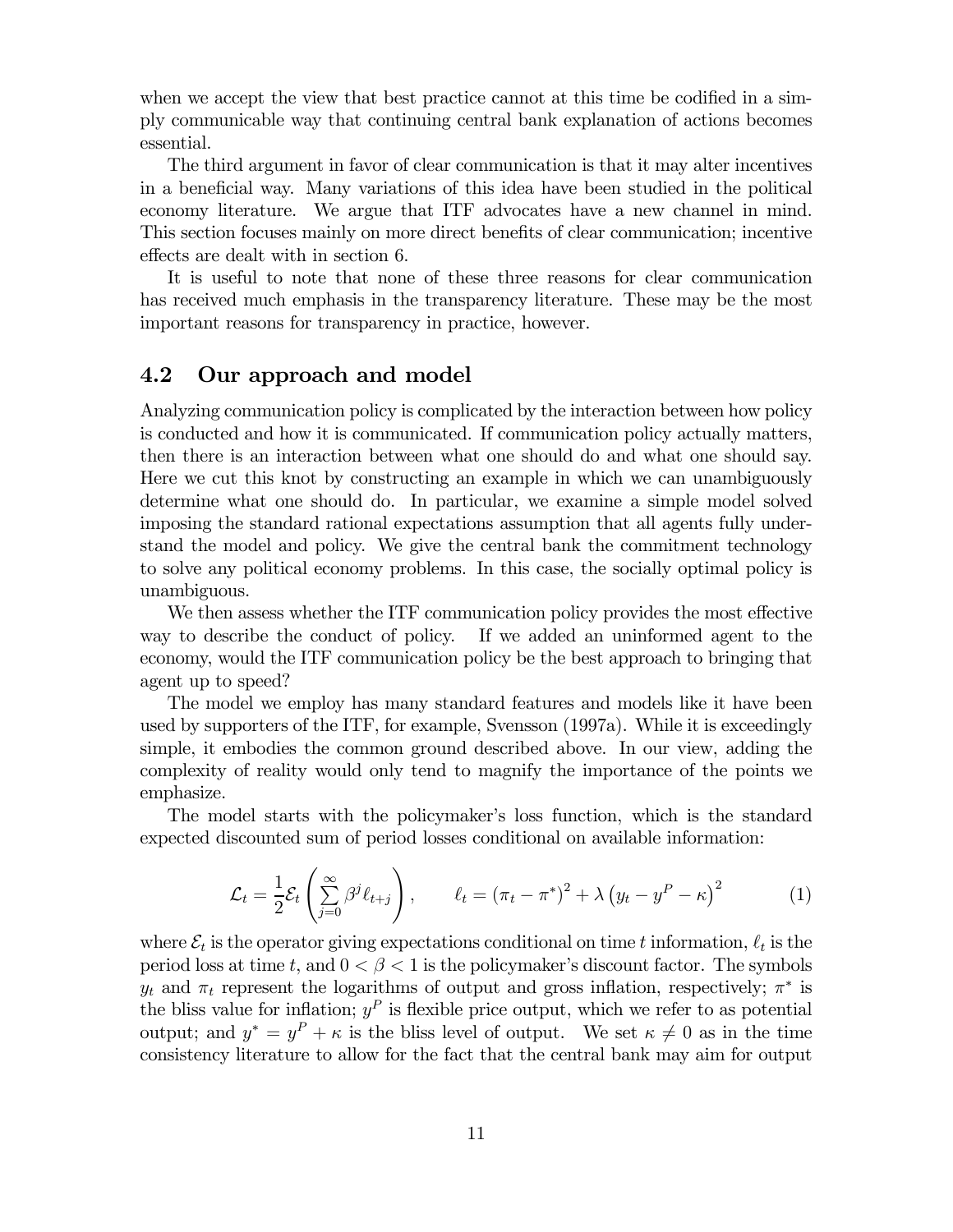above potential due to political pressure or for some reason associated with economic distortions. The output gap is defined as actual output minus potential  $(y_t - y^P)$ .

The policymaker minimizes the loss function subject to the Phillips  $curve<sup>16</sup>$ 

$$
\pi_t - \bar{\pi} = \phi \left( \pi_{t-1} - \bar{\pi} \right) + (1 - \phi) \beta \left( \pi_{t+1|t} - \bar{\pi} \right) + \alpha \left( y_t - y^P \right) + \varepsilon_t \tag{2}
$$

where  $\bar{\pi}$  is the unconditional mean of inflation. Deviations of inflation from its unconditional mean at time  $t$  depend positively on both past and expected future deviations, the output gap, and an i.i.d. normal cost shock  $\varepsilon_t$ . The symbol  $x_{t+j|t}$ represents the expected value of x at time  $t + j$  conditional on information available at time t.

The Phillips curve, (2), reflects two features of the common ground. First, there is no trade-off between mean inflation and any other mean or variance.<sup>17</sup> This feature implies that mean inflation rate can be set independent of other considerations in the model. In a more realistic model, there might be a link between, say, the mean and variance of inflation, but so long as the relation is generally positive this does not change the argument that low inflation can be chosen without regard to other goals.<sup>18</sup>

Second, there is a short-run trade-off between inflation and the output gap, and as we shall see, this trade-off is exploitable. The trade-off could be made fuzzier in various ways, but doing so would not alter the implications we emphasize.

## 4.3 Optimal policy in a backward-looking version

We use two special cases of the model to illustrate different features of interest.<sup>19</sup> Here, we consider a backward-looking version of the model in which there is no wedge between potential and desired output  $(\kappa = 0)$  and current inflation depends on lagged inflation but not expected future inflation ( $\phi = 1$ ). Under these assumptions the model generates no inflation bias and under optimal commitment policy, both the output gap and inflation follow autoregressive processes:

$$
\pi_t - \pi^* = \Lambda \left( \pi_{t-1} - \pi^* \right) + \Lambda \varepsilon_t, \quad y_t - y^P = \frac{\Lambda - 1}{\alpha} \left( \pi_{t-1} - \pi^* \right) - \frac{1}{\alpha} \varepsilon_t, \quad 0 < \Lambda < 1 \tag{3}
$$

where the parameter  $\Lambda$  is defined in the appendix.

These processes have the following implications that we refer to below:

<sup>&</sup>lt;sup>16</sup>Using Phillips curves that include both lagged and expected future inflation is common practice; the exact specification in equation (2) is used in Clarida, Gali, and Gertler (1999). One way of arriving at this Phillips curve (2) is to assume that inflation rates are set in Calvo type contracts and that the inflation rates of agents who do not get to reset prices in the current period are indexed to the unconditional mean of inflation.

<sup>&</sup>lt;sup>17</sup>This property can be confirmed by taking the unconditional expectation of the Phillips curve.

<sup>18</sup>Of course, there could be conflict among various low rates as the bliss points for the mean and variance need not coincide.

<sup>&</sup>lt;sup>19</sup>Analyzing the general model might be nicer in some respects, but would be unduly complicated given our very limited ambitions. Both Clarida, Gali, and Gertler (1999) and Svensson (2003b) consider backward- and forward-looking versions separately.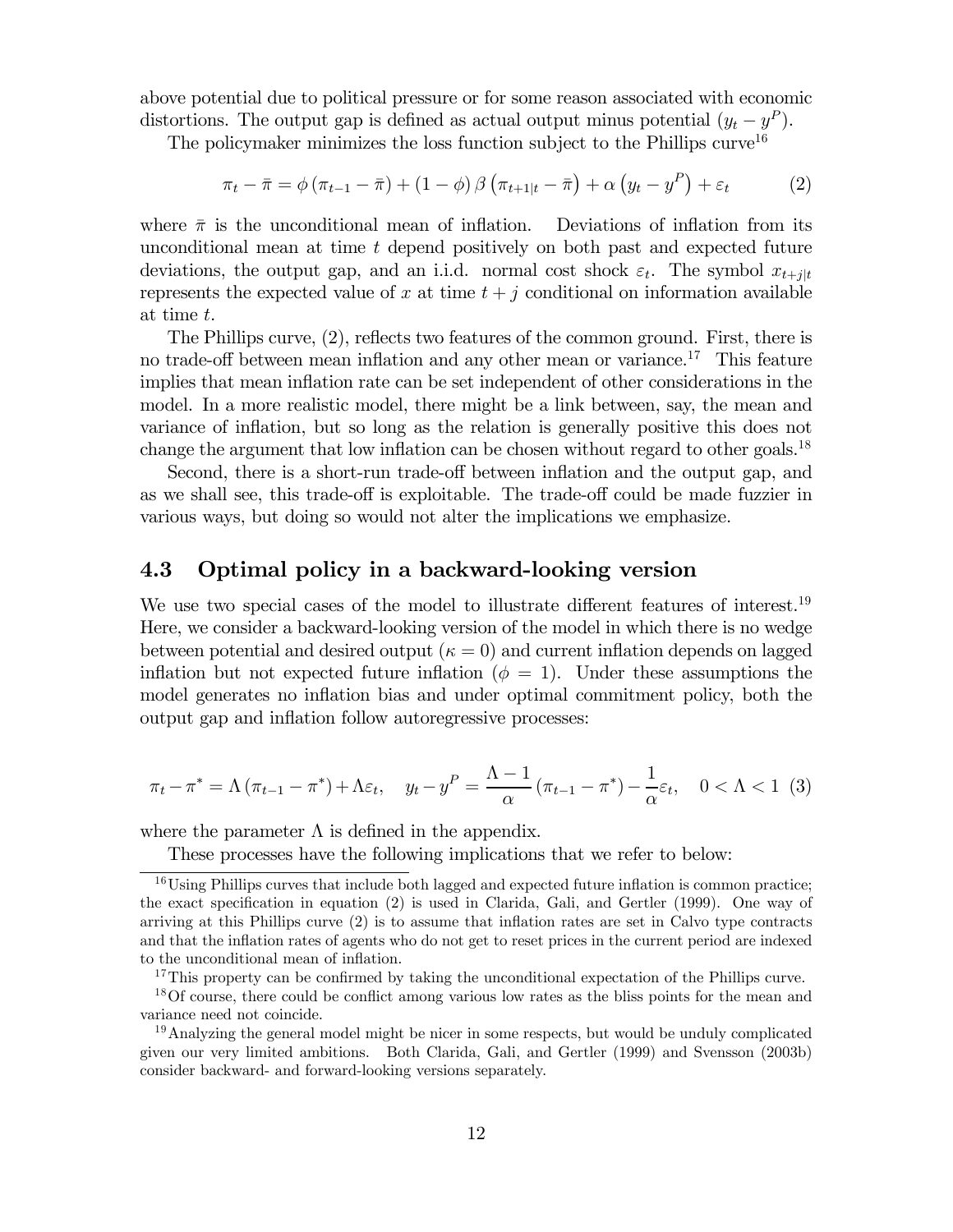- 1. Both inflation and the output gap are covariance-stationary, Gaussian timeseries processes.
- 2. The unconditional expectation of inflation is the target value,  $\mathcal{E}\pi_t = \pi^*$ .
- 3. Conditional inflation expectations are described by  $\pi_{t+h|t} = \pi^* + \Lambda^h(\pi_t \pi^*)$ .
- 4. There is an optimal balancing of output gap and inflation variance.

Implications like these are very general given the features of the common ground and the LET view.

## 4.4 Strengths of the ITF communication framework: transparency and anchoring

Under the assumption that the central bank implements the socially optimal policy as we have derived it, we can now ask whether several common features of the ITF represent an effective way to communicate best practice. As stated in the introduction, the first goal of best practice is to get mean inflation right. In the model, we have that

$$
\lim_{h \to \infty} \pi_{t+h|h} = \pi^*
$$
\n(4)

so it is clearly appropriate to announce a long-run inflation target. Explanation of the behavior of inflation relative to target is the centerpiece of ITF communication policy. A primary objective of the ITF is to anchor long-run inflation expectations, and the policy leaves little room for misunderstanding this objective. Thus, the ITF communication policy is arguably extremely successful in communicating about the first goal of monetary policy.

#### 4.5 Room for improvement: the balance of multiple goals

In this section, we argue that the primary shortcoming of the ITF communication policy is in making clear the roles and balance of multiple goals. Indeed, we argue that the ITF as implemented often involves elements that are literally inconsistent with best-practice policy and in any case obfuscates some relatively simple points.

To begin discussion, we list some common features of the framework that we find problematic. It is often a feature of the ITF as advocated and practiced, that one or more fixed horizons is associated with the inflation target. This practice is literally inconsistent with optimization. For example the results above imply that

$$
\pi_{t+h|t} \neq \pi^* \qquad h \ge 0 \tag{5}
$$

with probability one, and that with certainty we will face times  $t$  at which,

$$
|\pi_{t+h|t} - \pi^*| > \varepsilon > 0
$$

for any  $\varepsilon$ . That is, under best practice, there will be times when the expectation of inflation at any horizon remains far from any target or target range.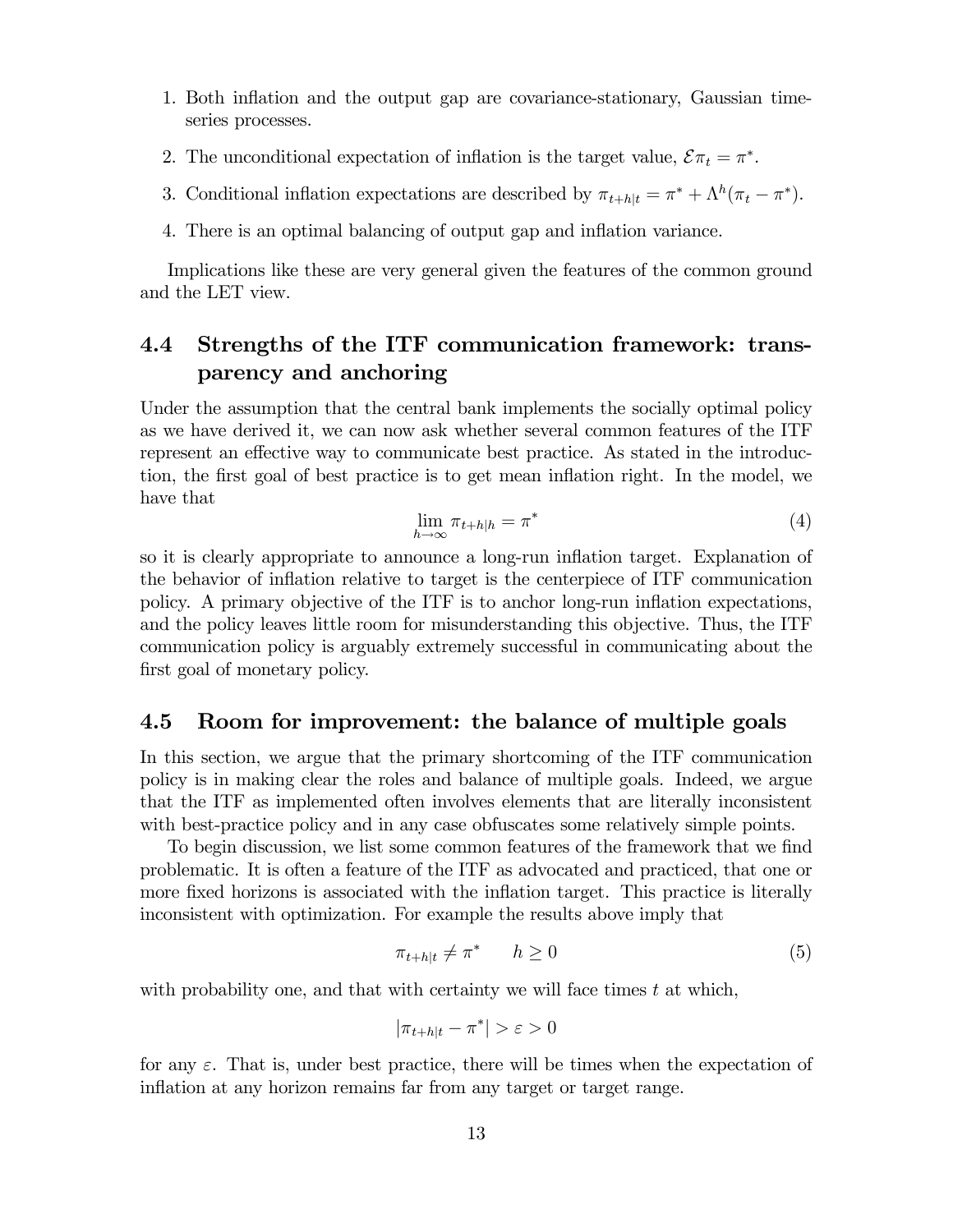Choosing a fixed horizon at which the inflation forecast must consistent with the target in some sense can be thought of as an approximation to optimization. In particular, under full optimization we can pick a horizon h, a small probability  $\varepsilon$ , and margin of error  $\theta$  such that

$$
\text{pr}(|\pi_{t+h|t} - \pi^*| < \theta) = \text{pr}(\pi_{t+h|t} \in \pi^* \pm \theta) = 1 - \varepsilon. \tag{6}
$$

That is, at the horizon h, the forecast of inflation is in a small neighborhood of  $\pi^*$ most of the time. Thus, choosing a fixed horizon for meeting the inflation target seems like a sensible approximation. We take up the costs and benefits of approximation in the next section. For now, we note that choosing a fixed horizon is not an accurate description of fully optimal policy.

Some central banks state target ranges for inflation. It is not clear how to interpret these ranges. Does a central bank aim to be inside its announced range all the time? Under best practice, should it?

In our example, there is an interpretation of the term "target range" that is consistent with best practice. As is clear from equation (6), the central bank can view the target range as a confidence interval and relate the width of the range to the probability that inflation (or its forecast at the relevant horizon) will be in the range.<sup>20</sup> Under this interpretation, a target range is purely descriptive in that it states that inflation will be within the range  $\pi^* \pm \theta$  most of the time. This interpretation of the target range is subtle, and we suspect not the predominant one.

There is a contrasting interpretation that is not consistent with best practice. Under this interpretation, the central bank wants inflation to be inside the range at all times, but control errors might cause it to wander out at times. This interpretation is not consistent with best practice in the example. There is no control error in our example—if there were, the  $\theta$  associated with a given  $\varepsilon$  would be larger. Under best practice, the central bank deliberately sets inflation outside any given interval at times. When evaluating policy, no incident of inflation crossing the boundary is evidence of central bank misbehavior; only excessive frequency of being outside the interval constitutes such evidence.

A key test as to whether the range is properly understood as a confidence interval is that under best practice excessive frequency of being inside the range is also evidence of misbehavior. It should seem equally natural to punish the central bank for being inside the range too often as for being outside the range. In the LET view, no matter how limited one thinks the limited exploitability is, it remains the case that excessive smoothness and excessive volatility of inflation are equally costly at the margin in equilibrium. As BLMP document, some of the problems with target ranges we are pointing to have been observed in practice.

Next we note that the long-run inflation goal is often said to be preeminent in some sense in the ITF framework.<sup>21</sup> While the intention here may seem clear enough, we do not understand what it means formally.

<sup>&</sup>lt;sup>20</sup>The central bank can choose a probability,  $\varepsilon$ , and derive the width of the range,  $\theta$ , or pick a width and derive the probability.

<sup>21</sup>For example, the Reserve Bank of New Zealand's 2002 Policy Targets Agreement states that "[i]n pursuing its price stability objective, the Bank shall seek to avoid unnecessary instability in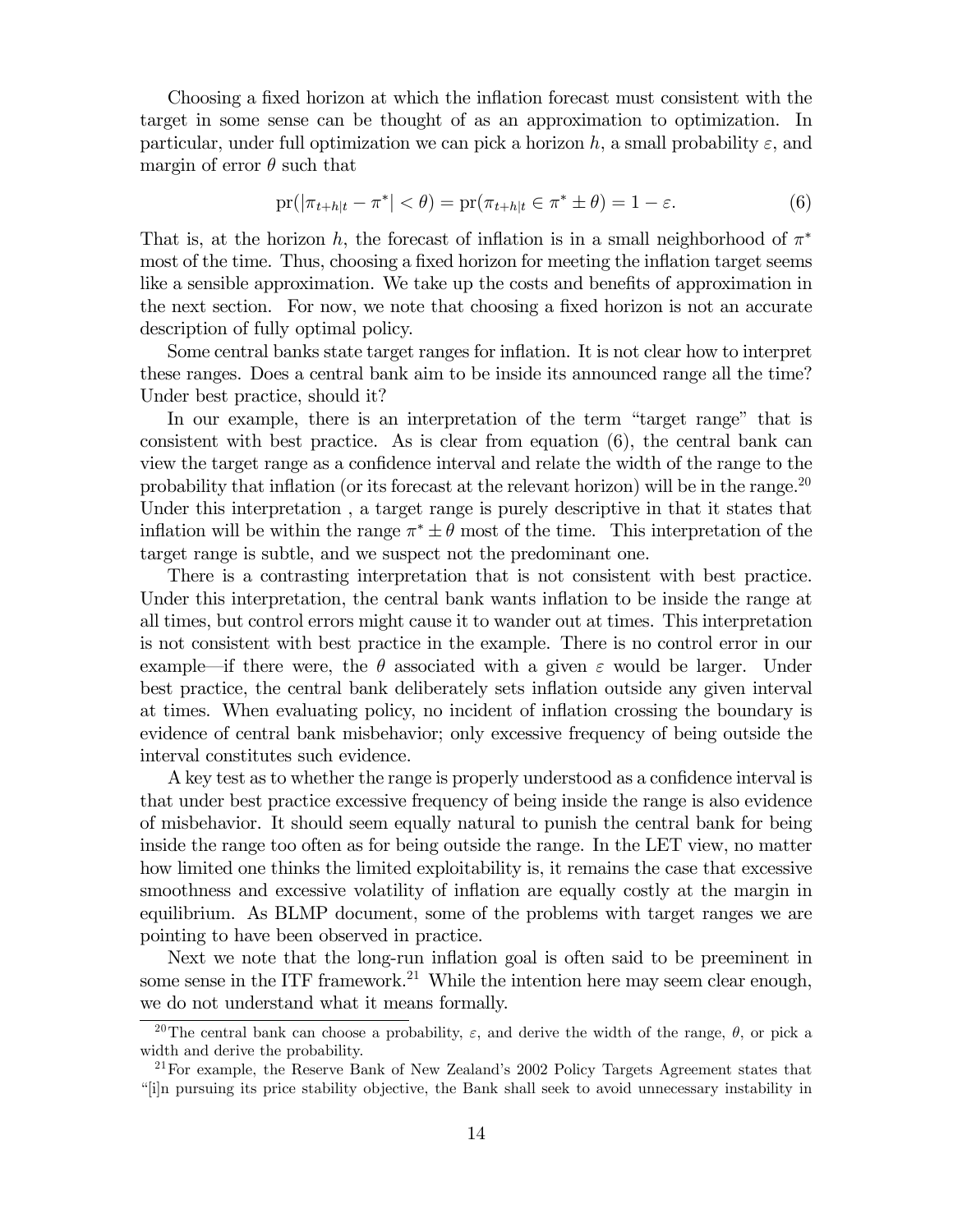Given the common ground we are accepting, it is true that there is no trade-off between setting the mean of inflation at  $\pi^*$  and any other goal of policy. There is no long-run trade-off; the mean of inflation has no implications for other choices. Thus, the same policy is obtained if inflation is the preeminent long-run goal or if setting the gap equal to zero is the preeminent long-run goal.

Most crucially, we can arbitrarily rank the preeminence of long-run goals only if we are talking strictly about the mean of inflation. Generally, the preeminence statement is linked in some way to *price stability*. To the extent that *stability* is interpreted in a natural way as having something to do with the variability of prices and inflation, any statement of preeminence is the antithesis of the key feature of optimal policy– the notion that optimization implies an optimal marginal rate of exchange between stability of prices and stability of the gap.

We have been emphasizing a simple point. Monetary policy in the LET view involves conflicting goals. The mean inflation goal may reside outside this conflict, but any discussion of stability of prices or inflation must inevitably raise issues of other goals. We argue that several aspects of the ITF as practiced do not provide a natural and straightforward framework for communicating this fact. We now consider various ways other goals are accommodated.

One approach to balancing multiple goals is to state a target range for inflation that is assumed to give the central bank wiggle room to consider other goals. In practice, things have arguably worked this way. We return to the primary question of this section: is wiggle room the most effective way to communicate optimization with multiple conflicting goals? In our view, this way of communicating can clearly work, but is not the height of pedagogy.22

Escape clauses are another alternative. Every framework will surely need the equivalent of escape clauses. There will be events sufficiently peculiar from the standpoint of what was foreseeable at the time the framework was conceived that briefly abandoning the framework will be necessary. Still, taking account of the role of the second goal through escape clauses is surely not fully transparent.

Finally, Svensson (1997a) has argued that in a quadratic optimization framework like the one in our simple example, we can view optimal policy as targeting the forecast of inflation, with consideration of the gap incorporated by allowing it to affect the horizon at which one wants the forecast to hit the target. Mishkin (2002) argues for this approach and some ITF banks use this sort of rhetoric. This approach is consistent with optimization. Formally, it will be true under optimal policy that at each point in time,  $t$ , there is a smallest  $h$  such that

$$
|\pi_{t+h|t} - \pi^*| < \theta
$$

output, interest rates and the exchange rate." The Bank of England Act charges the bank "(a) to maintain price stability, and (b) subject to that, to support the economic policy of Her Majesty's Government, including its objectives for growth and employment." There is similar language for the Swedish Riksbank as confirmed by (Heikensten and Vredin (2002)).

<sup>&</sup>lt;sup>22</sup>Faust and Svensson (2001) present an example in which inflation fluctuates narrowly around the optimum value, but due to lack of transparency about the nature of other goals the economy is significantly more volatile than under full transparency.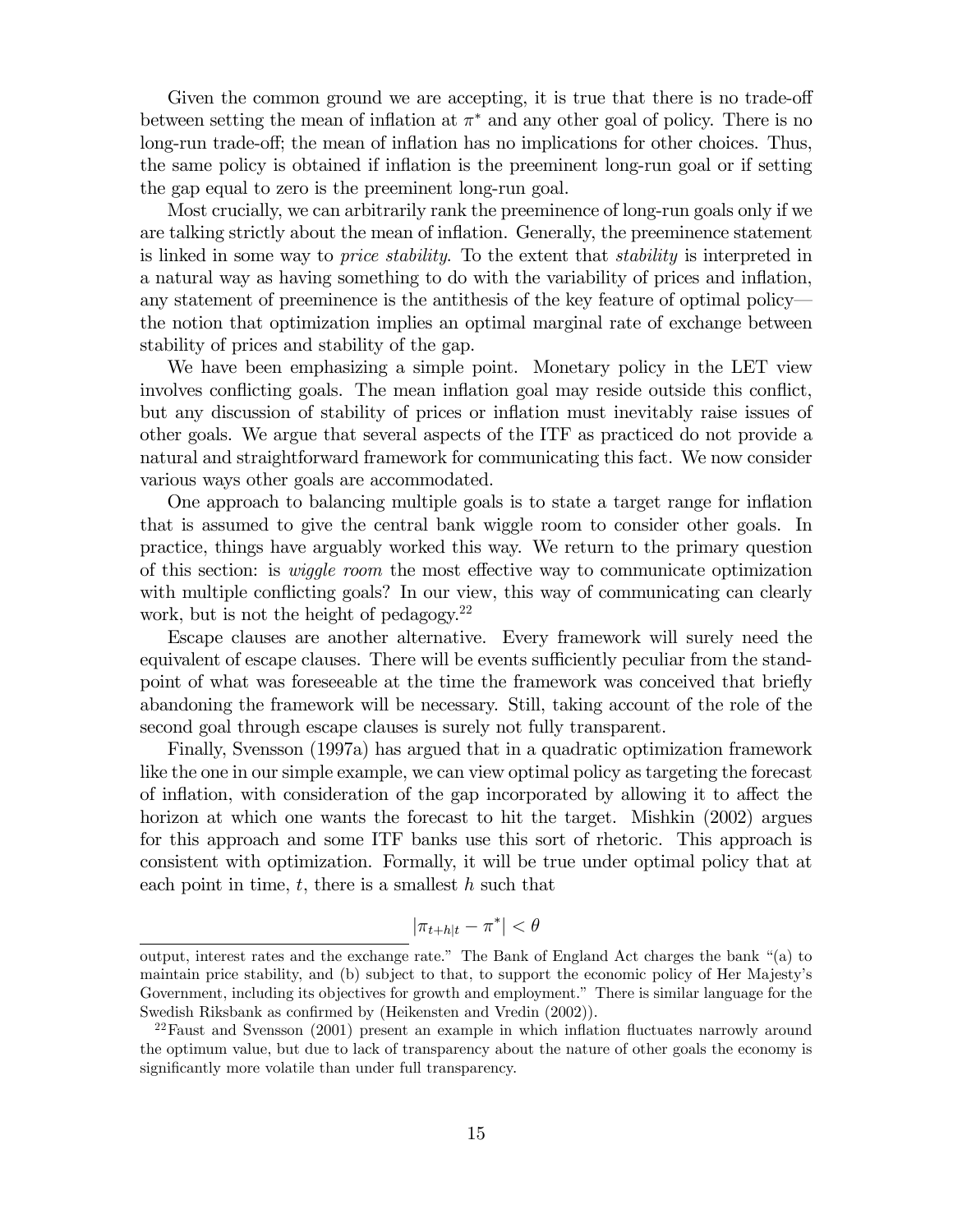for a given  $\theta$ . Thus, in each period an h could be announced.

If we were teaching this optimization process to an undergraduate or to the marginal agent added to the model, is this the most natural way? We have a linearquadratic optimization with two conflicting goals and one instrument. The two goals of optimization are to get the mean right and to balance variability of inflation against variability of the gap. It seems strained, at best, to describe the optimization process in terms of a target for one variable and adjusting the horizon to take account of the other. This description fundamentally obfuscates the trade-off in question.

In this section, we have tried to make a simple point that many people find obvious. The ITF communication policy is tilted heavily toward emphasis on stabilizing inflation. Several common features give inflation a role that is literally inconsistent with optimization in the LET perspective. Thus, in our view the communication policy of the ITF is not the best-practice way of maximizing public understanding.

# 5 Simplification and approximation

We have followed major advocates in interpreting the ITF as allowing the central bank to follow the socially optimal policy. Using this interpretation in a conventional LET-view model, we find that a dissonance arises between policy and the standard communication approach followed by the ITF. Perhaps we are being too literal: it may be that policy, or the communication of policy, is deliberately intended to be some sort of approximation of optimal behavior. These simplifications may be optimal in some broader perspective: perhaps there is some unmodelled *simplicity* constraint on either communication or policy itself that we have not captured. At some level, there surely are such constraints, so this possibility deserves serious treatment.

## 5.1 Simplicity constrained policy

Perhaps policy behavior is subject to a simplicity constraint that causes policy makers to follow rule-of-thumb-like policy. From where would such a constraint arise? The standard justification is that it arises from some need for ease of monitoring. Thus, a bank with a severe credibility problem might find that the credibility benefits of a rule that is trivial to monitor outweigh the costs. Fixed exchange rates are often justified in this way both in theory and practice  $(?)$ .<sup>23</sup> The arguments for a simplicity constraint in extreme cases are familiar.

Regarding the advanced economies that are the focus here, we make two points. First, if the ITF requires deviating from the optimal policy on economic grounds, then proper evaluation of the ITF requires a clear statement of the deviations required.

<sup>&</sup>lt;sup>23</sup>We are dealing here with the case in which the simplicity constraint binds in the sense that the central bank deviates from the policy that is best on standard macro-stabilization grounds. Thus, we are distinguishing this case from the one in which simple rules are best, even from a pure stabilization standpoint. For example, Friedman argued that a k percent rule is optimal due to our profound ignorance. Others have argued that simple rules may be optimal, or nearly so, from the standpoint of robustness (Levin and Williams (2003)).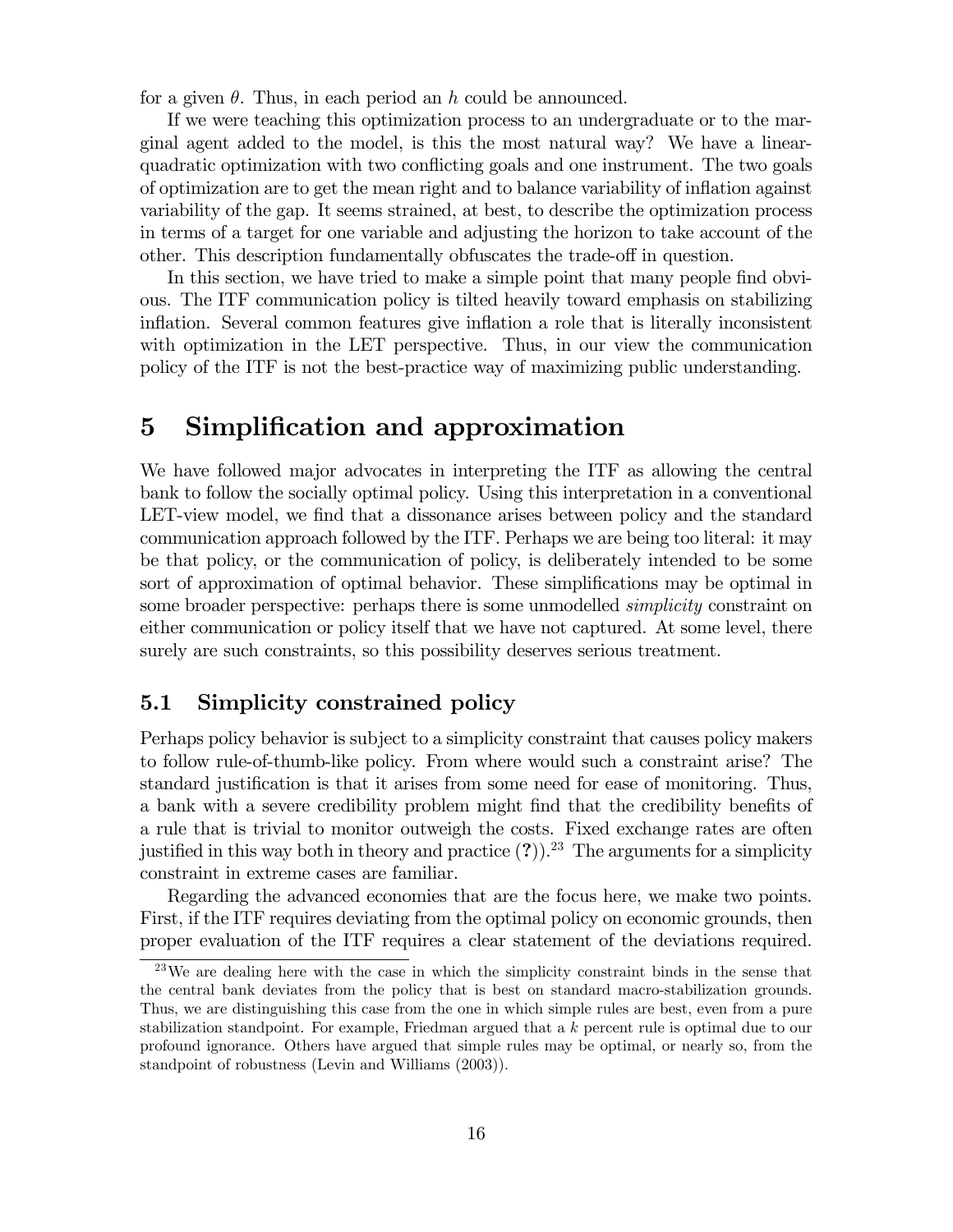In this case, we need to go back to the macromodel horse races to evaluate the costs of the deviations and attempt to weigh these costs against the benefits of simplicity. Second, as we argue next, even when banks assert that policy is constrained in this way, it often turns out that only communication is actually constrained.

## 5.2 Optimal policy/simplicity-constrained communication

We have generally treated the problematic elements of the ITF as constraining communication, not policy behavior. In practice, public communication requires some simplification, and as economists, we naturally think of simplification in terms of an approximation that is adequate so long as variables stay near some mean or steadystate values. The problems with ITF communication listed above will probably be minor so long as inflation and the gap stay near the steady-state values.

We believe that use of a communication policy simplified in this way is dangerous. As we get further from the steady state, the appropriateness of the simplified framework diminishes. Of course, since these conditions are observed infrequently, uncertainty on the part of the public about the central bank's policy is greatest at these times. Further, the conflict in society over the proper short-run policy becomes more intense as we move away from the steady state.<sup>24</sup> Thus, the simplified communication works best when it is least needed, and tends to break down when it is most needed.

If any ITF banks are following this course, they are on a well-trodden path. Central banks have regularly adopted rule-of-thumb communication devices that function well during *normal* times and then scrambled to wean the public from these rules (or adjust and qualify the rules) when times became more challenging.

Intermediate money targeting illustrates this claim. It provided a framework for the conduct and communication of policy. Although, it was not necessarily presented this way at the outset, intermediate targeting was a simplifying approach that was viewed as *ex ante* suboptimal on stabilization grounds.<sup>25</sup> Under such a system, there inevitably comes a time when the best judgements about how to run policy conflict with the direction dictated by the intermediate target.

The central bank must then choose between running policy it believes to be suboptimal or running policy inconsistent with the framework it typically uses in communication. In practice, banks generally chose the latter option. Thus, the Fed regularly redefined the target, redefined the target variable, and simply ignored the deviation of the target variable from target. Similarly, some have argued that the Bundesbank was an implicit inflation targeter and ignored the intermediate money

<sup>&</sup>lt;sup>24</sup>For example, in the quadratic case in the model,  $\partial (\pi_t - \pi^*)^2 / \partial \pi_t$  and  $\partial (y_t - y^p)^2 / \partial \pi_t$  both rise as  $\pi_t$  and  $y_t$  move from steady-state.

<sup>&</sup>lt;sup>25</sup> Intermediate targeting is inherently suboptimal so long as the word intermediate is not superfluous. Svensson (1999) has derived the conditions under which an intermediate target is "ideal," and this, by definition, is when there is no (observable implication) of the distinction between the intermediate and ultimate goal. When intermediate money targeting was adopted, no one claimed that money was "ideal."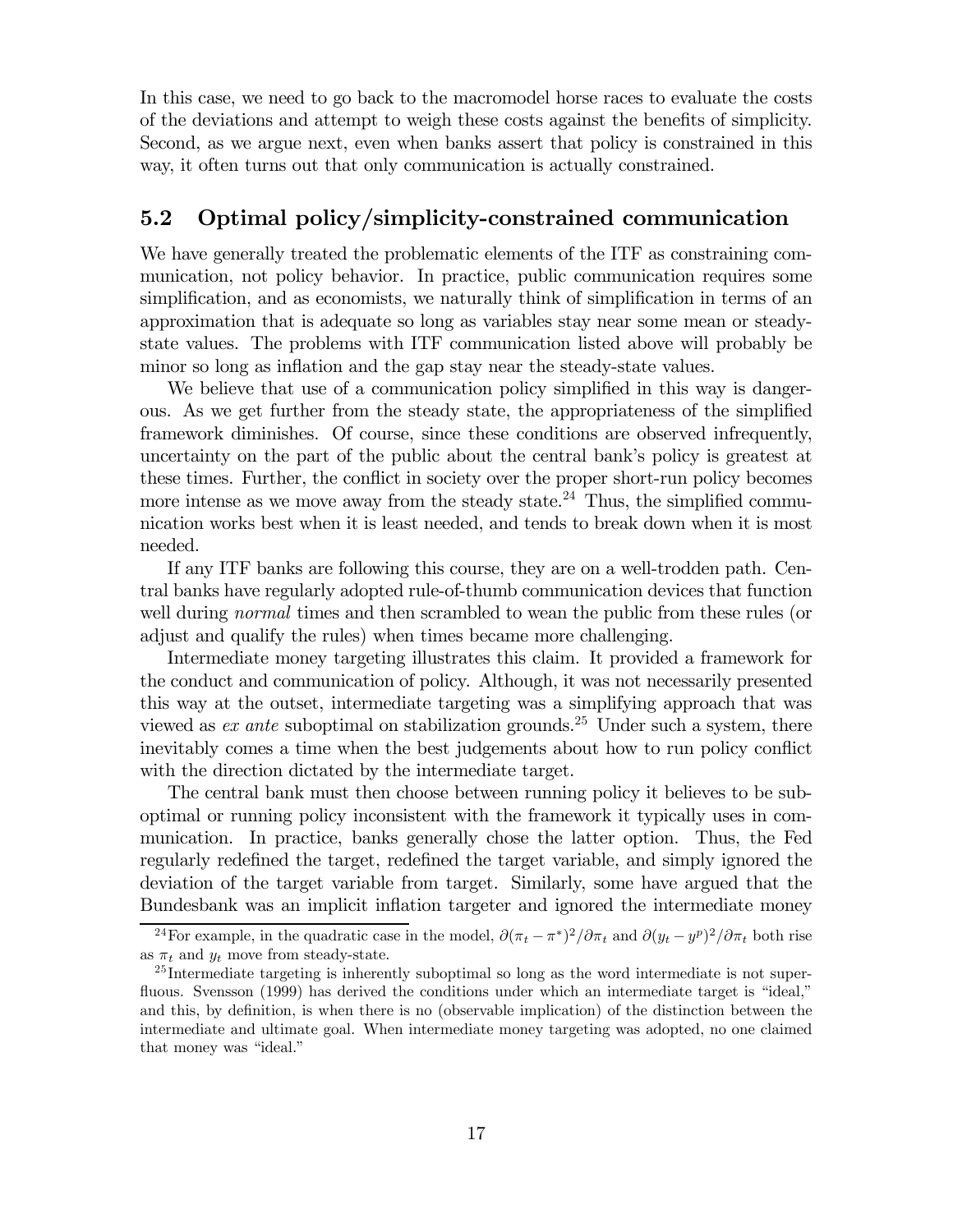target when it appeared inconsistent with inflation objectives.<sup>26</sup> We are not at all critical of this solution: these banks probably made the right choice in deviating from the communication policy rather than from best policy.

This case illustrates that adopting simplified communication approaches need not actually simplify anything. Such communication works fine in simple times. In challenging times, a dissonance arises between the simple communication framework and the course of policy, generating a certain degree of turmoil and confusion.

## 5.3 Must the public have a simple yardstick?

One virtue of the problematic ITF features that we discuss is that they give the public a simple yardstick by which to judge policy. Given lexicographic preferences over inflation and other goals, an inflation target range, and a fixed horizon, inflation targeting becomes very easy to monitor. One simply checks whether the inflation forecast is at the target at the specified horizon.

The virtue of this yardstick is ease of use, the problem is that it is the wrong yardstick. From Heikensten and Vredin (2002), it seems that the Swedish Riksbank may have come closest to explicitly advocating that the public think of policy using such a simple rule-of-thumb. Recently policy pursued by the bank has deviated from this rule of thumb, perhaps illustrating to some extent the sort of communication problem we raise.27

Despite such examples, it is explicit or implicit in many discussions that ease of monitoring demands that the public be given a yardstick for measuring policy that is relatively straightforward to use. We believe that Fed policy over the last 15 years provides a counterexample. Arguably, one of the most notable aspects of Federal Reserve policy in the Greenspan era has been the fact that Fed has resisted the temptation to characterize policy in terms of some simplified, and thereby inherently sub-optimal, framework. The Fed has demonstrated that one can run policy with at least reasonable success without placing constraints on policy or communication that are thought ex ante to be suboptimal on economic grounds.

The Fed's approach in this period is at times viewed with alarm and/or suspicion. Svensson (2003a) argues that failure to adopt the ITF is a smokescreen that allows the FOMC freedom to secretly change its goals. Others argue that a concrete goal is essential for accountability.

These arguments may be correct, but they have been selectively applied. The second major goal of policy in the LET view is stabilizing the gap. It has become conventional wisdom that the gap is sufficiently difficult to measure that communicating a concrete goal for any particular measure of the gap would be problematic. This view is taken as adequate justification for not reporting a concrete goal for a gap measure. Let us set aside for a moment the factual question of whether difficulties in measuring the gap are different in kind or only in degree from those in measuring inflation.

 $^{26}$ See, for example, Svensson (1999) Romer and Romer (2000)somer review of us experience.

<sup>&</sup>lt;sup>27</sup>See Riksbank (2003) for a discussion of the bank's policy during this period.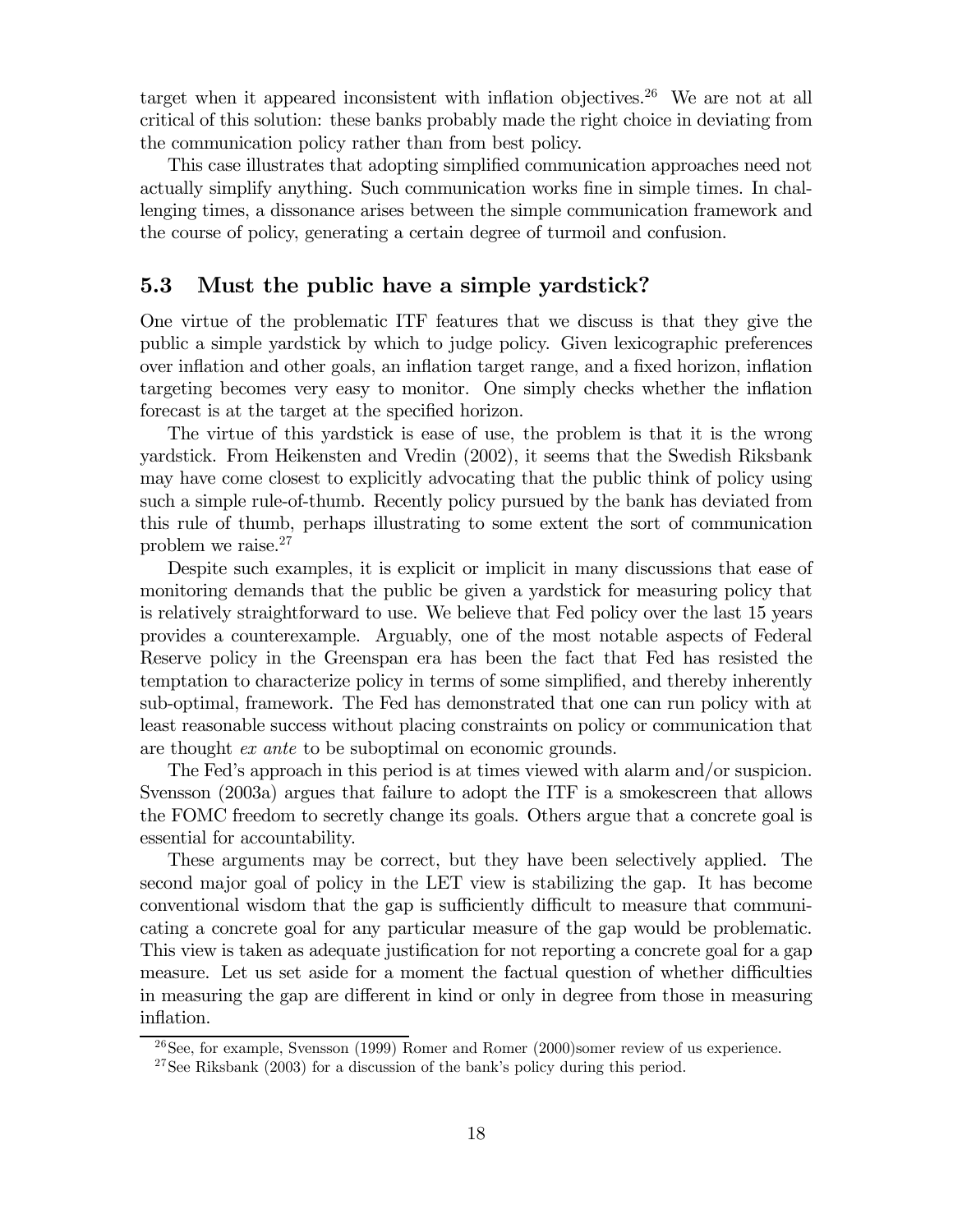Even acknowledging measurement problems, one must surely echo Svensson in asking whether these problems might be used as a smokescreen, allowing a central bank to shift its preferences about output stabilization.28 Further, one must ask how the central bank could possibly attain credibility and accountability on the gap goals without a concrete gap goal. These issues are no less pressing in the case of real stability than in the case of inflation stability.

In practice, we suspect that ITF advocates are comfortable with the view that credibility and accountability regarding real stability responsibilities can be attained through vigorous central bank communication. By the same token, we argue that it is, at the very least, an open question whether accountability and credibility regarding inflation necessitate adopting a simple yardstick that is suboptimal in the sense we have been describing.

# 6 Political economy problems and the ITF communication policy

ITF advocates contend that central bank communication can solve political economy problems. In our view, this is the least well analyzed claim of ITF advocates. In this section we describe the communication channel emphasized by ITFers and show how existing tools can be employed to analyze it. We ultimately conclude that use of this channel can play a role in getting the mean of inflation right, but seems as likely to complicate as to facilitate achieving the appropriate balance between inflation and output stability.

#### 6.1 The communication channel

The basic idea behind the ITF communication channel is that people dislike exposure of their intentional trickery, honest mistakes, or incompetence. If this is so, then public promises carry their own enforcement mechanism based on policymaker aversion to criticism. The ITF is designed make better use of this channel by requiring public statement of goals and then public reports about progress on the goals. As BLMP argue,

To the extent that the central bank governors dislike admitting publicly that they may miss their long-run inflation targets (or, alternatively, to the extent that they dislike having their inflation projections criticized as biased or manipulated), the existence of an inflation-targeting framework provides an incentive for the central bank to limit its short-run opportunism. (p.25)

Svensson (1999) is more emphatic,

<sup>&</sup>lt;sup>28</sup>Faust and Svensson (2001) show that even modest variations in this regard can be costly.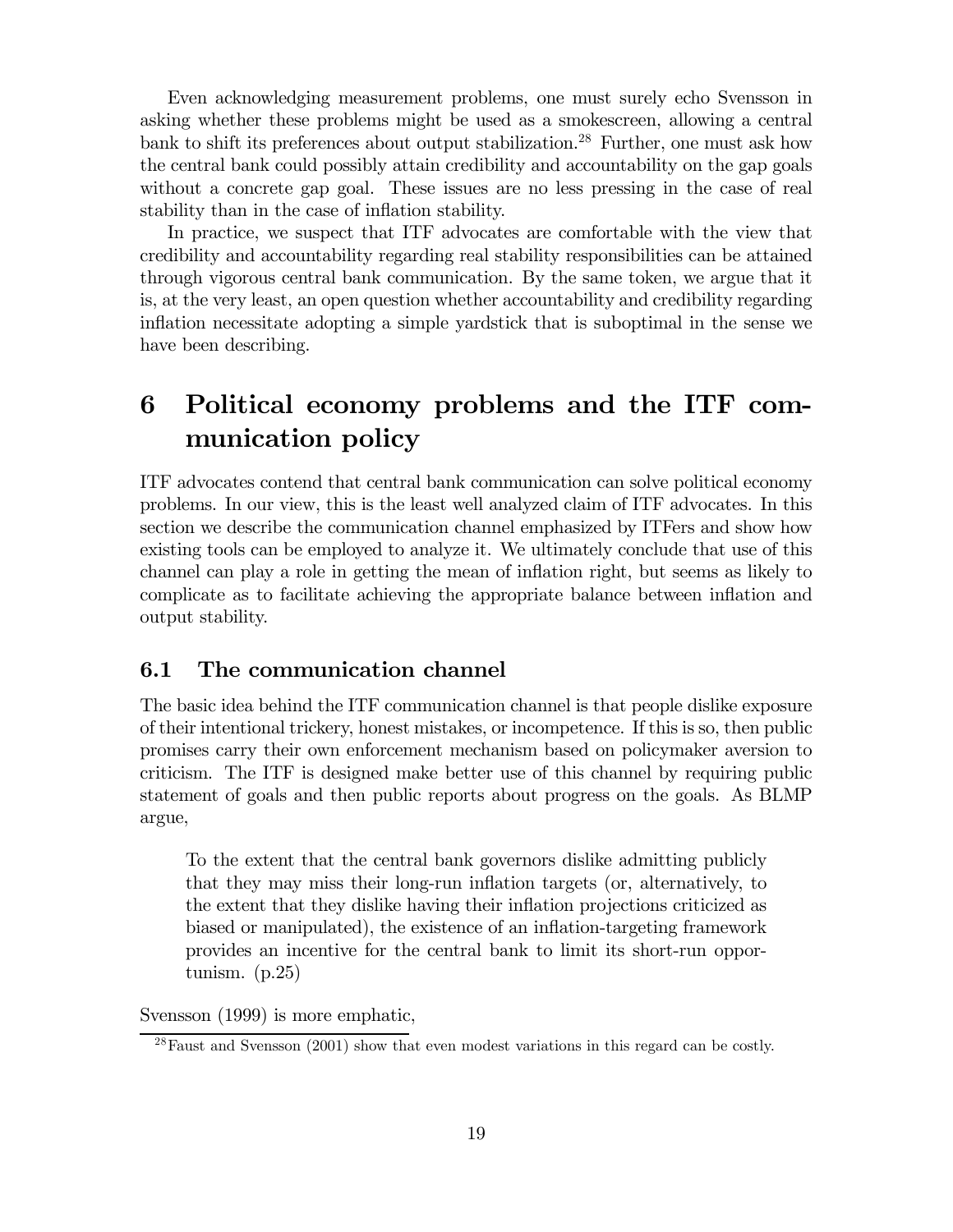I believe it fair to say that never before in monetary history has an incentive system been set up with such strong incentives for optimal monetary policy decisions. (p.663)

In more formal terms, the communication channel invokes terms in the central banker loss function–associated with, say, honesty and aversion to criticism–that have often been ignored.29

The ITFers' argument here seems consonant with two alternative views about political economy problems. Blinder (1998) and McCallum (1997) argue that the time consistency literature simply misses the point. According to McCallum, knowing about the commitment policy, central bankers would "just do it." The ITF communication policy might be seen as an attempt to increase the probability of this outcome. Friedman has a different take on central bankers' loss functions:

From revealed preference [as revealed in central bank communication], I suspect that by far and away the two most important variables in their [Federal Reserve policymakers'] loss function are avoiding accountability on the one hand and achieving public prestige on the other. . . (quoted in Fischer (1990), footnote 52).

Whether or not one subscribes to such an uncomplimentary view, why not design a framework to exploit constructively motives such as a desire for prestige?

We readily accept the ITF premise that the threat of public criticism affects the incentives of the central bank and thereby the course of policy. We take the view (perhaps following Blinder and McCallum) that in normal times and with first-rate policymakers, this channel may not be of great importance. These policymakers will "just do" the right thing, as they see it, largely independent of public accolade or criticism. In the spirit of preparing the roof for rainy days, however, we consider the case when a weaker or more political board is in place.

## 6.2 Solving political economy problems using special loss functions

The communication channel involves terms in the loss function representing aversion to criticism that are usually neglected. Fortunately, the literature provides tools for studying solutions to political economy problems using special loss functions.

 $29$ The conventional literature has examined several channels through which talk by the central bank could alter equilibrium outcomes. For example, it could lead to the cheap talk equilibrium of Stein (1989), facilitate coordination on the best of the many equilibria of a monetary policy game as shown by Barro and Gordon (1983), or beneficially expand the set of equilibria as illustrated by ?). ITF advocates have in mind something much simpler–although formalization could involve elements like those discussed above. The communication channel as described here has a family resemblance to what Barro and Gordon called reputational equilibria in which the public might raise its expectation of future inflation in order to "punish" the misdeeds of the central bank. Technically, the important distinctions here are that the disutility from the punishment falls directly on the central bankers, involves no costs to the public, and is automatically attached to failure to deliver on "promises."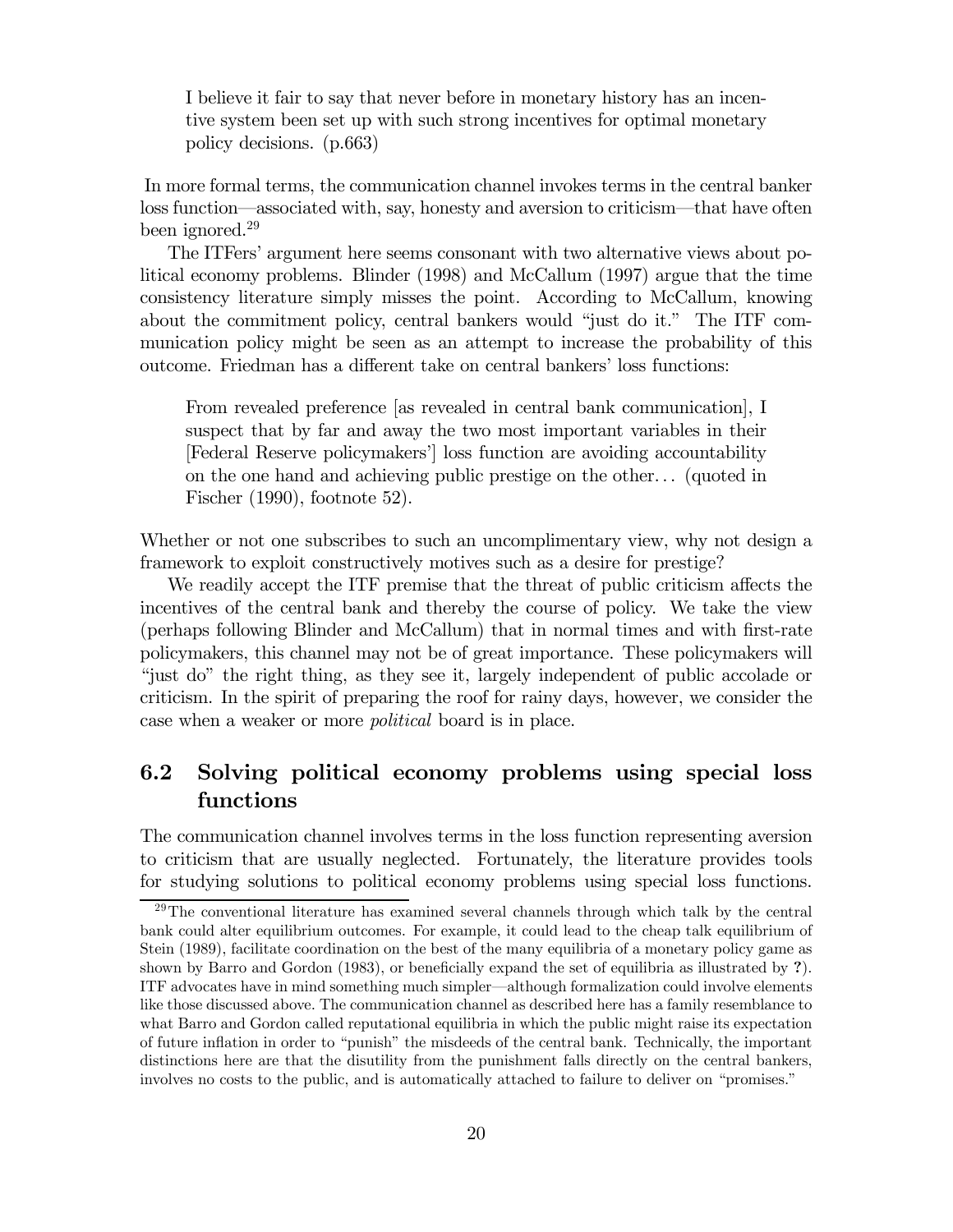Rogoff (1985) considers simply picking a "conservative" central banker, one with a loss function that embodies greater aversion to inflation than the true social loss function. This approach generates a trade-off: excess aversion to inflation lowers mean inflation, but it causes inflation to be smoother and the output gap to be more variable than is optimal. Melitz (1988) and Obstfeld (1996) make use of terms in the loss function embodying "political costs" associated with breaking a pledge to keep the exchange rate fixed. They, too, generate a trade-off between reducing inflation bias and achieving stabilization objectives. Calling attention to this possible trade-off is one of the main contributions of the time-consistency literature.30 Canzoneri, Nolan, and Yates (1997) provide examples in which taking advantage of "political cost" terms generates more complicated trade-offs. These papers all consider intuitively appealing, but ad hoc, loss functions.

In contrast, Walsh (1995) and Persson and Tabellini (1993) show how one can derive a loss function that completely eliminates the inflation bias problem without introducing stabilization costs. They discuss how this structure of loss might be induced using performance contracts for policymakers. More recently Lockwood, Miller, and Zhang (1995), Svensson (1997b), and Svensson and Woodford (2003) construct loss functions that eliminate both inflation and stabilization biases in models like ours. The basic approach in all these studies is to amend the policymaker loss function in such a way that the implied first order conditions under discretion give rise to the same policy as under commitment.

## 6.3 A formal example

Here we use a forward-looking version of our simple model to illustrate how amending the loss function can eliminate inflation bias and stabilization bias. In this version, we assume that current inflation depends on expected future, but not lagged, inflation  $(\phi = 0)$  and that target output exceeds potential  $(\kappa > 0)$ . For simplicity, we assume that there is a single random shock in period  $t$  ( $\varepsilon_t \neq 0$ ,  $\varepsilon_j = 0$ ,  $j \neq t$ ). Under commitment, the policymaker can affect inflation at t and expected inflation in all future periods. Therefore, it can smooth adjustment to the shock over multiple periods. In future periods, the policymaker has an incentive to renege but is locked in by commitment. However, under discretion, when the shock hits at  $t$ , the policymaker cannot have the desired effect on inflation expectations in future periods because it cannot be relied upon to ratify those expectations. Therefore, inflation returns to its unconditional mean in period  $t + 1$  and remains there, so adjustment to the shock is smoothed less effectively. The formal solutions are presented in Table  $1<sup>31</sup>$  The commitment policy we consider is commonly referred to as the full-commitment policy (or the solution to the Ramsey problem): it is the unconstrained optimum given that the policymaker can commit.

<sup>30</sup>Canzoneri (1985) also calls attention to such a trade-off. In his paper, the tradeoff arises because of the imposition of an additional constraint on the policymaker, a requirement to achieve an average value for the money supply, not because of a special policymaker loss function.

<sup>&</sup>lt;sup>31</sup>All derivations are in the Appendix.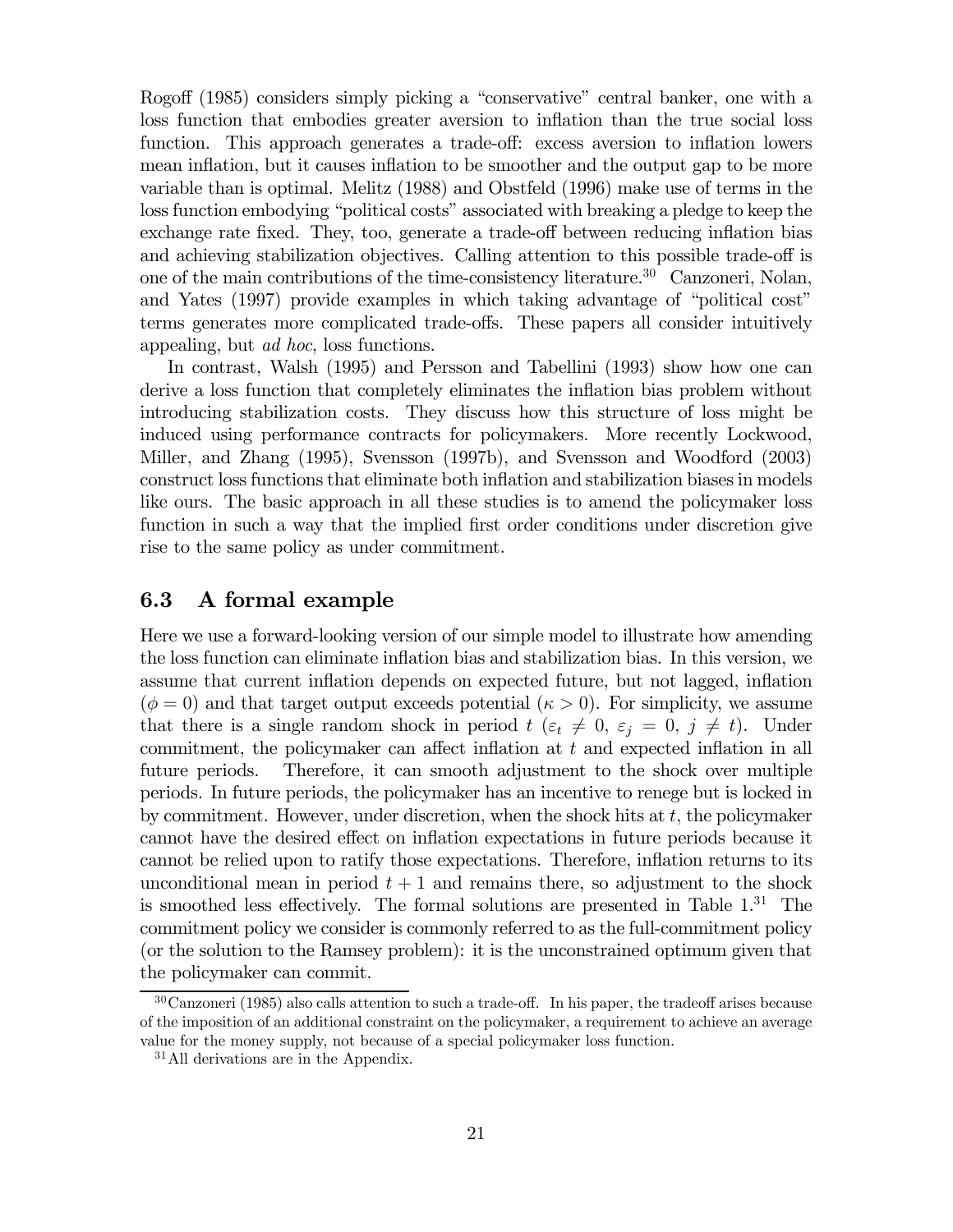Our model exhibits the classic inflation bias under discretion. Ignoring any shocks, at the optimum inflation rate of  $\pi^*$ , the bank has an incentive to surprise the public by increasing inflation in an attempt to stimulate output. Inflation is increased to the point at which the marginal cost of additional inflation just offsets the marginal benefit of attempting to raise output above potential toward the target. To see the inflation bias in this case, set  $\varepsilon_t$  equal to zero in the discretion solutions in equations  $(T1.1)$  and  $(T1.2)$  and assume that  $\kappa > 0$ . Under discretion, inflation is constant and exceeds  $\pi^*$  by the standard inflation bias  $\frac{\lambda \kappa}{\alpha}$ .

In contrast, under commitment, inflation is time varying. It approaches  $\pi^*$  from above and is always less than the positive inflation under discretion. Mean output is also time varying. It approaches  $y^P$  from above and is always below  $y^*$ . It is optimal to have inflation above  $\pi^*$  in order to raise output above  $y^P$  for all finite j, but optimal inflation and output must decline over time in order to be consistent with the Phillips curve.

The model also exhibits *stabilization bias* under discretion. A useful measure of stabilization bias is the part of the extra loss from discretion relative to commitment that results from the existence of the shock. To consider stabilization bias, set  $\kappa$  equal to zero in all the solutions in Table 1 and assume that there is a positive cost shock in period  $t \, (\varepsilon_t > 0)$  and no shock in any other period. As might be expected, under discretion the optimal response to the cost shock in period  $t$  involves some increase in inflation and some reduction in output in period  $t$  and no response in any later period because there are no shocks then.

Under commitment, the optimal responses of inflation and output in period  $t$  are damped relative to those under discretion. There are reductions in both inflation and output in period  $t + 1$  and in every period thereafter with the responses approaching zero from below as j approaches infinity, in order to be consistent with the Phillips curve. The Phillips curve in period t implies that reducing inflation in period  $t + 1$ partially offsets the upward pressure on inflation resulting from the shock. Therefore, it is possible to damp the responses of both inflation and output in period  $t$ . The benefit in period  $t$  more than offsets the losses in all future periods because with a quadratic loss function the first small movements away from the optimum in future periods cause negligible increases in loss.

We can attain the full commitment solution under discretion if the policymaker is given the amended loss function,

$$
\mathcal{L}_{t} = \mathcal{E}_{t} \frac{1}{2} \sum_{j=0}^{\infty} \beta^{j} \left[ (\pi_{t+j} - \pi^{*})^{2} + \lambda \left( y_{t+j} - y^{P} - \kappa \right)^{2} - \left( \alpha^{2} + \lambda - \frac{\lambda \kappa}{\alpha} \right) \pi_{t+j} \right] \n- \left( C_{\pi,t}^{\kappa} \frac{\lambda \kappa}{\alpha} + C_{\pi,t}^{\varepsilon} \varepsilon_{t} \right) \pi_{t} - \sum_{j=0}^{\infty} \beta^{j} \Lambda^{j} \left( C_{\pi,t+1}^{\kappa} \frac{\lambda \kappa}{\alpha} - C_{\pi,t+1}^{\varepsilon} \right) \varepsilon_{t} \pi_{t+1+j}
$$
\n
$$
A = \alpha^{2} + (1 + \beta) \lambda
$$
\n(7)

Loosely speaking, one subtracts out terms in the discretion first order condition that lead to the inflation bias and adds in terms relating to the time-varying and state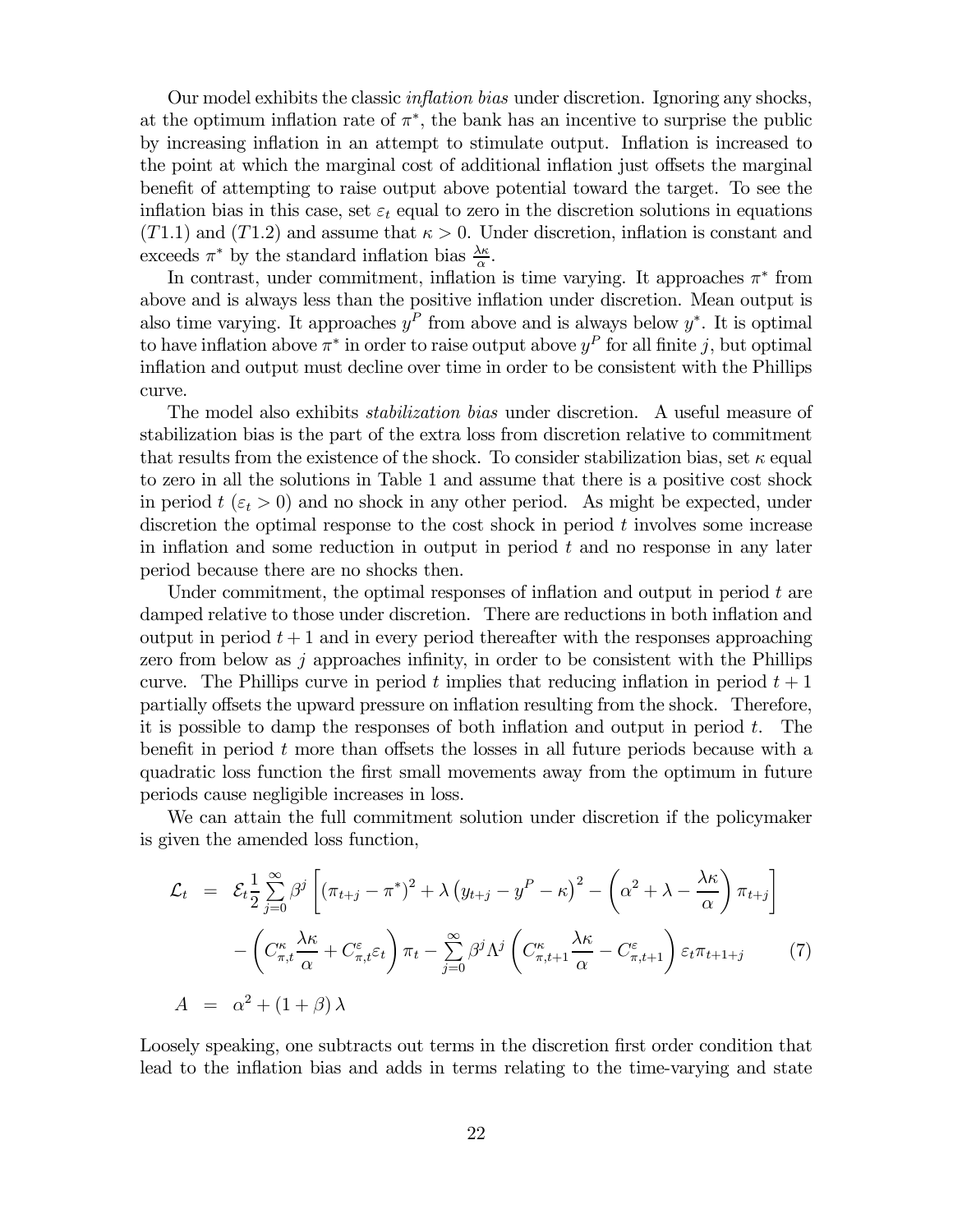contingent optimal policy. In particular, stabilization bias can be eliminated only by subtracting terms that are time varying and depend on the size of the cost shock.

#### 6.4 Likely effectiveness of the communication channel

Our example illustrates how political economy problems can be avoided if only the policymaker's loss function differs from the social loss function in the proper way. It also shows that, even in a stripped down model, the required special terms are somewhat complicated and vary with the state of the economy. In this very simple model, we might, however, imagine writing an incentive contract to achieve optimality. Of course, it is a feature of the common ground that the actual economy is so complicated that it is impossible to codify such a contract.

ITFers argue that we can achieve much of the desired effect by exploiting policymaker aversion to criticism. However, to achieve this effect on the first order conditions, these aversion-to-criticism terms would have to take a very particular, state-dependent, form. We have seen no argument as to why aversion to criticism would work in the intended manner. Indeed, we have difficulty imagining how to form such an argument.

More generally, we know of no literature supporting the view that some combination of public promises, maximal scrutiny, and the threat of public criticism is an uncontroversial recipe for optimal public policy. Suppose we accept that weak policymakers will be swayed by criticism. Given the skewing of communication in the ITF, it strikes us that a weak policymaker may find it safest to excessively smooth inflation. That is, it might literally follow its pronouncements. Both this view and the contrary view, however, are highly speculative given the nature of the mechanism.

Despite our reticence to draw strong conclusions either way, we offer two comments. First, we find it plausible that stating a long-run goal and communicating regularly about it will raise the chance that policy hits the long-run goal for the reasons cited by the ITF. Second, the ITF seems as likely to complicate as to facilitate achieving a proper balance of multiple goals by a weak policymaker.

# 7 Complicating factors largely missing from models

Up to now, we have been analyzing the ITF from a relatively abstract perspective. As preparation for making some constructive suggestions based on our analysis, we discuss some real world complications that are largely missing from our analysis and most other formal work.

### 7.1 Strategic skewing and transparency

Beyond clarity, strategic skewing may be an essential component of effective public communication. One of the most famous principles of strategic skewing in the folk wisdom of central banking is that central banks should "do what they do, but only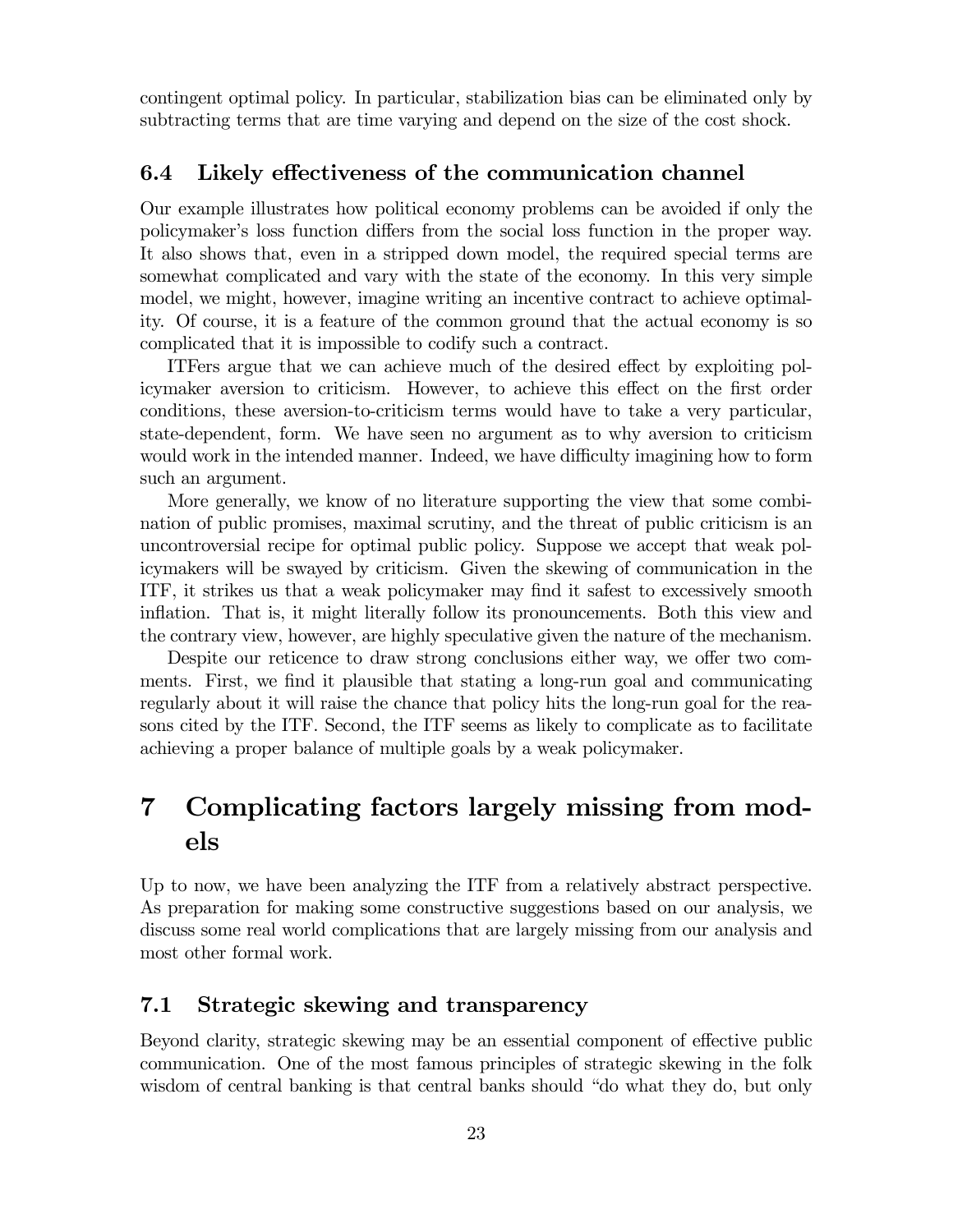talk about inflation." Alan Blinder contravened this principle, the story goes, in the famous Jackson Hole imbroglio, perhaps confirming its wisdom.

While most ITF advocates would vigorously dispute it, the ITF might be viewed as an application of this folk wisdom. Without the folk wisdom, it is difficult to imagine why a policy of optimization with multiple conflicting goals would be called "inflation targeting." Calling reports on all aspects of policy 'inflation reports' is an analogous misnomer. The folk wisdom would also justify discussing other goals than inflation only as they affect the horizon over which one intends to hit the inflation target.

The folk wisdom might actually be wisdom. If these topics are too sensitive to discuss, then we should stop praising the ITF and other central banks for their commitment to transparency; instead we should lament the fact that central banks cannot publicly discuss the pursuit of their multiple mandates. Further, the practical art of strategic skewing is well-studied, e.g., by public relations experts. Economists have no special claim to expertise in optimal skewing.

## 7.2 Maximal transparency and deliberation

Unlimited transparency may be inconsistent with optimal deliberation. As Greenspan (2002) puts it,

The undeniable, though regrettable, fact is that the most effective policymaking is done outside the immediate glare of the press. (p. 5)

More generally, transparency could, depending on the social environment, generate inefficient dissension about policy. Goodfriend (1986) lays out various forms of this argument including,

In this view, secrecy could confer a social benefit because it makes consensus politics work more smoothly and with less cost.

The role of concerns like this in determining the current structure of the Federal Reserve is reviewed in Faust (1996).

We think it is almost certainly a grave error to trivialize such concerns. We cannot contribute much to their analysis, however. In our view proper treatment requires bringing in expertise from areas beyond economics. We stick to reviewing the more directly economic merits of transparency.

### 7.3 Multiple decisionmakers

In many countries a board is charged with making policy. In much of the theory we have been reviewing, the fact of multiple decisionmakers is inessential. The framers of the Federal Reserve, however, saw the composition of the board as an essential aspect of their response to political economy problems. For example, Warburg (1930) argues that a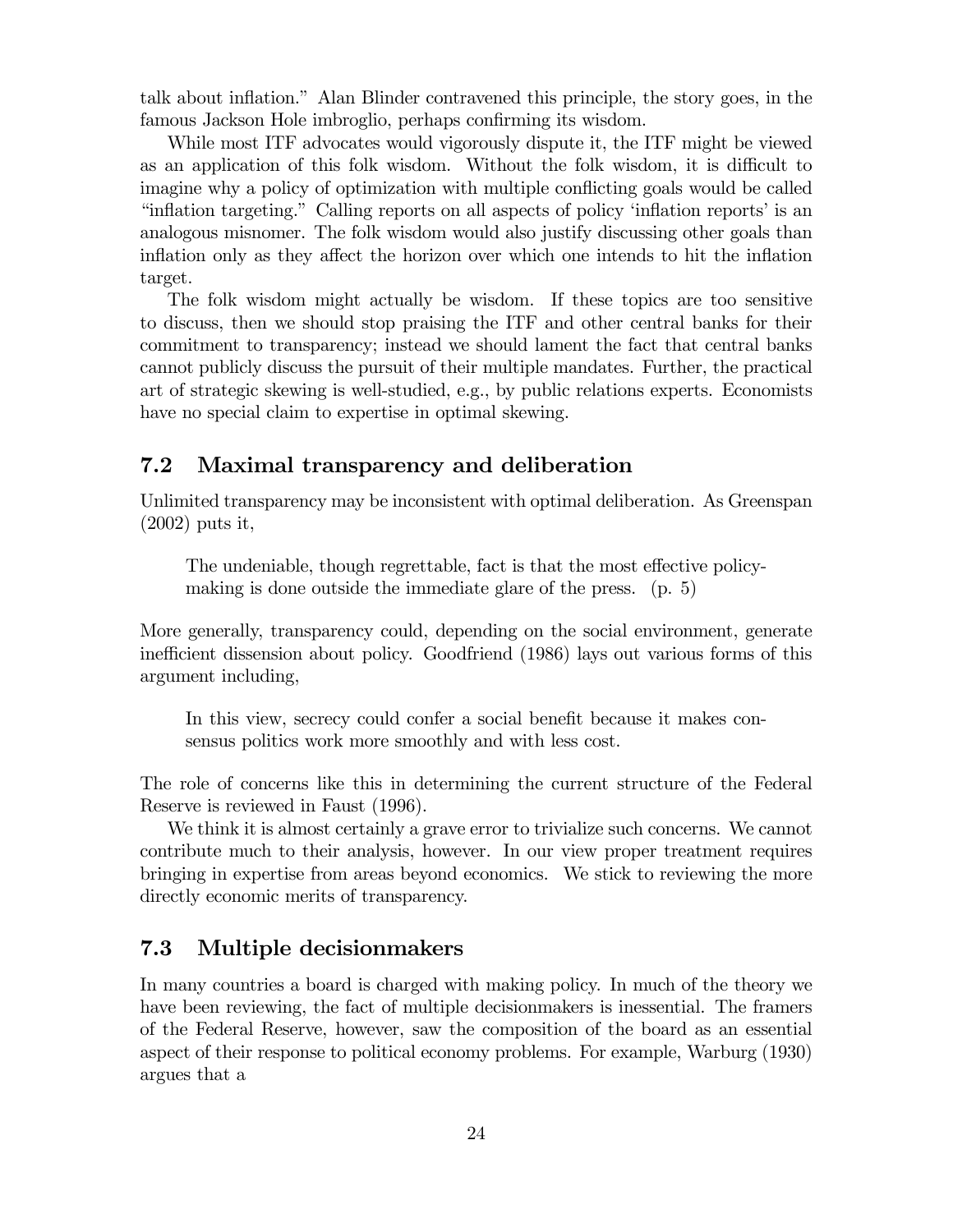formula had to be found by means of which these two elements [big business and politicians] would be called upon to balance one another (p.773).

As is often the case with responses to difficult political design problems, the framers came up with a mish-mash solution.32 As a bottom line, they decided on a particular weighting of interests on the FOMC. Congressman Henry Steagall summarized the result:

[U]nder the bill embodied in the conference report the board [that is, the FOMC] will stand 5 to 7 giving the people of the country, as contradistinguished from private banking interest, control by a vote of 7 to 5 instead of by a vote of 3 to 2 [as proposed in the Senate]. (Congressional Record, 1935, p.13706)

Multiple heterogeneous policymakers clearly pose a practical problem for transparent communication about the goals of policy, the rationale for policy, and the causes of past policy mistakes and successes. There seems to be disagreement about the magnitude of this problem, however. Some contend that there are not many differences of opinion about either the appropriate loss function for policy or about how the economy works. Others are not so sanguine.

If there are substantial disagreements over the loss function and/or the workings of the economy, one response would be to require multi-stage decisionmaking. First, the board agrees on goals of policy. Next, taking the goals as given, the board agrees on the model of the economy. Finally, the board makes policy taking the goals and model as given.

This approach has the convenient feature of making the policy process, for purposes of analysis, look rather like the simple single-decisionmaker problem. In some discussion, failure to agree first on goals of policy or the model sometimes seems to be taken as prima facia evidence of inefficient behavior by the policymaking board. This view trivializes the analysis of public decisionmaking.

There is no theorem of public decisionmaking stating that the multi-stage decisionmaking approach is good for society. One can write examples in which multi-stage decisionmaking is or is not efficient, but theoretical examples probably do not get to the heart of the matter. Imagine a monetary policy board populated by astute, public-spirited, policy-oriented economists–epitomized perhaps by James Tobin and Milton Friedman. The multi-stage approach would require that they agree first on goals, next on the model, and only then consider policy options, given those goals and model. In an alternative approach, we could simply charge them with agreeing on and implementing policy. One suspects that the multi-stage approach may not

<sup>&</sup>lt;sup>32</sup>For example, there are 12 votes on the FOMC; five presidents vote; the president of the New York Fed and either the Chicago or Cleveland Fed president always vote. The Reserve Bank presidents are nominated by the boards of their respective banks and confirmed by the Federal Reserve Board. The nominating boards are composed of 9 directors, 6 chosen by district bankers (3 representing district bankers and 3 representing general district interests), and 3 chosen by the Federal Reserve Board. The seven governors are nominated by the President of the U.S. with due regard to a fair representation of the financial, agricultural, industrial, and commercial interests.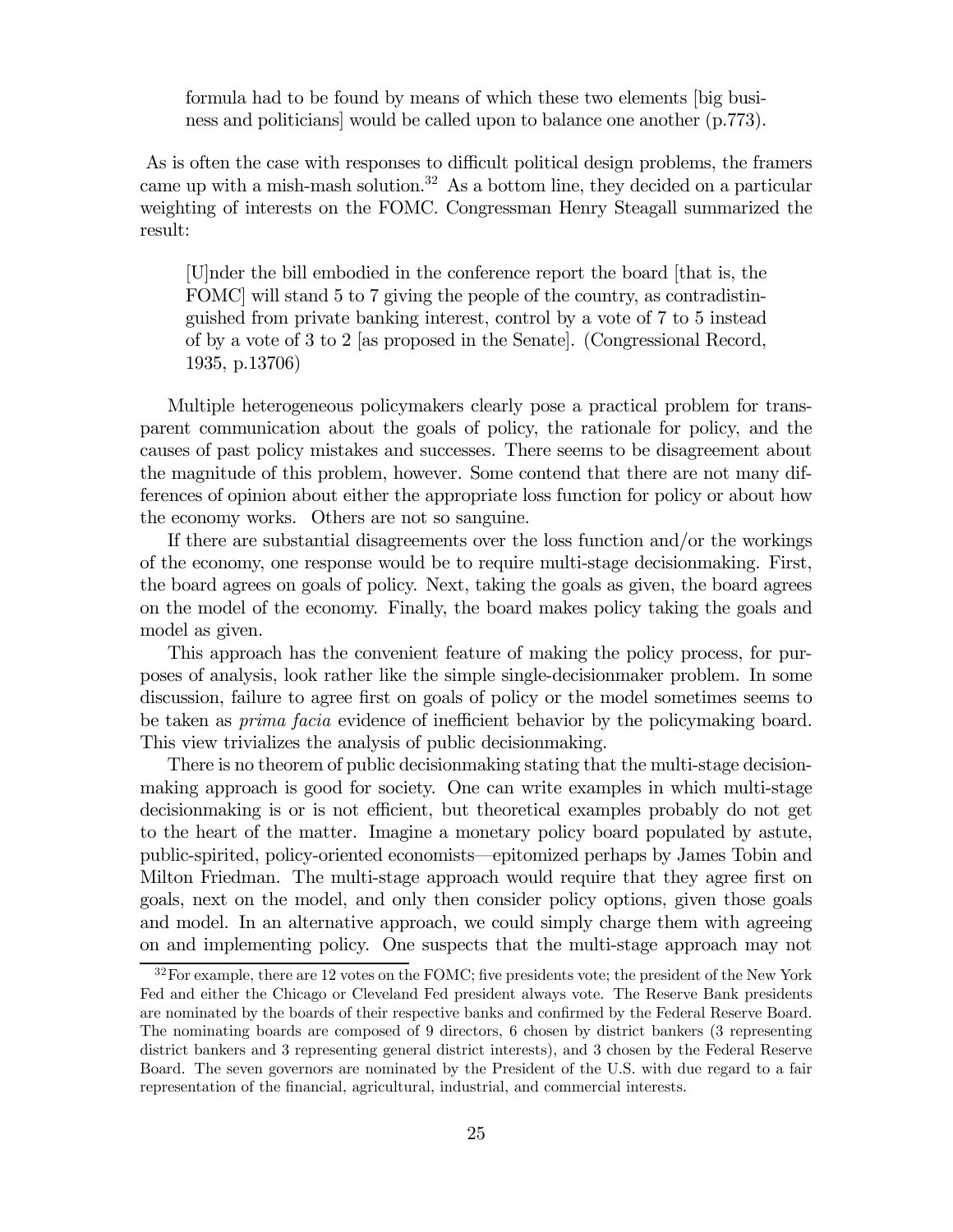even be feasible in practice. There is at least room to differ regarding which approach would lead to better policy.

#### 7.4 Measurement of inflation and the gap

Choosing a measure of inflation and an appropriate long-run inflation goal presents practical problems that may not have been fully appreciated during periods of high inflation. In 1980, any low number seemed like a good thing. Fortunately, gone are days when proponents of low inflation could simply assert, "Zero is a nice round number."

There is now general agreement that most, if not all, price indices exhibit nonnegligible quality biases. Further, for various reasons to do with quality bias and composition, different indices often behave quite differently for substantial periods of time. Thus, the issue of which index to focus on may be of some importance.<sup>33</sup>

Many economists inside and outside the ITF camp have also concluded that the inflation goal should be set high enough to limit the probability of hitting the zero lower bound on nominal interest rates. Thus, they argue for allowing a non-negligible stabilization buffer that exceeds proposed allowances for quality bias.<sup>34</sup> Exactly how large a buffer to allow is a technical question involving the costs of moderate inflation, the costs of being mired in a recession, and the responsiveness of the economy to changes in the policy rate. The answer may change over time as the economy changes. In our view, the fact that choosing the appropriate target is a technical question and the possibility that a good initial answer may not be found argue strongly for keeping the choice of the inflation target in the hands of central banks and for revisiting it periodically.

Obviously, ITF banks believe that the benefits of a concrete target outweigh any costs that might be generated by these measurement issues. Some current and past U.S. policymakers agree—e.g., Bernanke (BLMP) and Meyer (2002). Gramlich (2003) speculates that announcing a long-run range for inflation might increase transparency without unduly limiting flexibility. In contrast, Greenspan (2002) argues that

For all these conceptual uncertainties and measurement problems, a specific numerical inflation target would represent an unhelpful and false precision. (p.6)

Greenspan argues, loosely speaking, that the Fed is striving for price stability *properly* measured and that achieving this goal does not correspond reliably to hitting a longrun target for any particular index. We do not attempt to resolve this empirical dispute in this paper, but discuss some of its implications in the final section.

It is generally believed that the measurement issues regarding the gap are much more serious. Here, in discussing the real world, we are moving beyond our model

 $33$ Recent discussion of the issues regarding changing the relevant index in the U.K. (see, e.g., Treasury (2003)) and of the role of energy prices in Sweden (Riksbank (2003)) are a reminder that the choice of price index can have important implications.

<sup>34</sup>For a particularly eloquent statement of the case for a stabilization buffer, see Phelps (1972), p. 210.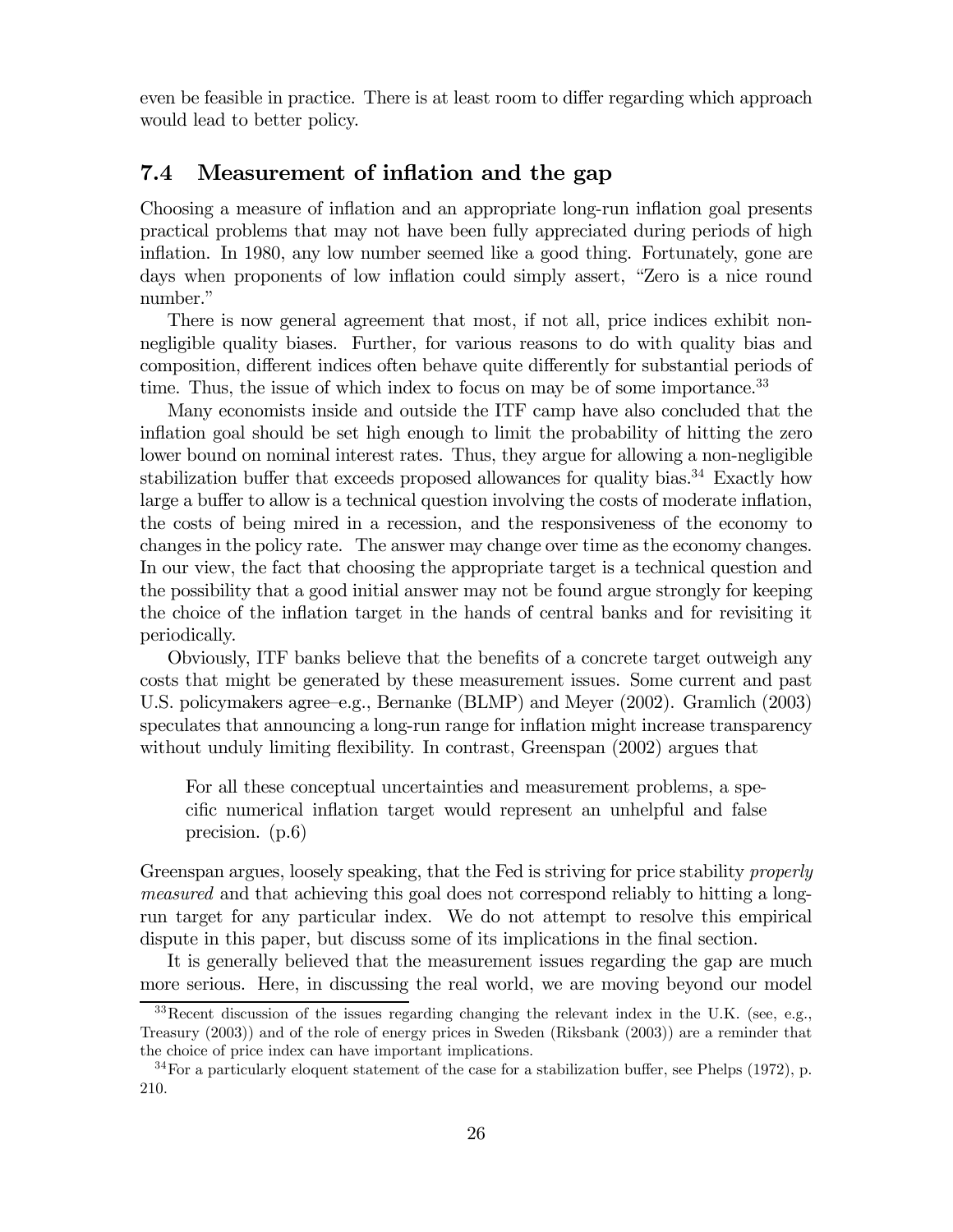and using gap as a short-hand for the relevant measure of economic slack. In practice, there may be many relevant gaps, and none is easy to measure. Indeed, one version of the NET view is that these problems are so overwhelming that the gap should not be part of policymaking.35

In the LET view, these measurement issues may be immense and, hence, exploitability may be minimal. By definition, however, the LETer believes that we can monitor the economy sufficiently well to attain some beneficial exploitation of the short-run trade-off. If this is so, there is also some way to communicate this information to the public. That is, there should be a heavy presumption against the view caricatured by Karl Brunner that central banking is an inaccessible art, and that the

. . . esoteric nature of the art is moreover revealed by an inherent impossibility to articulate its insights in explicit and intelligible words and sentences (as quoted in Goodfriend (1986))

Arguably, to the extent that there is less controversy regarding the measurement of inflation than the *gap*, careful and thorough communication about the *gap* is more essential. Under this view, the emphasis in the communication strategy of the ITF is misplaced.

# 8 Conclusions

In Section 2, we state that two core requirements of the ITF are a long-run inflation target, and transparency. The first only constrains central bank policy in the longrun; the second constrains talk, not actions. Based on these requirements alone, it would be difficult to understand the passionate debate over the ITF.

In filling out the description of the ITF, we have come to believe that some of the passion comes from the following characterization. Inflation targeting has been portrayed as a *snug-fitting garment* that is a great improvement over *pure discretion*. The latter is caricatured as a seat of the pants approach. Less colorfully, inflation targeting is depicted as *constrained discretion*.<sup>36</sup>

From one perspective, this characterization is quite reassuring. Purely discretionary, seat-of-the-pants policymaking sounds a bit risky. Given that monetary policy is made in a complicated world and is subject to conflicting pressures in society over what policy is best, there is rightfully something comforting about the notion of a snug-fitting garment.

From another perspective the characterization is distressing. Central banks have often put on snug-fitting garments–for example, fixed exchange rates and money targeting. Historically, these garments have proven uncomfortable; they have regularly split at the seams.

Which perspective is correct? ITF advocates tell us there is nothing to fear from the snug-fitting garment: the constraints in constrained discretion do not constrain

<sup>35</sup>See, for example, Orphanides (2003b).

<sup>36</sup>This characterization can be found in many places, including BLMP.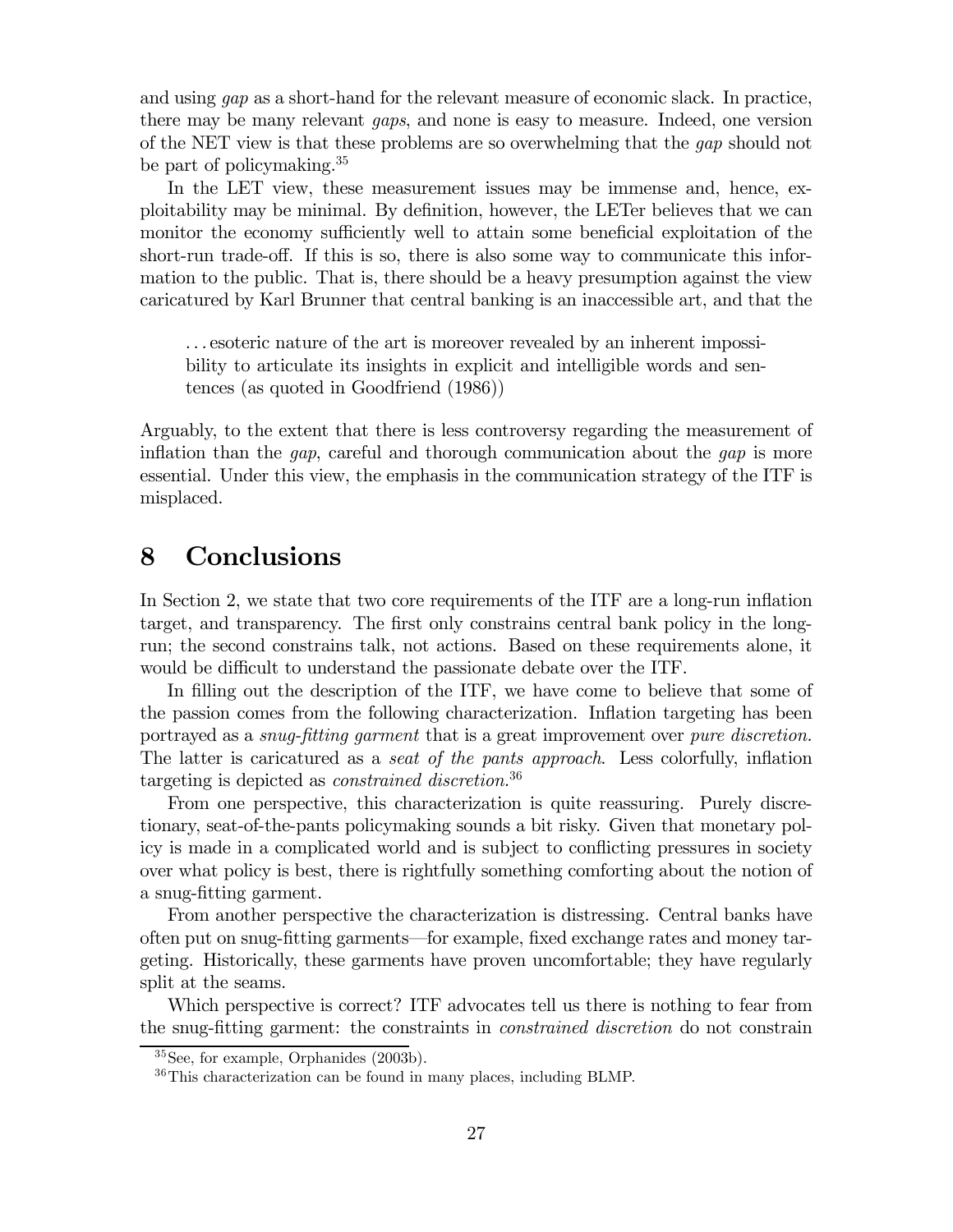the central bank from pursuing optimal behavior. While there is nothing, in principle, wrong with this claim,  $37$  we remain uncertain about the basis of this claim. Going beyond the core requirements, in practice ITF imposes many requirements. For example, fixed horizons, target ranges, lexicographic preferences regarding price stability. These requirements might be viewed as constraining policy, but they are inconsistent with optimization under conventional views about the economy. We have treated them not as constraints on policy behavior, but merely as features of the ITF communication policy that generate dissonance between how the banks talk and how they act. We have not identified requirements of the ITF that constrain use of policymaking discretion, while remaining consistent with optimization.

We acknowledge that, despite their costs, central banks might find simple yardsticks or rules of thumb useful in guiding the communication of and/or conduct of policy. It is an open question whether such simplifications yield net benefits in any particular context. Until such constraints are better justified, they are not, in our view, clearly part of best-practice monetary policy.

## 8.1 Constructive Suggestions

Our review of the ITF leads to several constructive suggestions regarding best practice, whether inside or outside the ITF. In short form, these amount to a guide for implementing the core requirements.

Suggestion 1: Central banks should state a clear long-run inflation goal. No range or fixed horizon should be given.<sup>38</sup> If no numeric target is given, clear countervailing interests should be stated, and effort should be made to reduce uncertainty regarding the long-run goal. The value of this goal in meeting all long-run goals of policy should be stressed.

In order to be consistent with this suggestion, ITF central banks would have to modify the characterization of their long-run inflation goals in many cases. The Fed regularly communicates its strong commitment to the principle of price stability but has not stated an explicit target. As justification for not stating an explicit target, various policymakers have cited measurement problems, political economy problems, and issues related to multiple decision makers.<sup>39</sup> A key question facing the Fed is whether with careful statement and qualification, it might obtain some of the benefits of a more concrete goal while minimizing the costs.

Suggestion 2: Central Banks should communicate in a balanced way about the objectives driving short-run policy. If these objectives are seen as

<sup>&</sup>lt;sup>37</sup>For example, 'attain the social optimum' could be viewed as a constraint that imposes no costs. More generally, of course, constraints on behavior off the desired equilibrium path have no cost of the sort we are discussing and may help in selecting from among equilibria.

<sup>38</sup>Certainly no fixed horizon shorter than a business cycle.

<sup>&</sup>lt;sup>39</sup>As the ECB experience has shown, the mere fact of multiple decisionmakers does not make it impossible to agree on a target range for inflation.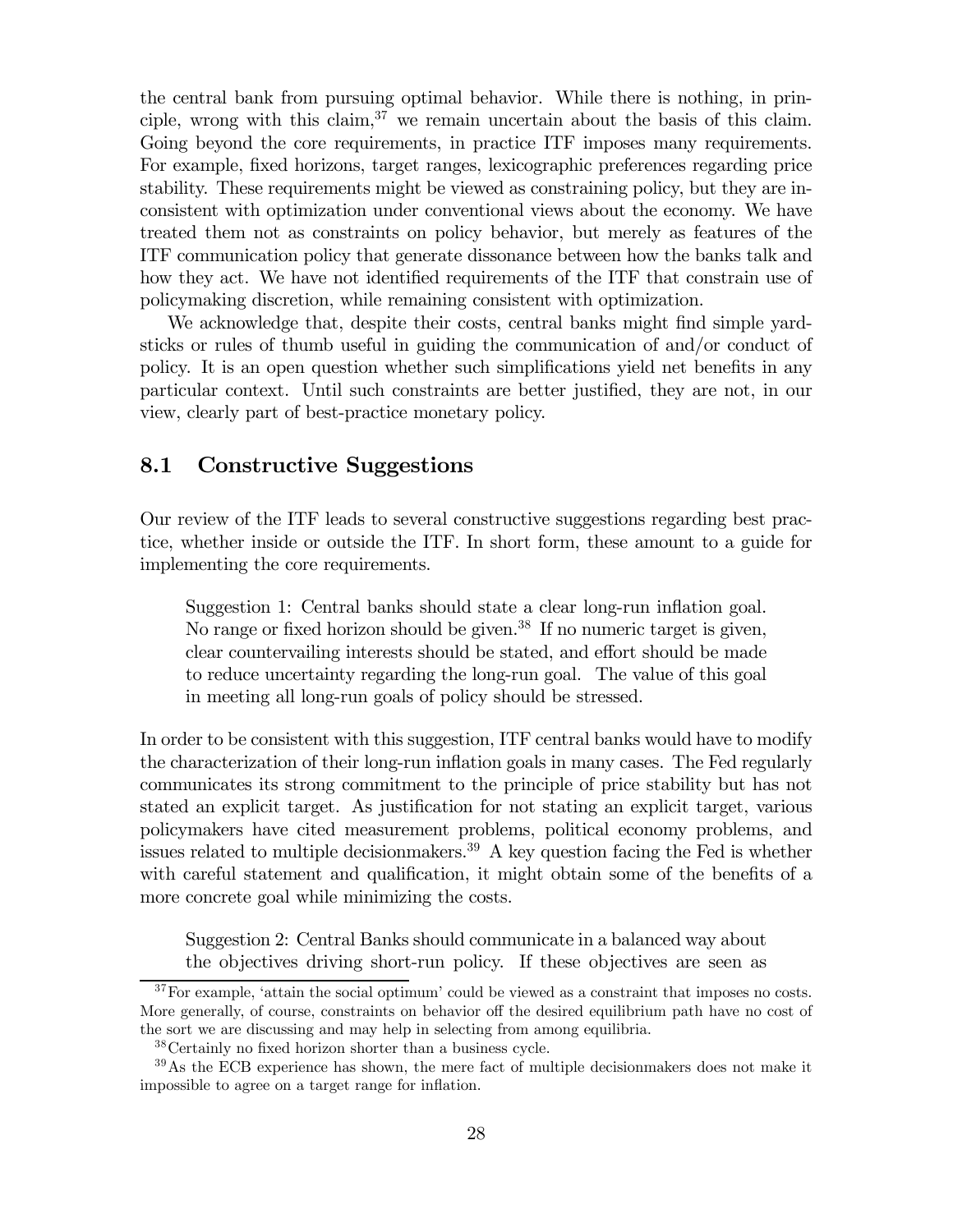conflicting due to the structure of the economy, this viewpoint should be made clear. To the extent that other goals are more difficult to quantify than the inflation stability goal, the need for clear reporting is heightened and banks should strive to find ways to communicate about these goals effectively.

For ITF central banks, adopting suggestion 2 would involve changing some language that is literally inconsistent with optimization in the LET view. It would also require providing more complete communication about the role of goals other than inflation in policy. It is a matter of perspective whether these are viewed as small or large changes. They may well be minor tweaks on the idealized ITF framework defined by Svensson.

If transparency is truly a goal in central banking, then the area with the greatest room left for improvement at most central banks is communicating the roles of goals other than inflation. For ITF banks and others, it would greatly clarify issues if three questions were answered: Is some notion of real stability an objective of the central bank? Does the bank take the NET or LET view? If it is a LETer, how will the trade-off be managed? At a general level, ITF central banks and others have done quite well in answering the first of these questions but less well in answering the latter two.

Answering the second question about–are you a NETer or LETer?–is relatively straightforward. The third question requires successfully characterizing how the trade-off will be managed. This is a complex task that all LET central banks must face. We have no special insights on this topic. We believe, however, that clarity on goals and the NET/LET distinction is an important first step. It brings real stability into the conversation in its proper role. The focus on inflation has led to valuable innovation in communication; putting real stability on the table can promote similar innovation on the real side. The Reserve Bank of New Zealand and the Bank of Norway have begun this experimentation process.<sup>40</sup>

Suggestion 3: If best practice policy is complicated, the totality of central bank communication should reflect that complexity.

This suggestion is based on the distinction between two dictionary senses of transparent. The first, and the one generally applied throughout the central banking literature, is that transparent means "frank, open, candid." However, sometimes the idea surfaces that central bank communication should be transparent in the sense of being, "easily seen through, recognized, [or] understood."41 If best practice dictates complicated policy, then communication that is frank, open, and candid, will probably not be easily understood.

In practice, central banks probably need to have a multi-layered approach to communication with differing levels of complexity. However, there should be readily

 $^{40}$ For example, both include a forecast for the gap in their inflation reports.

<sup>&</sup>lt;sup>41</sup> These definitions come from the *Oxford English Dictionary*, definitions 2a and 2b of transparent, respectively.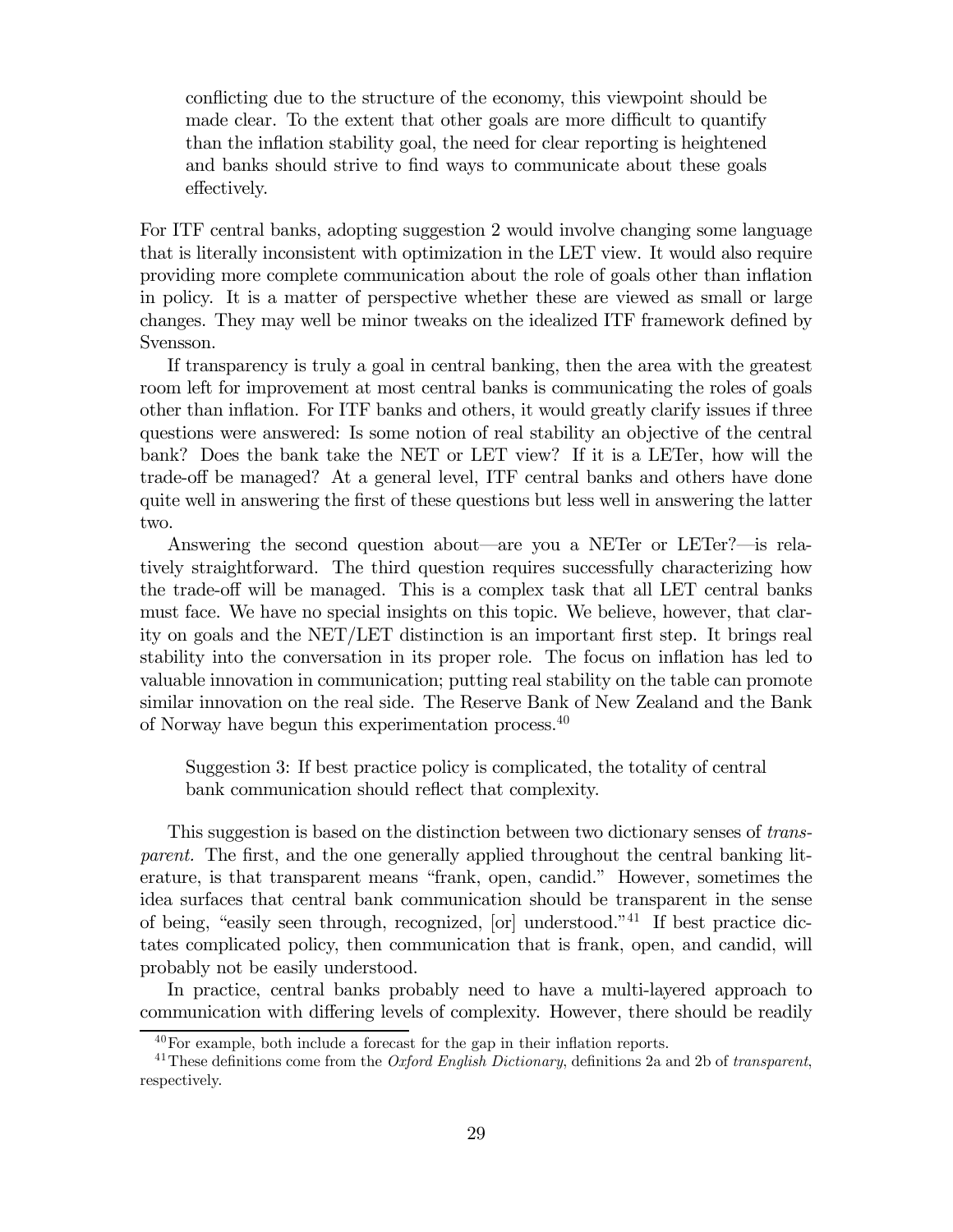available information that makes it possible for a reasonably tenacious and intelligent person to understand policy in its complexity.

A review of the material on the web sites of several ITF banks suggests several useful examples of this multi-layered approach. Setting aside our particular criticisms about overemphasis of inflation, the monetary policy reports of ITF banks represent an extremely valuable aid in understanding of the function of policy. These banks generally commission and publish outside reviews of the reports and for this and other reasons, their content is steadily improving.

Assessing the communication of the Fed is more difficult. It is certainly true that there is no one source of information that brings together the information represented in the best of the ITF monetary policy reports. Due to the sheer bulk of reports to Congress, testimony and speeches by FOMC members, and publications by the Board and 12 member banks, it would be a daunting (and unenviable) task to confirm reliably which topics are covered and which are not. A key issue facing the Fed in vigorously pursuing effective transparency is whether this material can be more concisely packaged and delivered, while respecting the diverse committee structure of the FOMC.

Suggestion 4: Central banks should strive to communicate clearly the likely course of policy. If forecasts are part of this process, the relationship between the forecasts and the future course of policy should be explained.

If policy cannot be codified in a simple rule, as we have assumed, then helping the public understand the likely course of policy is an essential part of effective policymaking. Central bank forecasts are a central feature of the monetary policy reports of ITF banks. While such forecasts can and do play many roles,  $42$  determining the proper the role of forecasts in shaping policy expectations is more complex than usually recognized.43 Under standard practice, the forecasts are of unclear value in understanding the course of policy.

For example, it is standard practice to report a forecast for output and inflation conditioned on some counterfactual path for policy such as a constant policy rate. These forecasts are generally depicted as judgmental, and the reader cannot know the model in more than general terms. It is very difficult to see how such a forecast has any marginal value in predicting the course of policy, beyond the predictive power of the standard data available to the public. For example, if the central bank optimizes in the LET view, then the public certainly cannot deduce that a conditional forecast of inflation above target means policy will be tightened. Further, releasing a forecast for output growth (which is only tenuously related to the gap or other relevant notions

 $42$ We note that there may be public good benefits from releasing a central bank forecast that are independent of whether the forecast reveals something about central bank intentions. We are setting those aside. Any such benefits may be substantially reduced if the forecast is a conditional one, however.

<sup>&</sup>lt;sup>43</sup> Anyone who doubts this claim is referred to the excellent work of Svensson and Woodford (2003) on this relationship.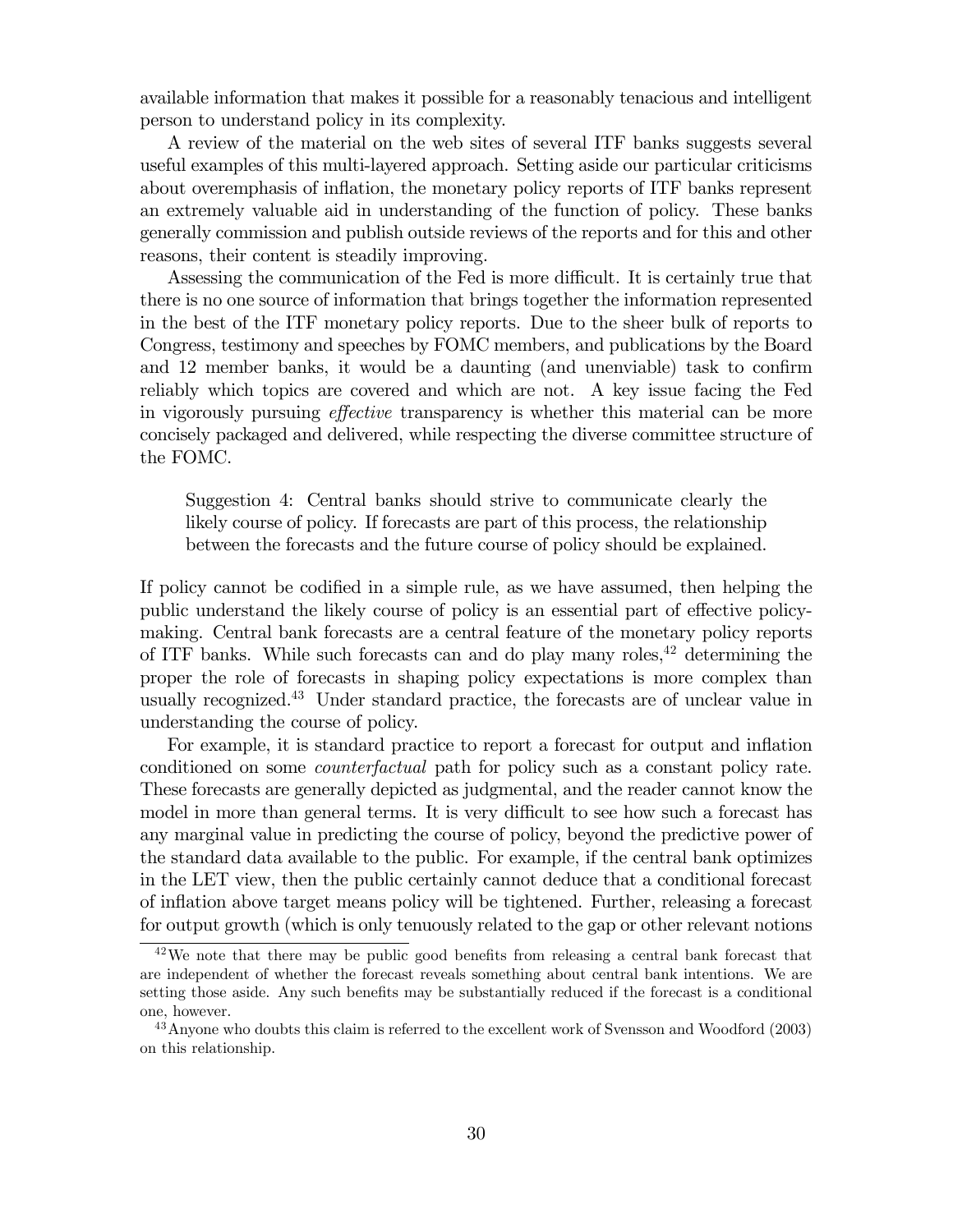of slack) provides little help. Only if there is a known mapping from the conditional forecast to policy is that forecast of clear use.<sup>44</sup>

In contrast, an unconditional forecast of goal variables and the policy rate would shed a good deal of light on policy. Given that the public already has its own unconditional forecast of the economy and policy, the public can see if the two forecasts differ and, by comparing the policy rate forecasts, make an attempt to deduce whether those differences stem from different views of the future path of policy or from different views of other aspects of the economy.<sup>45</sup>

Of course, central banks have historically been very wary of providing direct information about the future course of policy. The political countervailing interests may be overwhelming. Absent direct information about the future course of policy, a more thorough discussion of the link between the forecast and future policy would be useful.46

#### 8.2 Summing up

Overall, our four suggestions for best practice reflect the views that central banks should have clear, though possibly conflicting, goals and should aspire to maximize public understanding of policy. Advocates and practitioners of the ITF deserve great credit for their many contributions to clear goal setting and communication by central banks. Our suggested approach differs from the standard ITF approach in that we more strongly reject the folk wisdom of central banking that all communication should be couched in terms of inflation. Further, we do not favor the use of concrete but inherently sub-optimal yardsticks for measuring central bank performance. We advocate a more "candid and open" approach to transparency.

 $44$ Leeper (2003) makes these and several other points about the use of forecasts.

<sup>&</sup>lt;sup>45</sup>In addition to its inflation forecast, the Reserve Bank of New Zealand releases forecasts of both the policy rate and the gap. To our knowledge it is the only major ITF central bank that follows this practice. Svensson (2001) has praised this practice and argued that others should follow it.

<sup>&</sup>lt;sup>46</sup>As discussed above, the Riksbank has provided a rule-of-thumb linking their forecast to future policy. This rule, if followed, would make the forecast more useful, but is inconsistent with optimization.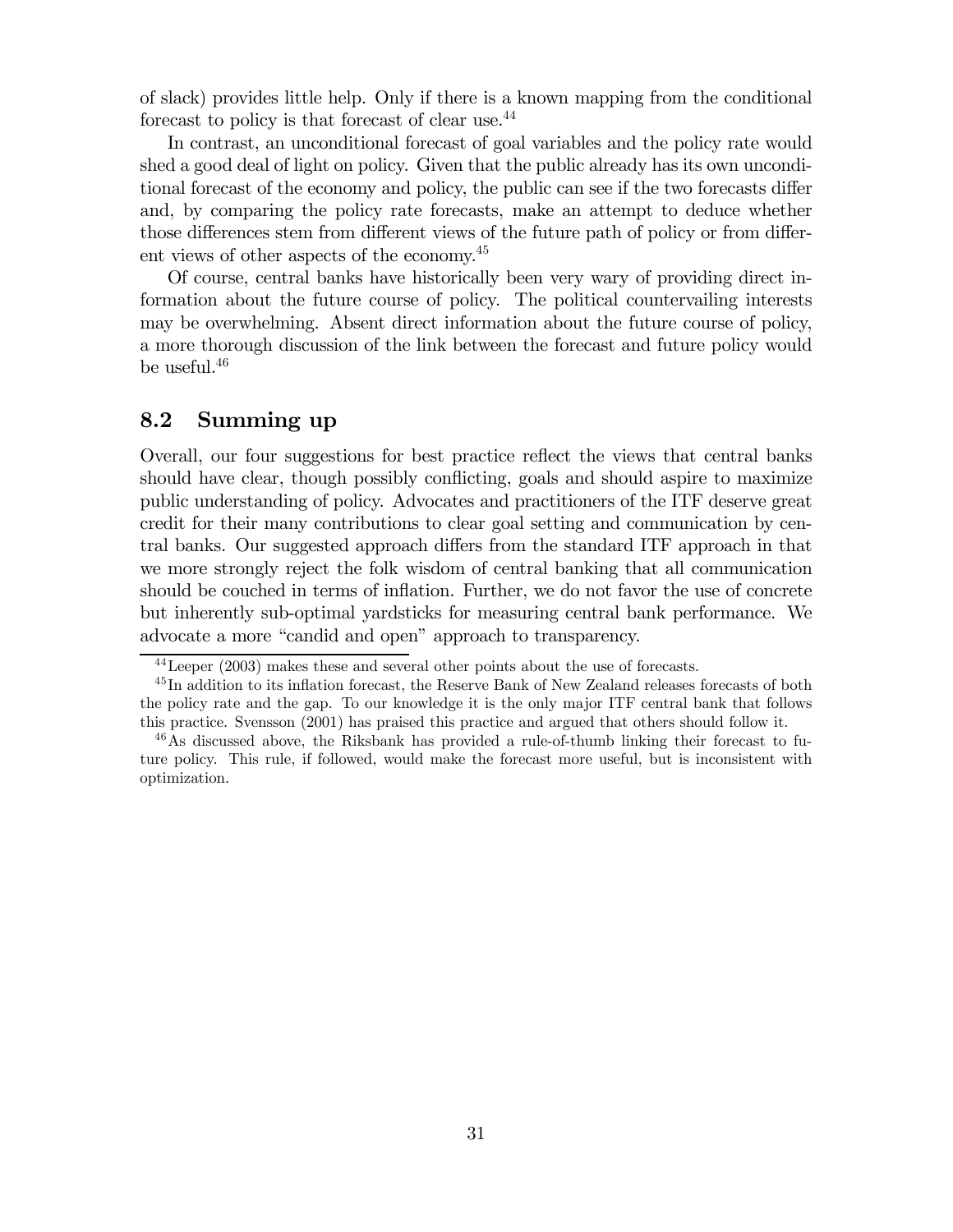# Table 1

## Discretion Solutions

$$
\pi_t^D = \pi^* + \frac{\lambda \kappa}{\alpha} + D_{\pi, t}^{\varepsilon} \varepsilon_t, \qquad y_t^D = y^P - D_{y, t}^{\varepsilon} \varepsilon_t,
$$
\n
$$
(T1-1)
$$

$$
\pi_{t+j|t}^D = \pi^* + \frac{\lambda \kappa}{\alpha}, \qquad y_{t+j|t}^D = y^P, \qquad j = 1, 2, ... \tag{T1-2}
$$

## Commitment Solutions

$$
\pi_t^C = \pi^* + C_{\pi,t}^\kappa \frac{\lambda \kappa}{\alpha} + C_{\pi,t}^\varepsilon \varepsilon_t, \qquad 0 < C_{\pi,t}^\kappa < 1 = D_\pi^\kappa, \qquad 0 < C_{\pi,t}^\varepsilon < D_{\pi,t}^\varepsilon \qquad (T1-3)
$$

$$
y_t^C = y^P + C_{y,t}^{\kappa} \kappa + C_{y,t}^{\varepsilon} \varepsilon_t \qquad D_{y,t}^{\varepsilon} = 0 < C_{y,t}^{\kappa} < 1, \qquad 0 < C_{y,t}^{\varepsilon} < D_{\pi,t}^{\varepsilon} \qquad (T1-4)
$$

$$
\pi_{t+j+1|t}^C = \pi^* + (\Lambda_1)^j \left( C_{\pi,t+1}^\kappa \frac{\lambda \kappa}{\alpha} - C_{\pi,t+1}^\varepsilon \varepsilon_t \right), \qquad j = 0, 1, \dots \tag{T1-5}
$$

$$
0 < C_{\pi,t+1}^{\kappa} < C_{\pi,t}^{\kappa} < D_{\pi}^{\kappa}, \qquad D_{\pi,t+1}^{\varepsilon} = 0 < C_{\pi,t+1}^{\varepsilon} < C_{\pi,t}^{\varepsilon} \tag{T1-6}
$$

$$
y_{t+j+1|t}^{C} = y^{P} + (\Lambda_{1})^{j} \left( C_{y,t+1}^{\kappa} \frac{\lambda \kappa}{\alpha} - C_{y,t+1}^{\varepsilon} \varepsilon_{t} \right), \qquad j = 0, 1, ... \qquad (T1-7)
$$

$$
D^{\kappa}_{y,t+1}=0
$$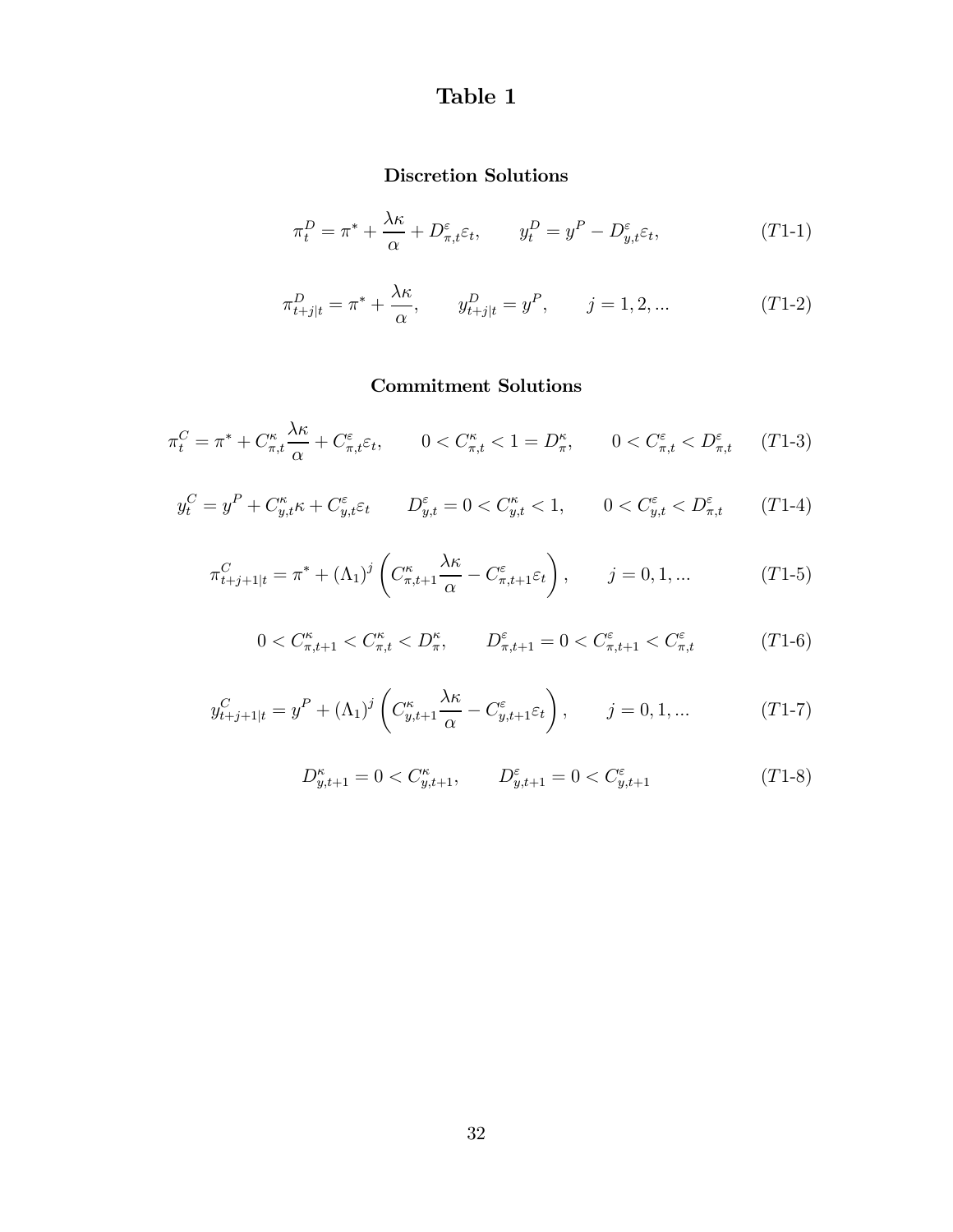## Appendix

#### Backward-Looking Version

In the backward looking version,  $\phi = 1$  and  $\kappa = 0$ . Therefore, the loss function with the output gap eliminated using the Phillips curve is

$$
\mathcal{L}_t = \frac{1}{2} \mathcal{E}_t \left( \sum_{j=0}^{\infty} \beta^j \ell^{BL} \right)
$$
 (A.1)

$$
\ell^{BL} = (\pi_{t+j} - \pi^*)^2 + \frac{\lambda}{\alpha^2} [(\pi_{t+j} - \bar{\pi}) - \beta (\pi_{t+j-1} - \bar{\pi}) - \varepsilon_{t+j}]^2
$$

The first order condition for  $\pi_{t+j}$  is

$$
\pi_{t+j} - \pi^* + \frac{\lambda}{\alpha^2} \{ [(\pi_{t+j} - \bar{\pi}) - (\pi_{t+j-1} - \bar{\pi})] - \varepsilon_{t+j} \}
$$
\n(A.2)

$$
-\frac{\lambda\beta}{\alpha^2}\left\{\left[\left(\pi_{t+j+1|t+j}-\bar{\pi}\right)-\left(\pi_{t+j}-\bar{\pi}\right)\right]\right\}=0
$$

Taking the unconditional expectation of equation (A.1) yields the result that  $\bar{\pi} =$  $\pi^*$ . Using this result, collecting terms, and multiplying through by  $-\alpha^2$  yields

$$
\beta \tilde{\pi}_{t+j+1|t+j} - \frac{1}{\lambda} A \tilde{\pi}_{t+j} + \tilde{\pi}_{t+j-1} = -\varepsilon_{t+j}, \qquad j = 0, 1, ...
$$
  

$$
\tilde{\pi}_{t+j} = \pi_{t+j} - \pi^*, \qquad A = \alpha^2 + (1 + \beta) \lambda
$$
 (A.3)

The roots are

$$
0 < \Lambda = \tilde{A} - \sqrt{\tilde{A}^2 - \frac{1}{\beta}} < 1, \qquad \tilde{A} = \frac{1}{2\beta\lambda}A, \qquad \tilde{A}^2 - \frac{1}{\beta} > 0
$$
 (A.4)

$$
\tilde{A} = \frac{1}{2\beta\lambda}A
$$
,  $\tilde{A}^2 - \frac{1}{\beta} > 0$ ,  $\lim_{\lambda \to 0} \Lambda = 0$ ,  $\lim_{\lambda \to \infty} \Lambda = 1$ 

Using standard methods we obtain the solutions:

$$
\tilde{\pi}_{t+j+1} = \Lambda \tilde{\pi}_{t+j} + \Lambda \varepsilon_{t+j+1} + \Lambda^2 \sum_{i=0}^{\infty} (\beta \Lambda)^i \mathcal{E}_{t+j+1} \varepsilon_{t+j+2+i}, \qquad j = 0, \dots
$$
\n
$$
\tilde{y}_{t+j+1} = \frac{\Lambda - 1}{\alpha} \tilde{\pi}_{t+j} - \frac{1}{\alpha} \varepsilon_{t+j+1}, \qquad j = 0, 1, \dots
$$
\n(A.5)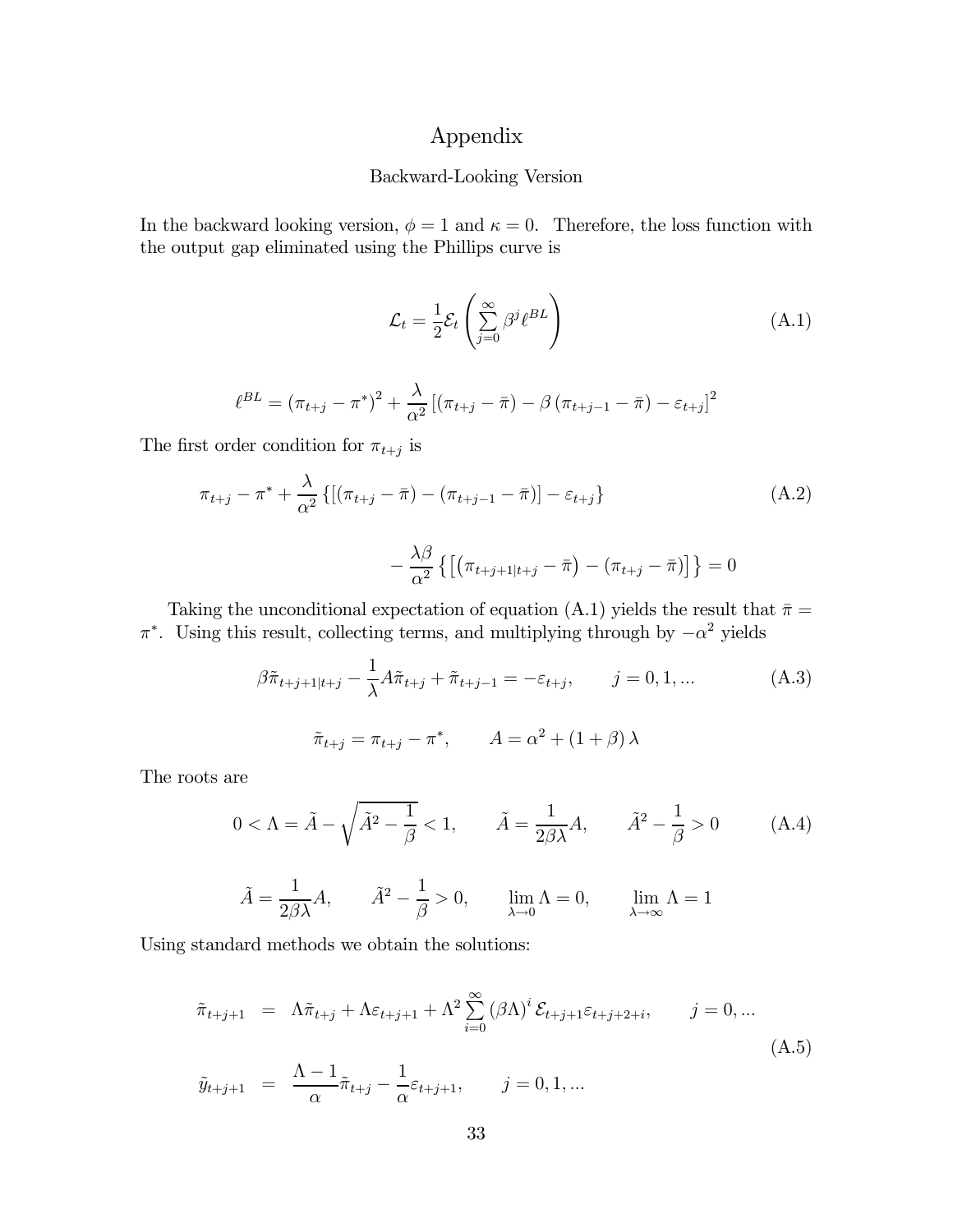where  $\tilde{y}_{t+j} = y_t - y^P$ . A positive cost shock in period  $t + j + i$  causes inflation to rise and output to fall in that period.

Taking expectations conditioned on information at time t yields the forecasts

$$
\tilde{\pi}_t = \Lambda \tilde{\pi}_{t-1} + \Lambda \varepsilon_t, \qquad \tilde{y}_t = \frac{\Lambda - 1}{\alpha} \tilde{\pi}_{t-1} + \frac{1}{\alpha} \varepsilon_t
$$
\n
$$
\tilde{\pi}_{t+j+1|t} = \Lambda \tilde{\pi}_{t+j|t}, \qquad \tilde{y}_{t+j+1|t} = \frac{\Lambda - 1}{\alpha} \tilde{\pi}_{t+j|t}, \qquad j = 0, 1, \dots
$$
\n(A.6)

By repeated substitution

$$
\pi_{t+j|t} = \pi^* + (\Lambda)^{j+1} \pi^* + (\Lambda)^{j+1} (\pi_{t-1} + \varepsilon_t), \qquad j = 0, 1, ...
$$
\n
$$
y_{t+j|t} = y^P + \left(\frac{\Lambda - 1}{\alpha}\right) (\Lambda)^j \pi^* + (\Lambda)^j \left[ \left(\frac{\Lambda - 1}{\alpha}\right) \pi_{t-1} + \varepsilon_t \right] \qquad j = 0, 1, ...
$$
\n(A.7)

as stated in the text.

To derive the policy frontier, we find the unconditional variances of output and inflation and take their ratio

$$
\frac{\sigma_y^2}{\sigma_\pi^2} = \frac{2(1-\Lambda)}{\alpha^2 \Lambda^2} \tag{A.8}
$$

The policy frontier has a negative slope

$$
\frac{\partial \left(\sigma_{y}^{2}/\sigma_{\pi}^{2}\right)}{\partial \lambda} = \frac{\partial \left(\sigma_{y}^{2}/\sigma_{\pi}^{2}\right)}{\partial \Lambda} \frac{\partial \Lambda}{\partial \lambda} = -\left[\frac{2}{\alpha^{2}\Lambda^{4}}\right] \left\{\frac{1}{2\beta} \frac{\alpha}{\lambda^{2}} \left[1 - \tilde{A}\left(\tilde{A}^{2} - \frac{1}{\beta}\right)^{-\frac{1}{2}}\right]\right\} < 0
$$
\n(A.9)

Increasing  $\lambda$  raises  $\Lambda$  and and raising  $\Lambda$  lowers the ratio of variances is bowed inward. (to be shown)

#### Forward-Looking Version

In the forward-looking version,  $\phi = 0$  and  $\kappa > 0$ . The loss function with the output gap eliminated using the Phillips curve is

$$
\mathcal{L}_{t} = \frac{1}{2} \mathcal{E}_{t} \left( \sum_{j=0}^{\infty} \beta^{j} \ell^{FL} \right)
$$
\n
$$
\ell^{FL} = (\pi_{t+j} - \pi^{*})^{2} + \frac{\lambda}{\alpha^{2}} \left[ (\pi_{t+j} - \bar{\pi}) - \beta (\pi_{t+j-1} - \bar{\pi}) - \varepsilon_{t+j} - \alpha \kappa \right]^{2}
$$
\n(A.10)

To simplify the analysis, we assume that the only shock occurs in period t.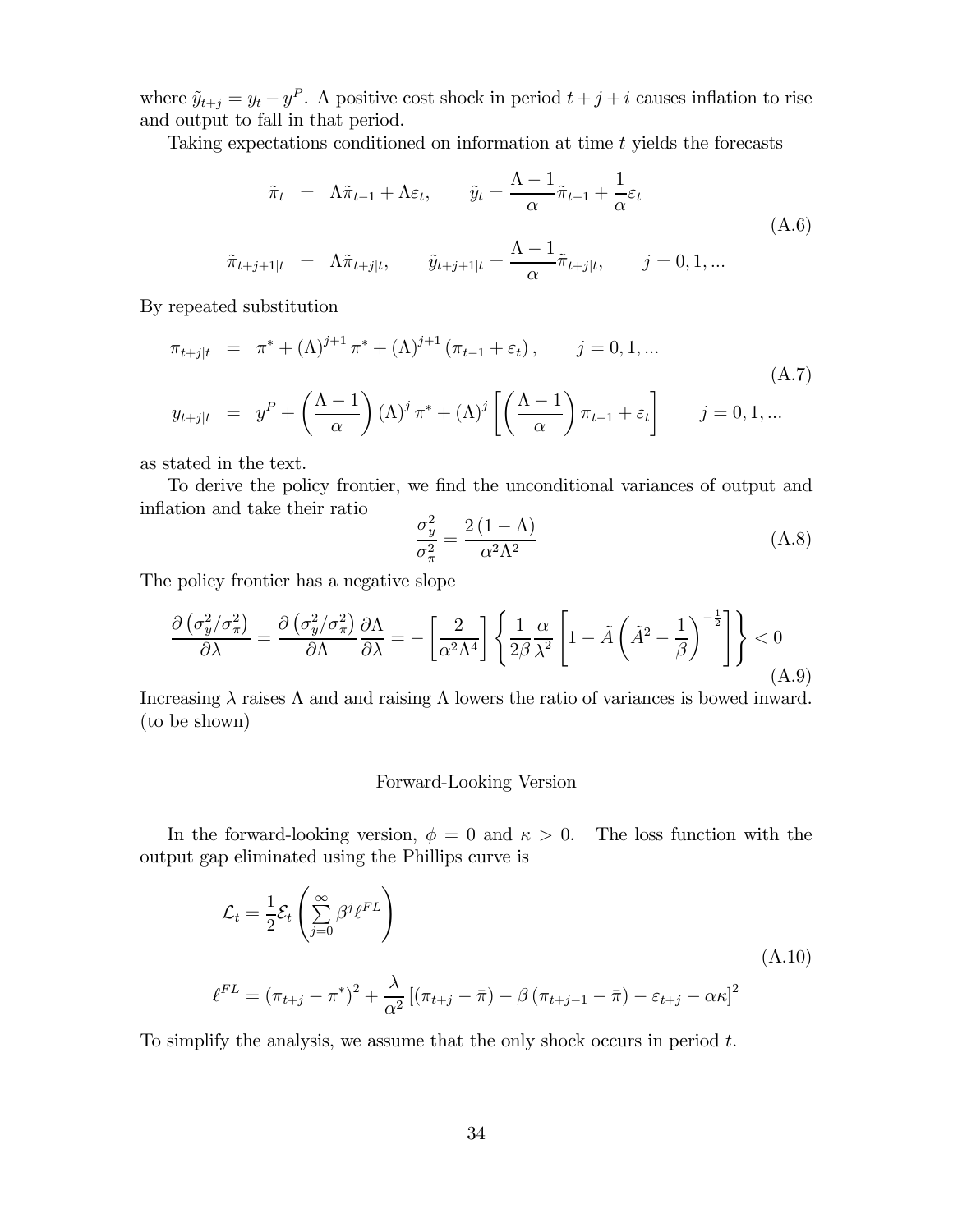#### **Discretion**

Under discretion, the first order condition for  $\pi_{t+j}$  holding  $\pi_{t+j+1}$  constant is

$$
\pi_{t+j} - \pi^* + \frac{\lambda}{\alpha^2} \left[ (\pi_{t+j} - \bar{\pi}) - \beta (\pi_{t+j+1} - \bar{\pi}) - \varepsilon_{t+j} - \alpha \kappa \right] = 0 \tag{A.11}
$$

Taking the unconditional expectation yields the familiar inflation bias result

$$
\bar{\pi} = \pi^* + \frac{\lambda \kappa}{\alpha} \tag{A.12}
$$

so that the first order condition for deviations from the unconditional mean is

$$
\hat{\pi}_{t+j} + \lambda \left( \frac{1}{\alpha} \hat{\pi}_{t+j} - \frac{\beta}{\alpha} \hat{\pi}_{t+j+1} - \frac{1}{\alpha} \varepsilon_{t+j} \right) \frac{1}{\alpha} = 0
$$
\n
$$
\hat{\pi}_{t+j} = \pi_{t+j} - \bar{\pi}, \qquad \hat{\pi}^* = \pi^* - \bar{\pi}
$$
\n(A.13)

It will be optimal to have no deviations from period  $t + 1$  on because there are no shocks then. Therefore the solution for the deviation in period  $t$  is

$$
\hat{\pi}_t = \frac{\lambda}{\alpha^2 + \lambda} \varepsilon_t \tag{A.14}
$$

and the full solutions for inflation in period  $t$  and all other periods are

$$
\pi_t = \pi^* + \frac{\lambda \kappa}{\alpha} + \frac{\lambda}{\alpha^2 + \lambda} \varepsilon_t
$$
\nCommitment

\n
$$
(A.15)
$$

Under commitment, the first order condition for any period except period  $t$  is

$$
-\frac{\lambda\beta}{\alpha^2} \left[ \left(\pi_{t+j} - \bar{\pi}\right) - \beta \left(\pi_{t+j+1} - \bar{\pi}\right) - \varepsilon_{t+j} - \alpha\kappa \right] + \beta \left(\pi_{t+j+1} - \pi^*\right)
$$
\n
$$
+\frac{\lambda\beta}{\alpha^2} \left[ \left(\pi_{t+j+1} - \bar{\pi}\right) - \beta \left(\pi_{t+j+2} - \bar{\pi}\right) - \varepsilon_{t+j+1} - \alpha\kappa \right] = 0
$$
\n(A.16)

Taking unconditional expectations yields the familiar commitment result that

$$
\bar{\pi} = \pi^* \tag{A.17}
$$

Multiplying through by  $-\frac{\alpha^2}{\lambda \beta}$  and collecting terms, the first order conditions can be rewritten in deviation form as

$$
\beta \hat{\pi}_{t+2} - \frac{1}{\lambda} A \hat{\pi}_{t+1} + \hat{\pi}_t = \varepsilon_t \tag{A.18}
$$

$$
\beta \hat{\pi}_{t+j+2} - \frac{1}{\lambda} A \hat{\pi}_{t+j+1} + \hat{\pi}_{t+j} = 0, \qquad j = 1, 2, ... \tag{A.19}
$$

$$
\hat{\pi}_{t+j} = \pi_{t+j} - \pi^*.
$$
\n(A.20)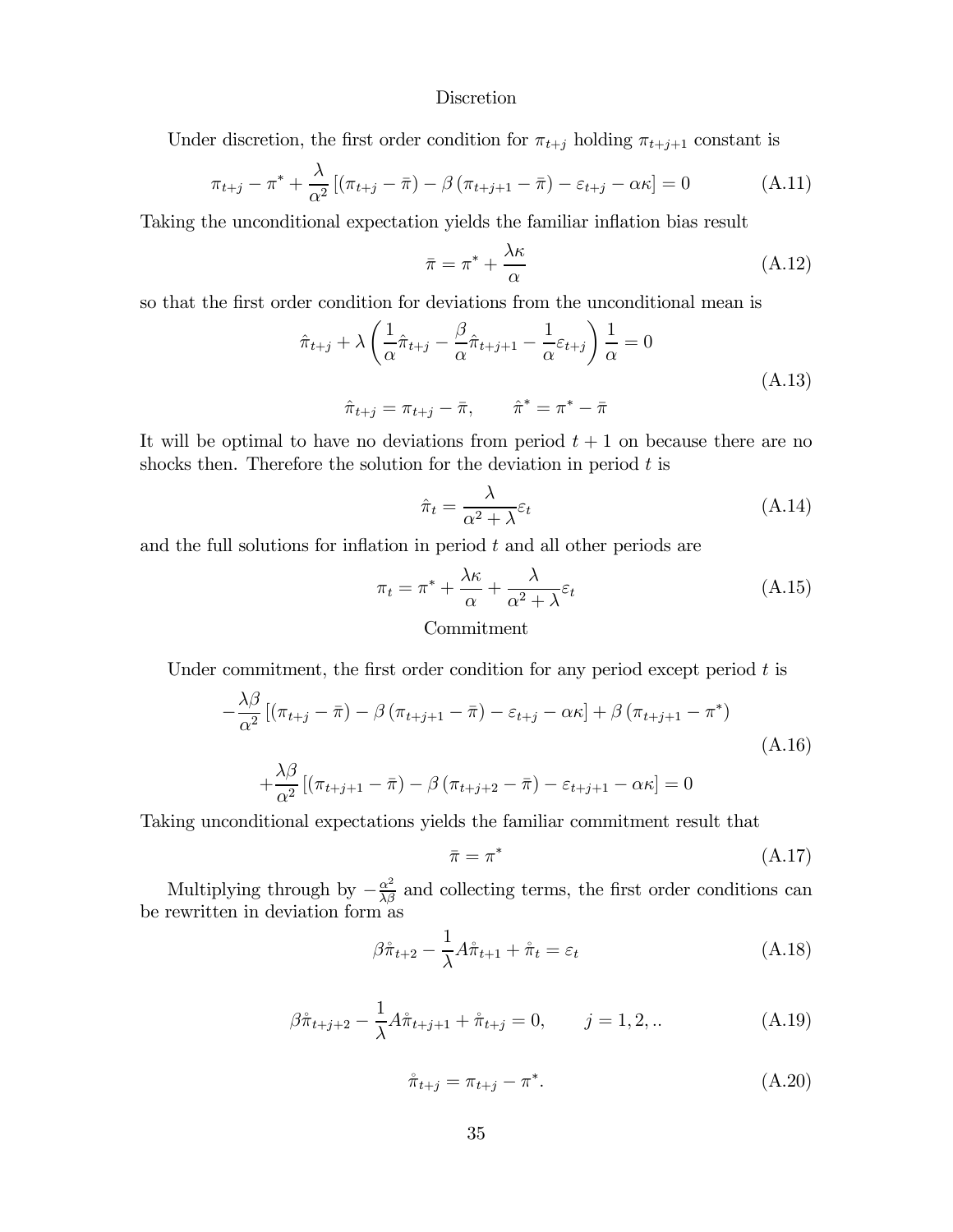where the condition (A.18) for  $\pi_{t+1}$  is the only one with a shock term. Note that the distortion term does not enter these conditions. Solving the difference equation (A.19) yields

$$
\hat{\pi}_{t+j+1} = \Lambda \hat{\pi}_{t+j}, \qquad j = 1, 2, \dots \tag{A.21}
$$

The first order condition for period  $t$  in deviation form is

$$
\dot{\pi}_t + \frac{\lambda}{\alpha^2} (\dot{\pi}_t - \beta \dot{\pi}_{t+1} - \varepsilon_t - \alpha \kappa) = 0
$$
\n(A.22)

Multiplying through by  $\alpha^2$ , collecting terms, and rearranging yields

$$
-\lambda\beta\hat{\pi}_{t+1} + (\alpha^2 + \lambda)\hat{\pi}_t = \lambda\kappa\alpha + \lambda\varepsilon_t
$$
 (A.23)

The first order conditions for  $\pi_t$  and  $\pi_{t+1}$  can now be written as

$$
\left(\alpha^2 + \lambda\right)\hat{\pi}_t - \lambda\beta\hat{\pi}_{t+1} = \lambda\kappa\alpha + \lambda\varepsilon_t \tag{A.24}
$$

$$
\hat{\pi}_t - \frac{1}{\lambda} \left( A - \lambda \beta \Lambda \right) \hat{\pi}_{t+1} = \varepsilon_t \tag{A.25}
$$

where  $\hat{\pi}_{t+2}$  has been eliminated from equation (A.18) using equation (A.21) for  $j = 1$ and A and  $\Lambda$  are defined in equations (A.2) and (A.3), respectively.

The solutions are

$$
\hat{\pi}_t = C^{\kappa}_{\pi,t} \frac{\lambda \kappa}{\alpha} + C^{\varepsilon}_{\pi,t} \varepsilon_t \tag{A.26}
$$

$$
\mathring{\pi}_{t+j+1} = \Lambda^j \left( C_{\pi,t+1}^\kappa \frac{\lambda \kappa}{\alpha} - C_{\pi,t+1}^\varepsilon \varepsilon_t \right) \mathring{\pi}_{t+1}, \qquad j = 0, 1, \dots \tag{A.27}
$$

$$
C_{\pi,t}^{\kappa} = \frac{\alpha^2 (A - \lambda \beta \Lambda)}{\lambda \Delta}, \qquad C_{\pi,t}^{\varepsilon} = \frac{A - \lambda \beta \Lambda - \lambda \beta}{\Delta}
$$
 (A.28)

$$
C_{\pi,t+1}^{\kappa} = \frac{\alpha^2}{\Delta}, \qquad C_{\pi,t+1}^{\varepsilon} = \frac{\alpha^2}{\Delta}
$$
 (A.29)

$$
\Delta = (\alpha^2 + \lambda) C - \lambda \beta > 0, \quad C = A - \lambda \beta \Lambda > 0, \quad A - \lambda \beta \Lambda - \lambda \beta > 0 \quad (A.30)
$$

where all of the C's are positive and the C's for period  $t$  differ from those in for period  $t+1$  and all other periods. First suppose that target output is above potential  $(\kappa > 0)$  but that there is no shock  $(\varepsilon_t = 0)$ . It can be shown that the inflation rate starts out above  $\pi^*$  by less than under discretion and approaches  $\pi^*$  asymptotically and that output starts above  $y^P$  and approaches  $y^P$  asymptotically. Now suppose that  $\kappa = 0$  and  $\varepsilon_t > 0$ . It can be shown that inflation is above  $\pi^*$  in period t, below  $\pi^*$  from period  $t + 1$  on, and approaches  $\pi^*$  asymptotically.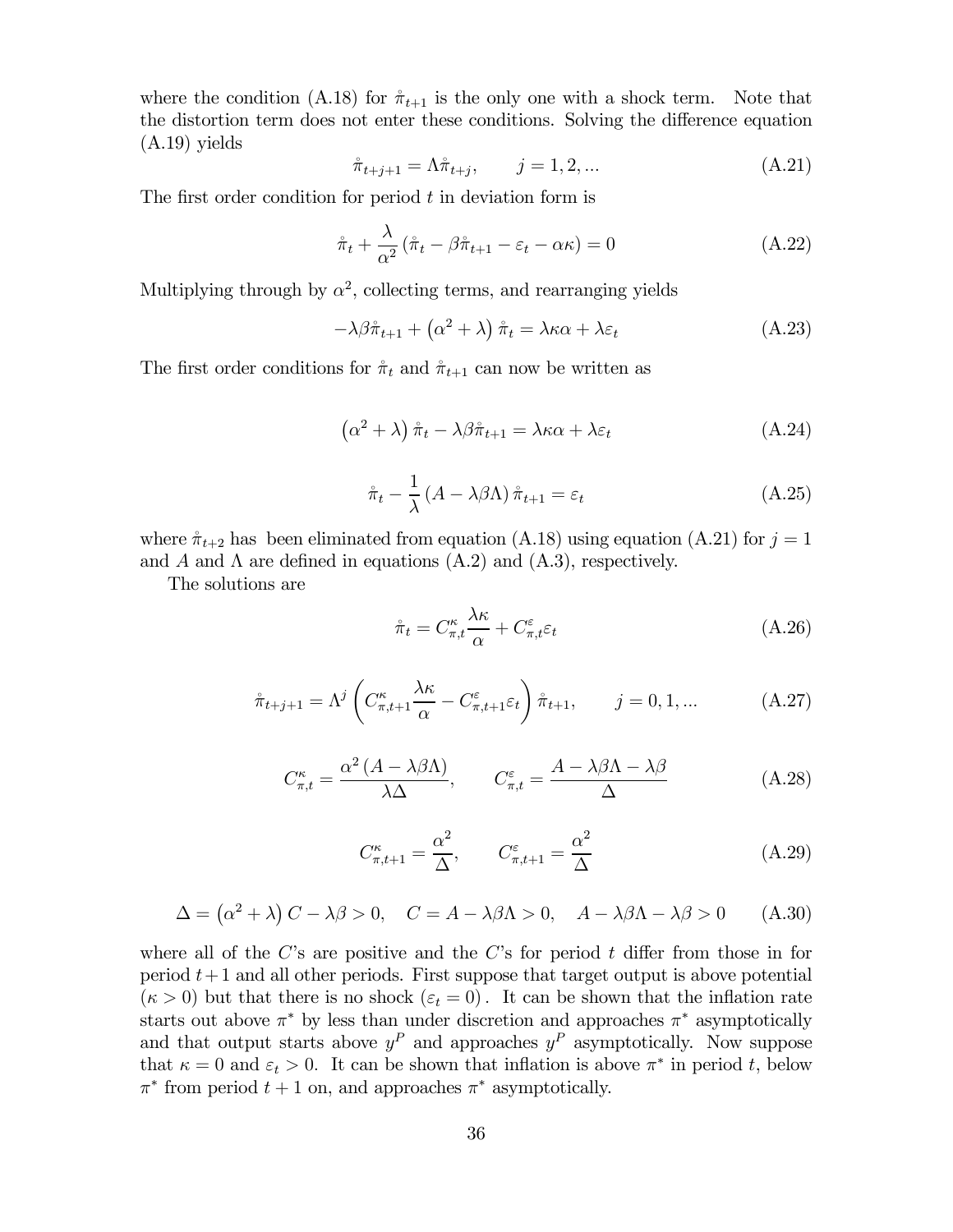# References

- Alesina, A., and H. Rosenthal (1996) Partisan Politics, Divided Government and the Economy, Cambridge University Press, New York.
- Aoki, K. (2001) "Optimal Monetary POlicy Responses to Relative Price Changes", Journal of Monetary Economics, 48, 55—80.
- Barro, R., and D. Gordon (1983) "A Positive Theory of Monetary Policy in a Natural Rate Model", Journal of Political Economy, 91, 589—610.
- Bernanke, B. S., T. Laubach, F. S. Mishkin, and A. S. Posen (1999) *Inflation Tar*geting: Lessons from the International Experience, Princeton University Press, Princeton.
- Bernanke, B. S., and F. S. Mishkin (1997) "Inflation Targeting: A New Framework for Monetary Policy?", Journal of Economic Perspectives, 11, 97—116.
- Blinder, A. S. (1998) Central Banking in Theory and Practice, MIT Press, Cambridge MA.
- Canzoneri, M. (1985) "Monetary POlicy Games and the Role of Private Information", American Economic Review, 75, 1056—1070.
- Canzoneri, M., C. Nolan, and A. Yates (1997) "Mechanisms for Achieving Monetary Stability: Inflation Targeting versus the ERM", Journal of MOney Credit and Banking, 29, 46—60.
- Clarida, R., J. Gali, and M. Gertler (1999) "The Science of Monetary Policy: A New Keynesian Perspective", Journal of Economic Literature, 37, 1661—1707.
- Clouse, J., D. Henderson, A. Orphanides, D. Small, and P. Tinsley (2003) "Monetary Policy When the Nomical Short-Term Interest Rate Is Zero", Topics in Macroeconomics, 3, 1, Article 12 (www.bepress.com/bejm/topics/vol3/iss1/art12).
- Debelle, G. (2003) "The Australian Approach too Inflation Targeting", processed, Reserve Bank of Australia.
- Erceg, C. J., D. W. Henderson, and A. T. Levin (2000) "Optimal Monetary Policy with Staggered Wage and Price Contracts", Journal of Monetary Economics, 46, 281—313.
- Faust, J. (1996) "Whom Can We Trust to Run the Fed? Theoretical Support for the Foundes' Views", Journal of Monetary Economics, 37, 267—283.
- Faust, J., and L. E. Svensson (2001) "Transparency and Credibility: Monetary Policy with Unobservable Goals", *International Economic Review*, 42, 369–97.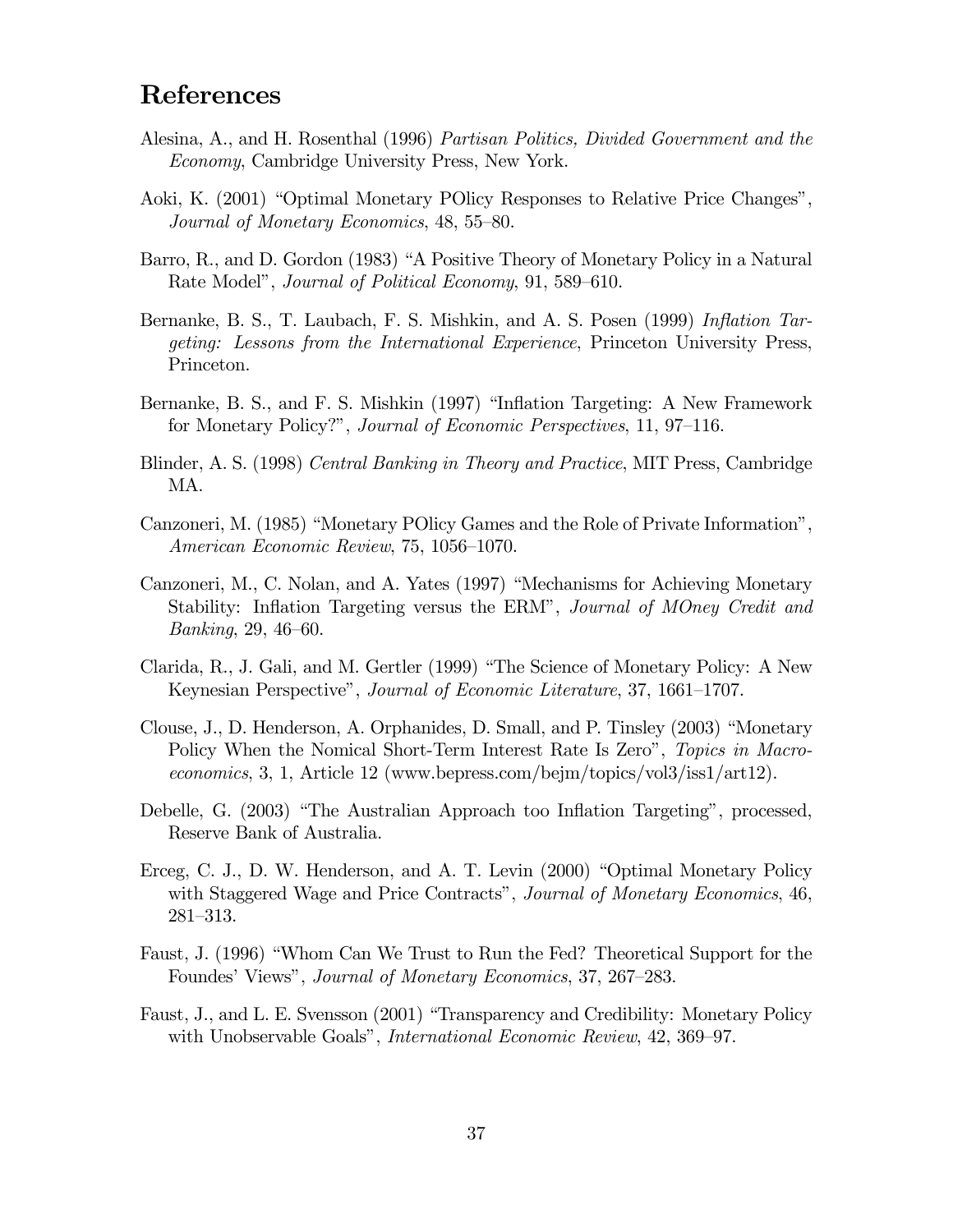- Fischer, S. (1990) "Rules Versus Discretion in Monetary Policy", in B. M. Friedman and F. H. Hahn (eds.) Handbook of Monetary Economics, North Holland, Amsterdam and New York, 1155—1184.
- Friedman, B. M. (2003) "The Use and Meaning of Words in Central Banking: Inflation Targeting, Credibility, and Transparency", in P. Mizen (ed.) Central Banking, Monetary Theory, and Practice: Essays in Honor of Charles Goodheart, Volume 1, Edward Elgar, Northamption, MA, 111—24.
- Friedman, B. M., and K. Kuttner (1996) "A Price Target for U.S. Monetary Policy? Lessons from the Experience with Money Growth Targets", Brookings Papers on Economic Activity, 77—125.
- Friedman, M. (1948) "A Monetary and Fiscal Program for Economic Stability", American Economic Review, 38, 245—64.
- Friedman, M. (1968) "The Role of Monetary Policy", American Economic Review, 58, 1—17.
- Gavin, W. T. (2003) "Inflation Targeting: How It Works and How To Make It Work Better", processed, Federal Reserve Bank of St. Louis.
- Goodfriend, M. (1986) "Monetary Mystique:Secrecy and Central Banking", Journal of Monetary Economics, 17, 63—92.
- Goodfriend, M., and R. King (2001) "The Case for Price Stability", in A. G. Herrero, V. Gaspar, L. Hoogduin, J. Morgan, and B. Winkler (eds.) The First European Central Banking Conference: Why Price Stablity, European Central Bank, Frankfurt, 53—94 (www.ecb.int/pub/pdf/whypricestability.pdf).
- Gramlich, E. M. (2003) "Maintaining Price Stability", www.federalreserve.gov/ boarddocs/speeches/2003/20031001/default.htm.
- Greenspan, A. (2002) "Chairman's Remarks", Federal Reserve Bannk of St. Louis Review, 84, 4, 928—56.
- Greenspan, A. (2003) "Opening Remarks", in Monetary Policy and Uncertainty: Adapting to a Changing Economy, Federal Reserve Bank of Kansas City Symposium Series.
- Heikensten, L., and A. Vredin (2002) "The Art of Targeting Inflation", Swedish Riksbank Economic Review, 4, 5—34.
- Jensen, H. (2002) "Targeting Nominal Income Growth or Inflation?", American Economic Review, 92, 928—56.
- Keynes, J. M. (1923) A Tract on Monetary Reform, Macmillan, London.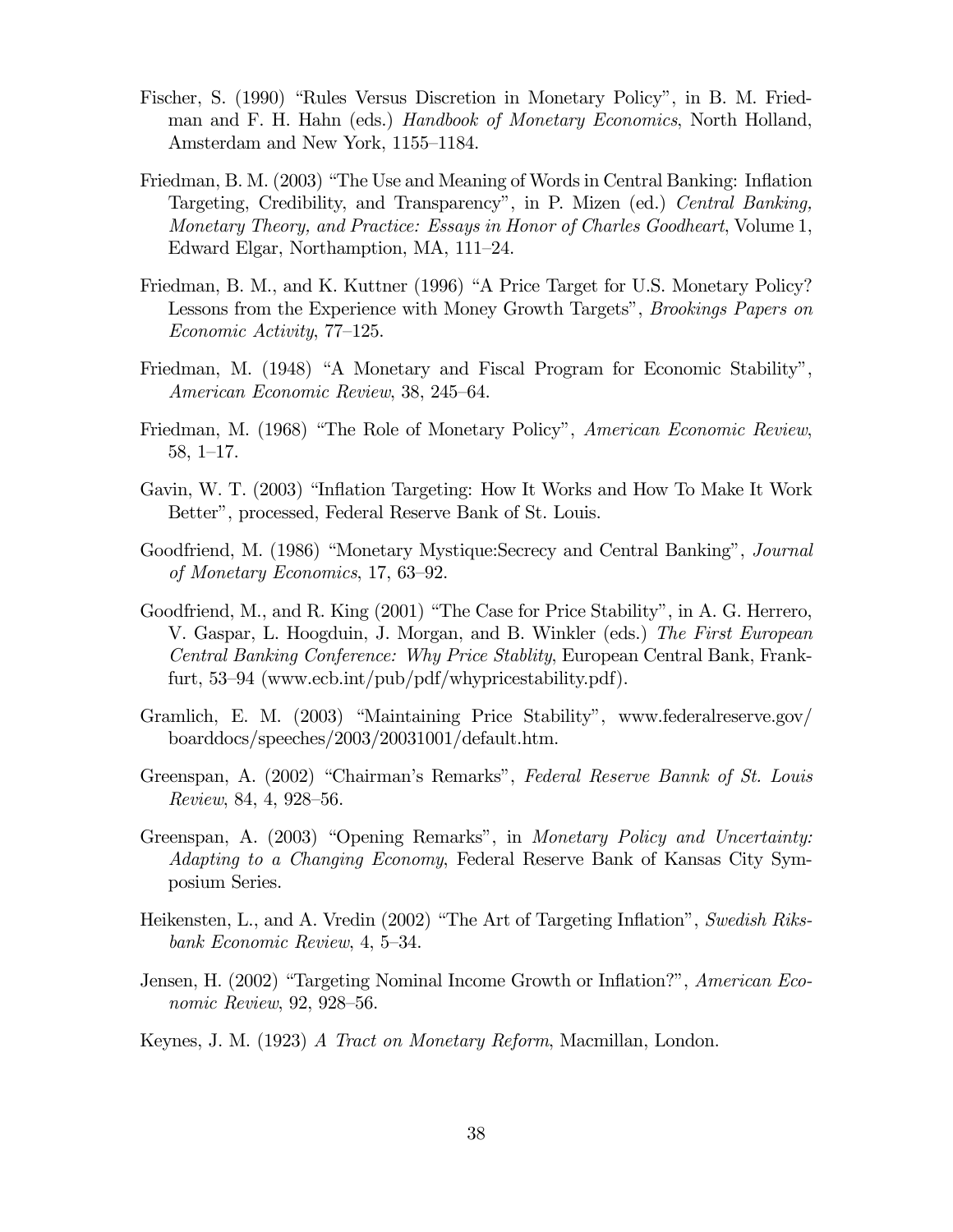- Kiley, M. T. (1998) "Monetary Policy under Neoclassical and New-Keynesian Phillips Curves, with an Application to Price Level and Inflation Targeting", Finance and Economics Discussion Series No. 1998-27, Federal Reserve Board.
- Kim, J., and D. W. Henderson (2002) "Inflation Targeting and Nominal Income Growth Targeting: When and Why Are They Suboptimal?", Internation Finance Discussion Paper 719, Federal Reserve Board.
- King, R. G., and A. L. Wolman (1999) "What Should the Monetary Authority Do When Prices Are Sticky?", in J. Taylor (ed.) Monetary Policy Rules, The University of Chicago Press, Chicago, 349—398.
- Kohn, D. L. (2003) "Comment on 'Inflation Targeting in the United States?", in B. S. Bernanke and M. Woodford (eds.) Inflation Targeting, University of Chicago Press, Chicago, forthcoming.
- Kohn, D. L., and B. P. Sack (2003) "Central Bank Talk: Does It Matter and Why?", www.federalreserve.gov/BoardDocs/ Speeches/2003/20030620/default.htm.
- Kydland, F., and E. Prescott (1977) "Rules Rather than Discretion: The Inconsistency of Optimal Plans", Journal of Political Economy, 85, 473—491.
- Leeper, E. M. (2003) "An 'Inflation Report' Report", Sveriges Riksbank Economic Review, 3, forthcoming.
- Levin, A., and J. Williams (2003) "Robust Monetary Policy with Competing Reference Models", FRBSF Working Paper 2003-10, Federal Reserve Bank of San Francisco.
- Lockwood, B., M. Miller, and L. Zhang (1995) "Designing Monetary Policy When Unemployment Persists", processed, University of Exeter.
- Lucas, R. E. (1976) "Econometric Policy Evaluation: A Critique", in K. Brunner and A. H. Meltzer (eds.) The Phillips Curve and Labor Markets, Volume 1 of Carnegie Rochester Conference Series on Public Policy, North Holland, Amsterdam, 19—46.
- McCallum, B. T. (1997) "Crucial Issues Concerning Central Bank Independence", Journal of Monetary Economics, 39, 99—112.
- McCallum, B. T., and E. Nelson (1999) "Performance of Operational Policy Rules in an Estimated Semiclassical Structural Model", in J. Taylor (ed.) Monetary Policy Rules, The University of Chicago Press, Chicago, 349—398.
- Melitz, J. (1988) "Monetary Discipline, Germany and the European Monetary System", Kredit and Kapital, 481—511.
- Meyer, L. H. (2002) "Inflation Targets and Inflation Targeting", The North American Journal of Economics and Finance, 13, 147—162.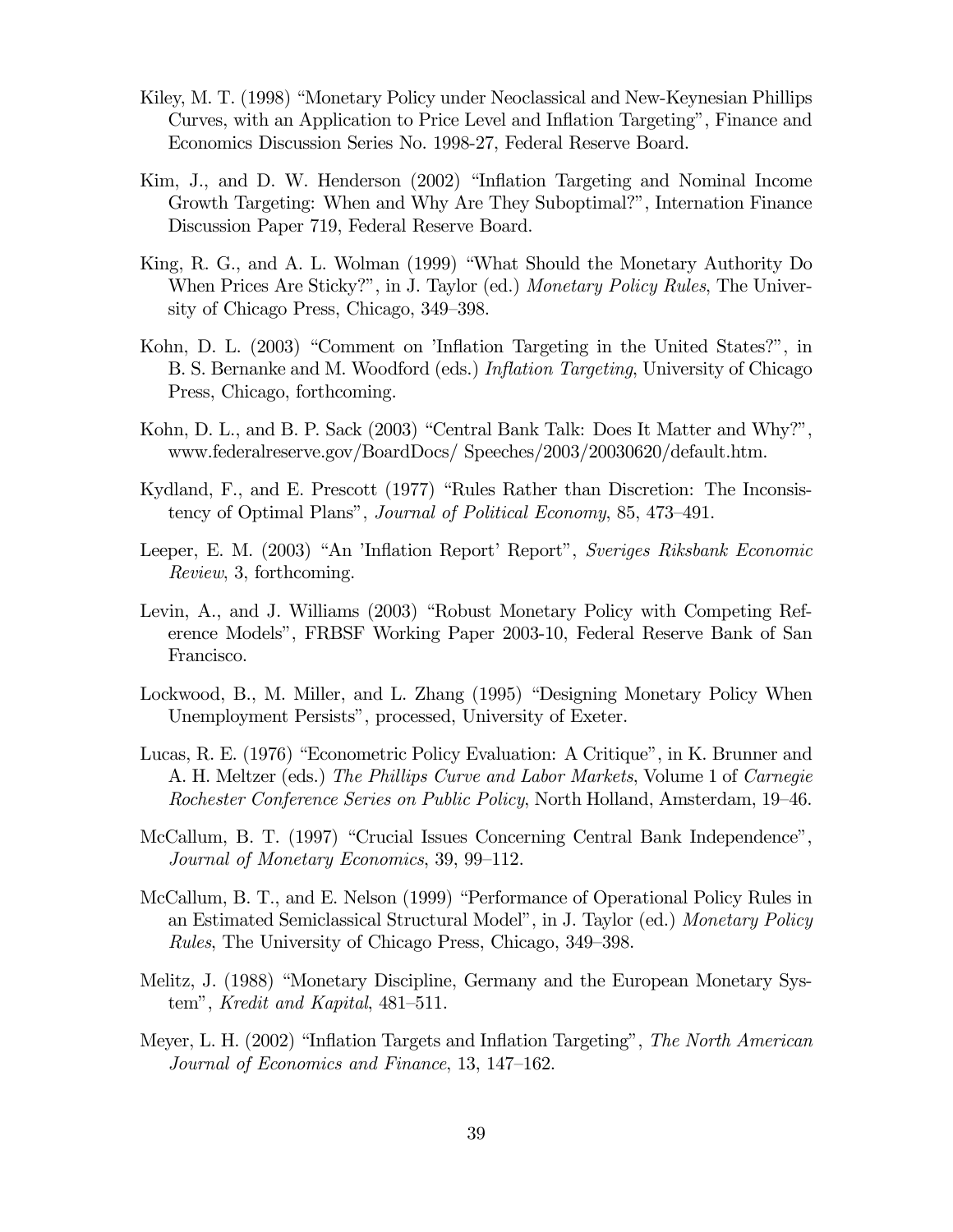- Mishkin, F. S. (1999) "International Experiences with Different Monetary Policy Regimes", Journal of Monetary Economics, 43, 579—605.
- Mishkin, F. S. (2002) "Overview", in Rethinking Stabilization Policy, Federal Reserve Bank of Kansas City Symposium Series.
- Obstfeld, M. (1996) "Models of Currency Crises with Self-Fulfilling Features", European Economic Review, 40, 1037—47.
- Orphanides, A. (2003a) "Monetary Policy Evaluation with Noisy Information", Journal of Monetary Economics.
- Orphanides, A. (2003b) "The Quest for Prosperity Without Inflation", Journal of Monetary Economics.
- Persson, T., and G. Tabellini (1993) "Designing Institutions for Monetary Stability", Carnegie-Rochester Conference Series on Public Policy, 39, 53—84.
- Persson, T., and G. Tabellini (2002) Macroeconomic Policy, Credibility and Politics, Routledge, New York.
- Phelps, E. S. (1968) "Money-Wage Dynamics and Labor-Market Equilibrium", Journalof Political Economy, 76, 678—711.
- Phelps, E. S. (1972) Inflation Policy and Unemployment Theory, Macmillan, London.
- Riksbank (2003) Inflation Report 2003:4, Swedish Riksbank, Stockholm.
- Rogoff, K. (1985) "The Optimal Degree of Commitment to an Intermediate Monetary Target", Quarterly Journal of Economics, 100, 1169—1189.
- Romer, C. D., and D. H. Romer (2000) "Federal Reserve Information and the Behavior of Interest Rates", American Economic Review, 90, 3, 429—57.
- Rotemberg, J. J., and M. Woodford (1997) "An Optimization-Based Econometric Framework for the Evaluation of Monetary Policy", in *NBER Macroeconomics* Annual 1997, MIT Press, Cambridge, 297—346.
- Stein, J. C. (1989) "Cheap Talk and the Fed: A Theory of Imprecise Policy Announcements", American Economic Review, 79, 32—42.
- Svensson, L. (2003a) "Comments on Laurence H. Meyer, 'Practical Problems and Obstacles to Inflation Targeting"', processed, Princeton University.
- Svensson, L. E. O. (1997a) "Inflation Forecast Targeting: Implementing and Monitoring Inflation Targets", European Economic Review, 41, 1111—46.
- Svensson, L. E. O. (1997b) "Optimal Inflation Targets, 'Conservative' Central Banks, and Linear Inflation Contracts", American Economic Review, 87, 98—114.